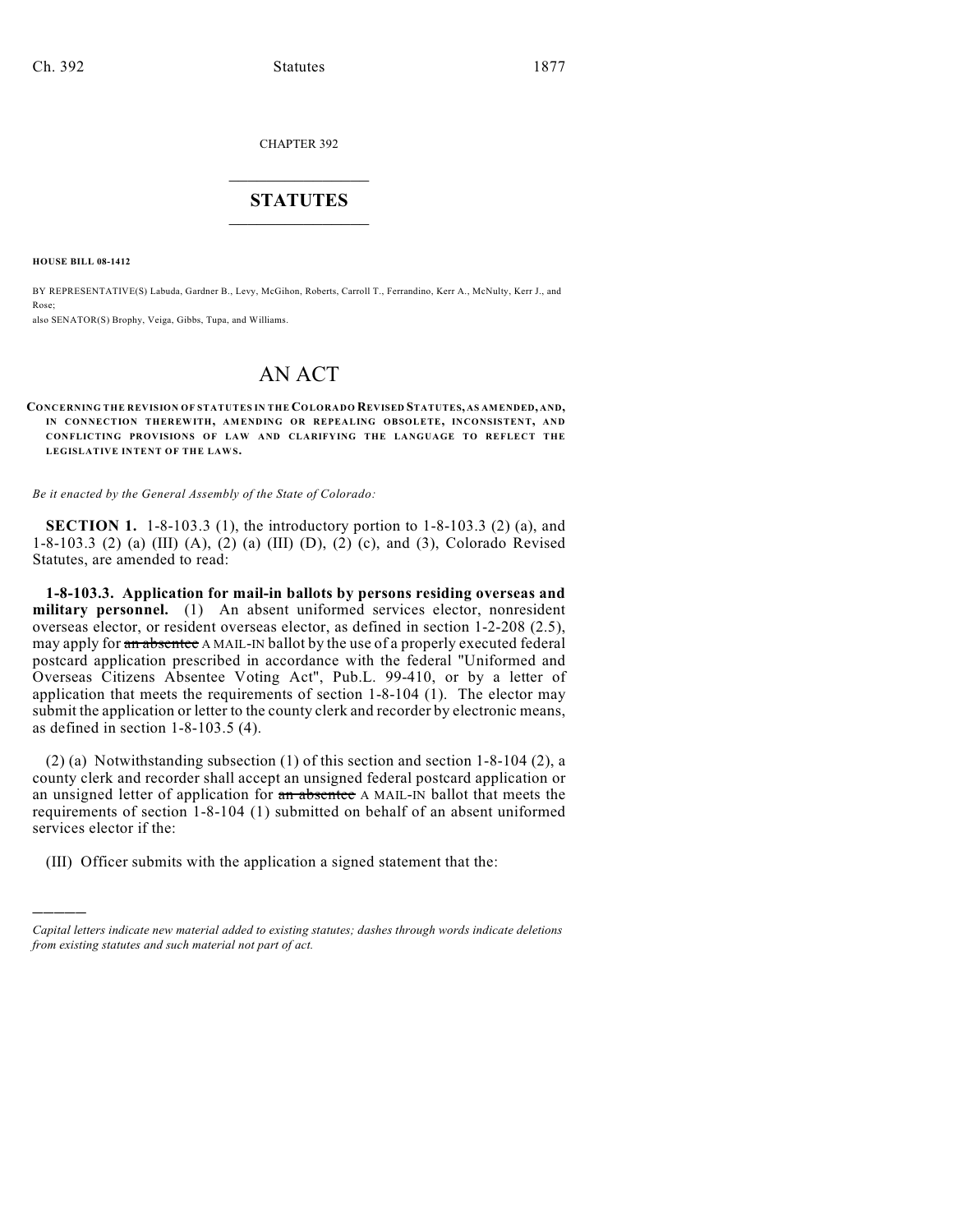(A) Elector requested an absentee A MAIL-IN ballot either directly from the officer or through the elector's chain of command;

(D) Elector provided to the officer, in writing, the information required to apply for an absentee A MAIL-IN ballot pursuant to section 1-8-104 (1).

(c) A county clerk and recorder who accepts an unsigned federal postcard application pursuant to this subsection  $(2)$  shall cause the absentee MAIL-IN ballot to be delivered to the elector at the address shown on the application.

(3) If an absent uniformed services elector, nonresident overseas elector, or resident overseas elector, as defined in section 1-2-208 (2.5), submits a properly executed federal postcard application pursuant to subsection (1) of this section and the county clerk and recorder receiving the application determines that the applicant is otherwise eligible but not registered to vote, the county clerk and recorder shall register the applicant in accordance with section 1-2-208 and deliver an absentee A MAIL-IN ballot and other voting materials to the elector.

**SECTION 2.** 1-8-209 (1), Colorado Revised Statutes, is amended to read:

**1-8-209. Securing early voters' ballot.** (1) Except as provided in subsection (2) of this section, the voting machines, electronic voting machines, or ballot boxes used for the casting of early ballots shall remain locked and secured with a numbered seal, and the tabulation of the votes cast shall remain unknown until the time prescribed in section 1-8-302 for counting mail-in and early voters' ballots. Alternatively, for any electronic voting equipment, the ballot boxes shall be opened each night, and the voted ballots shall be placed in a transfer case that is locked and secured with a numbered seal. A record shall be maintained consisting of the date, number of ballots, and seal number of each ballot box and transfer case until each ballot box and transfer case is transferred to the supply judge for the absent MAIL-IN voters' polling place for preparation for counting and tabulating pursuant to section 1-8-303. When a seal is broken, the designated election official and a person who shall not be of the same political party as the designated election official shall record the number of the seal and maintain the seal along with an explanation of the reasons for breaking the seal. During the time the early voters' polling place is not open, the designated election official shall have the custody and keys of any voting machine or electronic voting equipment being used for the casting of early ballots, except for those direct record early voting electronic voting machines being reused at the polling place on election day as provided in subsection (2) of this section. The voting machines or electronic voting machines used for the casting of early ballots shall not be used for the further counting of mail-in ballots, as provided in sections 1-8-305 and 1-8-306.

**SECTION 3.** 1-8-305 (3), Colorado Revised Statutes, is amended to read:

**1-8-305. Counting mail-in and early voters' ballots - partisan elections.** (3) Votes for or against any ballot issue or measure shall be cast in the same manner as provided in section  $1-8-206$  1-8-202.

**SECTION 4.** 1-8-306 (2), Colorado Revised Statutes, is amended to read: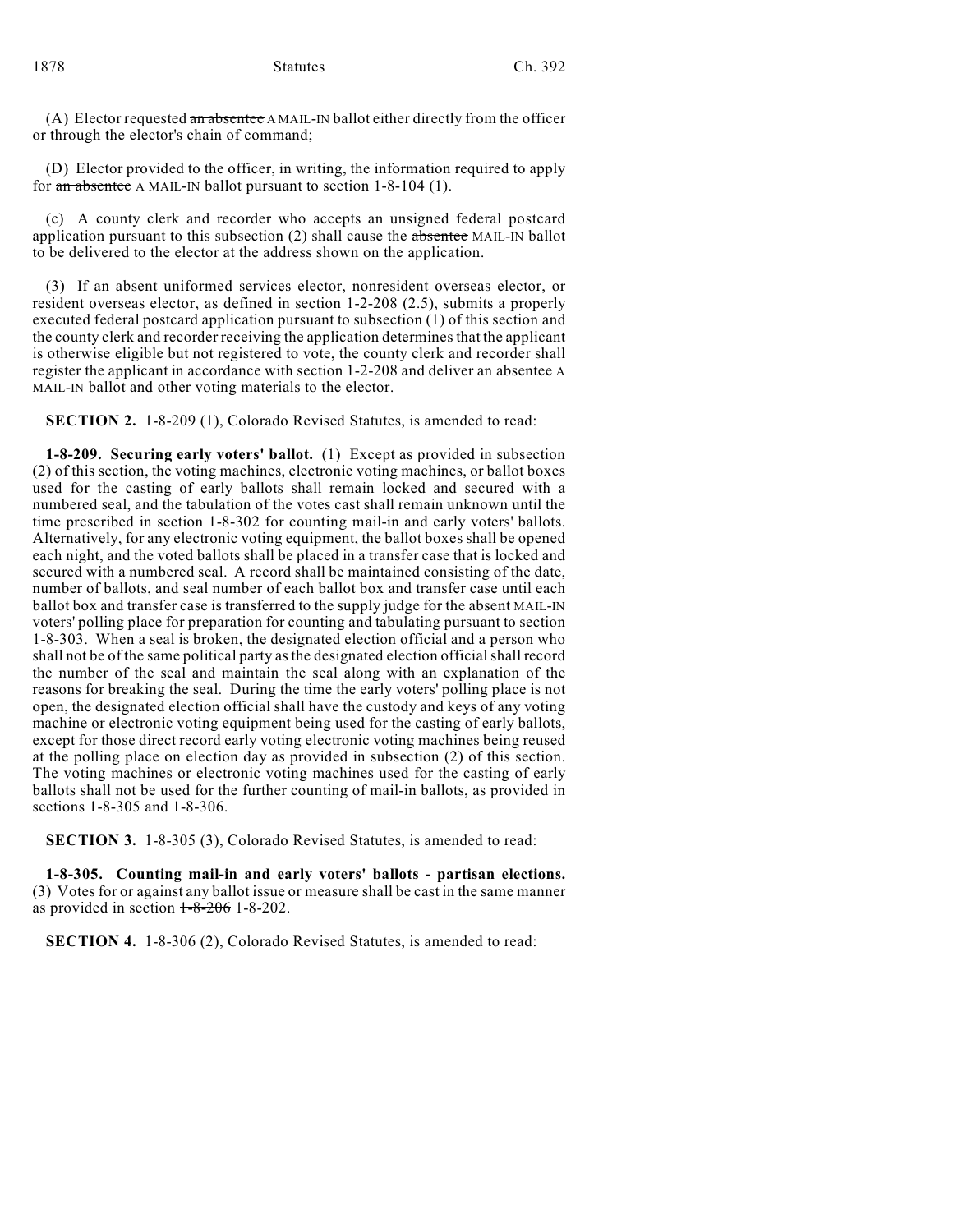**1-8-306. Counting mail-in and early voters' ballots - nonpartisan elections.** (2) Votes for or against any measure appearing on the ballot shall be cast in the same manner as provided in section  $1-8-206$  1-8-202.

**SECTION 5.** 2-3-1203 (3) (dd) (IX), Colorado Revised Statutes, is amended to read:

**2-3-1203. Sunset review of advisory committees.** (3) The following dates are the dates for which the statutory authorization for the designated advisory committees is scheduled for repeal:

(dd) July 1, 2017:

 $(IX)$  The education data advisory committee created pursuant to section  $22-2-305$ 22-2-304, C.R.S.

**SECTION 6.** 6-1-114, Colorado Revised Statutes, is amended to read:

**6-1-114. Criminal penalties.** Upon a first conviction any person who promotes a pyramid promotional scheme in this state or who violates any provision of part 3 of article 5.5 of title 12, C.R.S., or section 6-1-717 is guilty of a class 1 misdemeanor, as defined in section 18-1.3-501, C.R.S., and, upon a second or subsequent conviction of section  $6-1-701$  PART 3 OF ARTICLE 5.5 OF TITLE 12, C.R.S., is guilty of a class 6 felony, as defined in section 18-1.3-401, C.R.S.

**SECTION 7.** 6-1-903 (10) (b) (IV), Colorado Revised Statutes, is amended to read:

**6-1-903. Definitions.** As used in this part 9, unless the context otherwise requires:

(10) (b) Notwithstanding paragraph (a) of this subsection (10), "telephone solicitation" does not include communications:

(IV) By or on behalf of a charitable organization that is required to COMPLY and that has complied with the notice and reporting requirements of section 6-16-104 or is excluded from such notice and reporting requirements by section  $6-16-103(7)$ 6-16-104 (6);

**SECTION 8.** 7-130-106 (4) (b) and (4) (c), Colorado Revised Statutes, are amended to read:

**7-130-106. Restated articles of incorporation.** (4) A nonprofit corporation restating its articles of incorporation shall deliver to the secretary of state, for filing pursuant to part 3 of article 90 of this title, articles of restatement stating:

(b) The text of the restated articles of incorporation; AND

(c) If the restatement contains an amendment to the articles of incorporation that was adopted by the members, the information required by section  $7-130-105(1)$  (e); and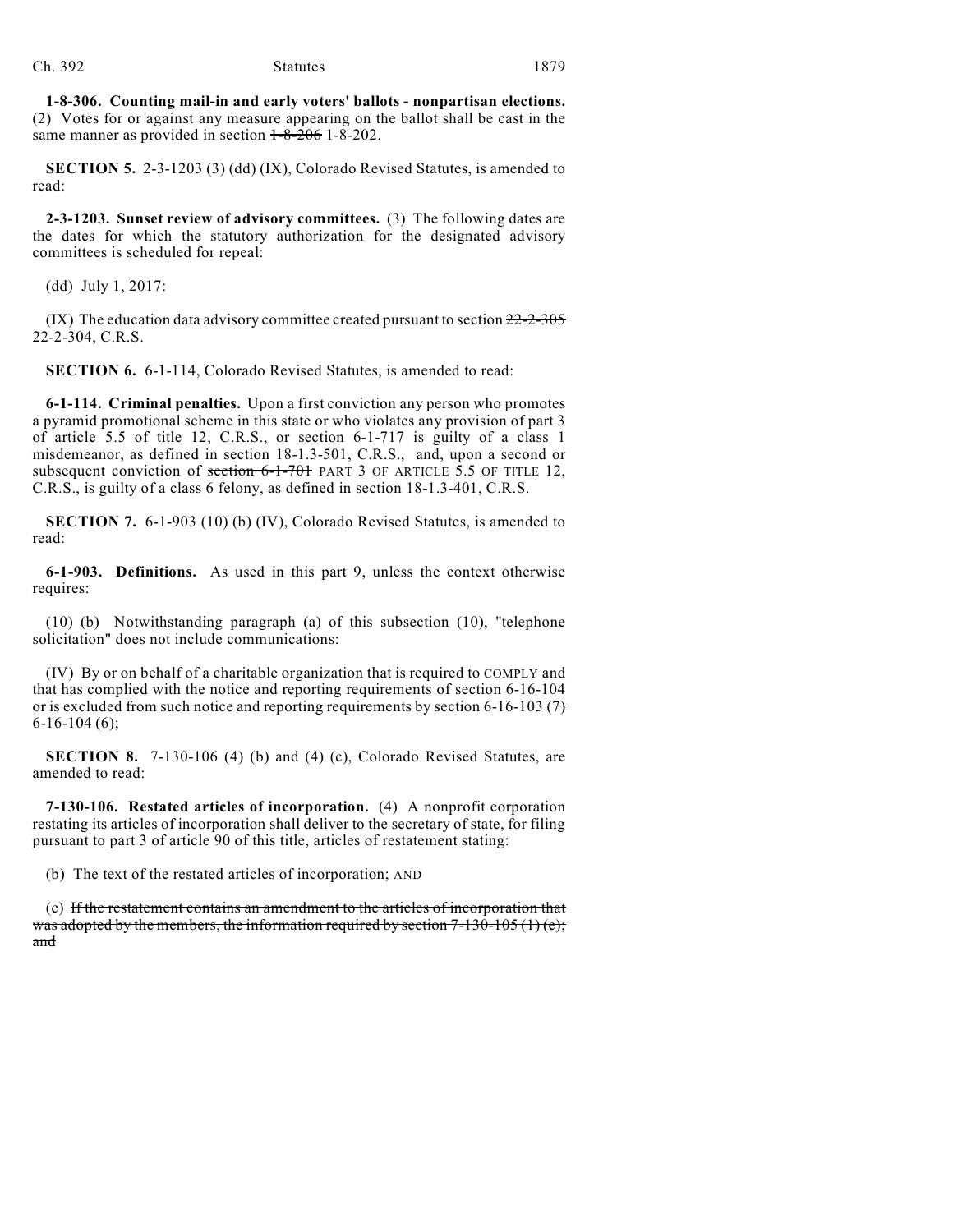| 1880 | <b>Statutes</b> | Ch. 392 |
|------|-----------------|---------|
|      |                 |         |

**SECTION 9.** 8-43-215 (1), Colorado Revised Statutes, is amended to read:

**8-43-215. Orders.** (1) No more than fifteen working days after the conclusion of a hearing, the administrative law judge or director shall issue a written order allowing or denying said claim. Such written order shall either be a summary order or a full order. A full order shall contain specific findings of fact and conclusions of law. If compensation benefits are granted, such written order shall specify the amounts thereof, the disability for which compensation benefits are granted, by whom and to whom such benefits shall be paid, and the method and time of such payments. A certificate of mailing and a copy of such written order shall be served by regular or electronic mail or by facsimile to each of the parties in interest or their representatives, the original of which shall be a part of the records in said case. If an administrative law judge has issued a summary order, a party dissatisfied with the order may make a written request for a full order within seven working days after the date of mailing of the summary order. The request shall be a prerequisite to review under section  $8-43-201$   $8-43-301$ . If a request for a full order is made, the administrative law judge shall have ten working days after receipt of the request to issue the order. A full order shall be entered as the final award of the administrative law judge or director subject to review as provided in this article.

**SECTION 10.** 10-3-120 (4) and (7) (a), Colorado Revised Statutes, are amended to read:

**10-3-120. Investments of officers, directors, and principal stockholders.** (4) The provisions of subsection (2) of this section shall not apply to any purchase and sale, or sale and purchase, and the provisions of subsection (3) of this section shall not apply to any sale of an equity security not then or theretofore held by him in an investment account by a dealer in the ordinary course of his business and incident to the establishment or maintenance by him of a primary or secondary market, otherwise than on an exchange, as presently defined in the federal "Securities and Exchange Act of 1934", as amended, for such security.

(7) The provisions of this section shall not apply to equity securities of a domestic stock insurance company if:

(a) Such equity securities are registered, or are required to be registered, pursuant to section 12 of the federal "Securities and Exchange Act of 1934", as amended; or

**SECTION 11.** 10-3-121 (4), Colorado Revised Statutes, is amended to read:

**10-3-121. Regulation of proxies, consents, or authorizations.** (4) This section is applicable to all domestic stock insurers having one hundred or more stockholders of record; except that this section shall not apply to any insurer if ninety-five percent or more of its stock is owned or controlled by a parent or an affiliated insurer and the remaining shares are held by less than five hundred stockholders. A domestic stock insurer which THAT files with the securities and exchange commission forms of proxies, consents, and authorizations complying with the requirements of the federal "Securities and Exchange Act of 1934", as amended, is exempt from the provisions of this section.

**SECTION 12.** The introductory portion to 10-3-207 (1), Colorado Revised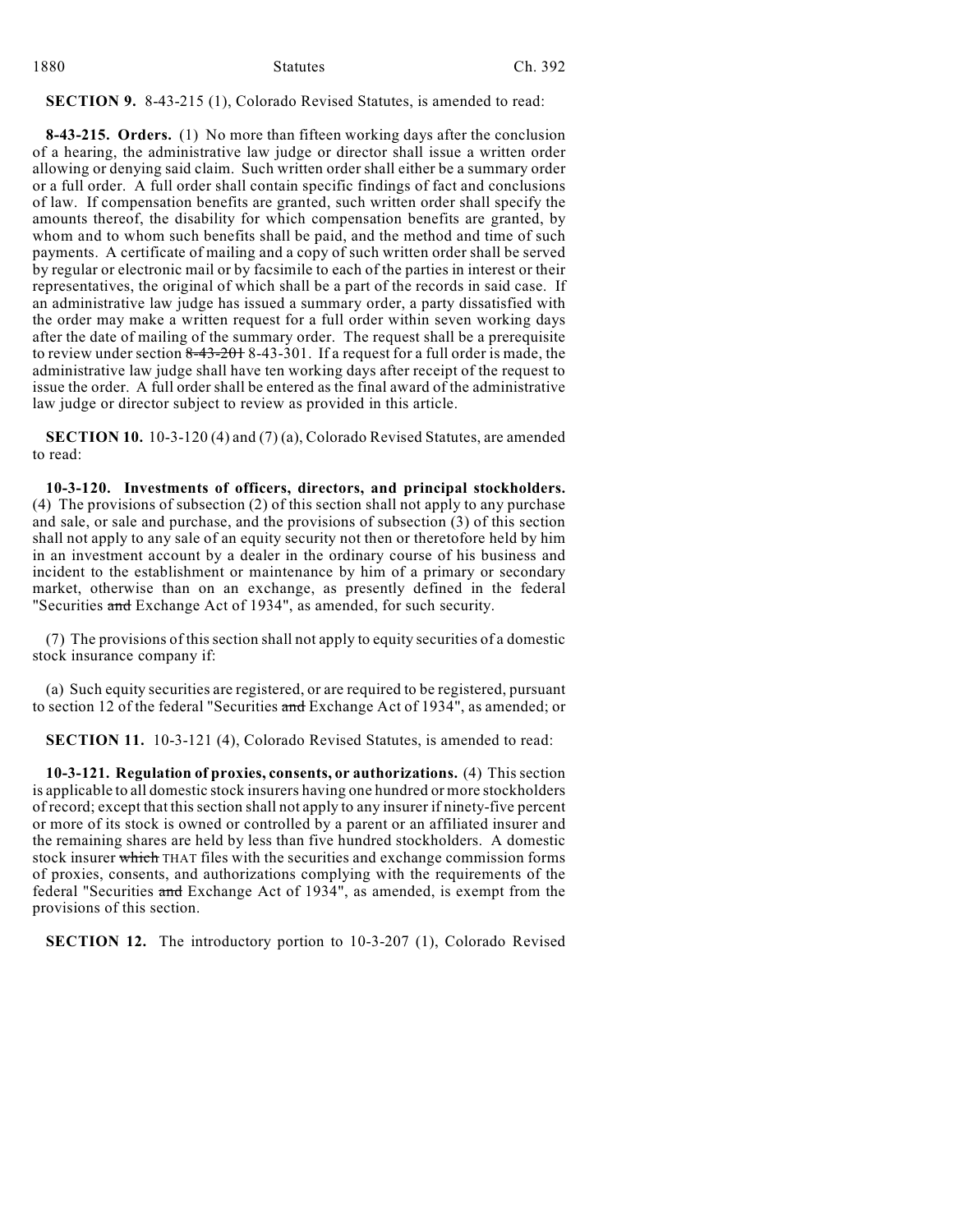Statutes, is amended to read:

**10-3-207. Fees paid by insurance companies - repeal.** (1) There shall be paid to the division of insurance by every entity regulated by the division of insurance in this state the following: EVERY ENTITY REGULATED BY THE DIVISION IN THIS STATE SHALL PAY THE FOLLOWING FEES TO THE DIVISION:

**SECTION 13.** The introductory portion to 10-16-105 (8.7) (b), Colorado Revised Statutes, as it will become effective January 1, 2009, is amended to read:

**10-16-105. Small group sickness and accident insurance - guaranteed issue - mandated provisions for basic health benefit plans - rules - benefit design advisory committee - repeal.** (8.7) (b) The commissioner shall submit a report of the evaluation pursuant to this subsection (8.7) to the business affairs and labor committees COMMITTEE of the house of representatives and the BUSINESS, LABOR, AND TECHNOLOGY COMMITTEE OF THE senate, or their successor committees, no later than March 15, 2011. The commissioner shall consult with interested parties, including but not limited to employers and employees in the small group market, and survey the small employer carriers authorized to conduct business in Colorado. The report, to the greatest extent practicable, shall include an analysis of:

**SECTION 14.** 10-16-132 (2) (c), Colorado Revised Statutes, is amended to read:

**10-16-132. Study of factors driving health care costs in Pueblo county repeal.** (2) (c) No later than January 15, 2009, the commissioner shall submit a report containing the conclusions of the study and an analysis of the factors that drive the cost of health care, the cost of health insurance coverage on an individual and a group basis, and the impact of modified community rating on Pueblo county to the president of the senate, the majority leader of the senate, the minority leader of the senate, the speaker of the house of representatives, the majority leader of the house of representatives, the minority leader of the house of representatives, and to the chairs of the health and human services and business affairs committees of the senate and the house of representatives, THE CHAIR OF THE BUSINESS, LABOR, AND TECHNOLOGY COMMITTEE OF THE SENATE, AND THE CHAIR OF THE BUSINESS AFFAIRS AND LABOR COMMITTEE OF THE HOUSE OF REPRESENTATIVES, or their successor committees.

**SECTION 15.** 11-41-122 (2) (a), Colorado Revised Statutes, is amended to read:

**11-41-122. Membership fees.** (2) Subject to such additional limitations, conditions, and provisions as may be promulgated in regulations of the commissioner, a savings and loan association required under a subpoena issued in a civil action to prepare disclosures of private records shall be reimbursed by the requesting party for such services as follows:

(a) For reproduction costs, including copies produced by printer or reproduction processes, the amount provided in section  $13-32-102$  (2) 13-32-104 (1), C.R.S. Costs of photographs, films, and other materials required shall be reimbursed at actual costs.

**SECTION 16.** 12-43-211 (1) (g) (I), (1) (g) (III), (1) (g) (IV), and (6), Colorado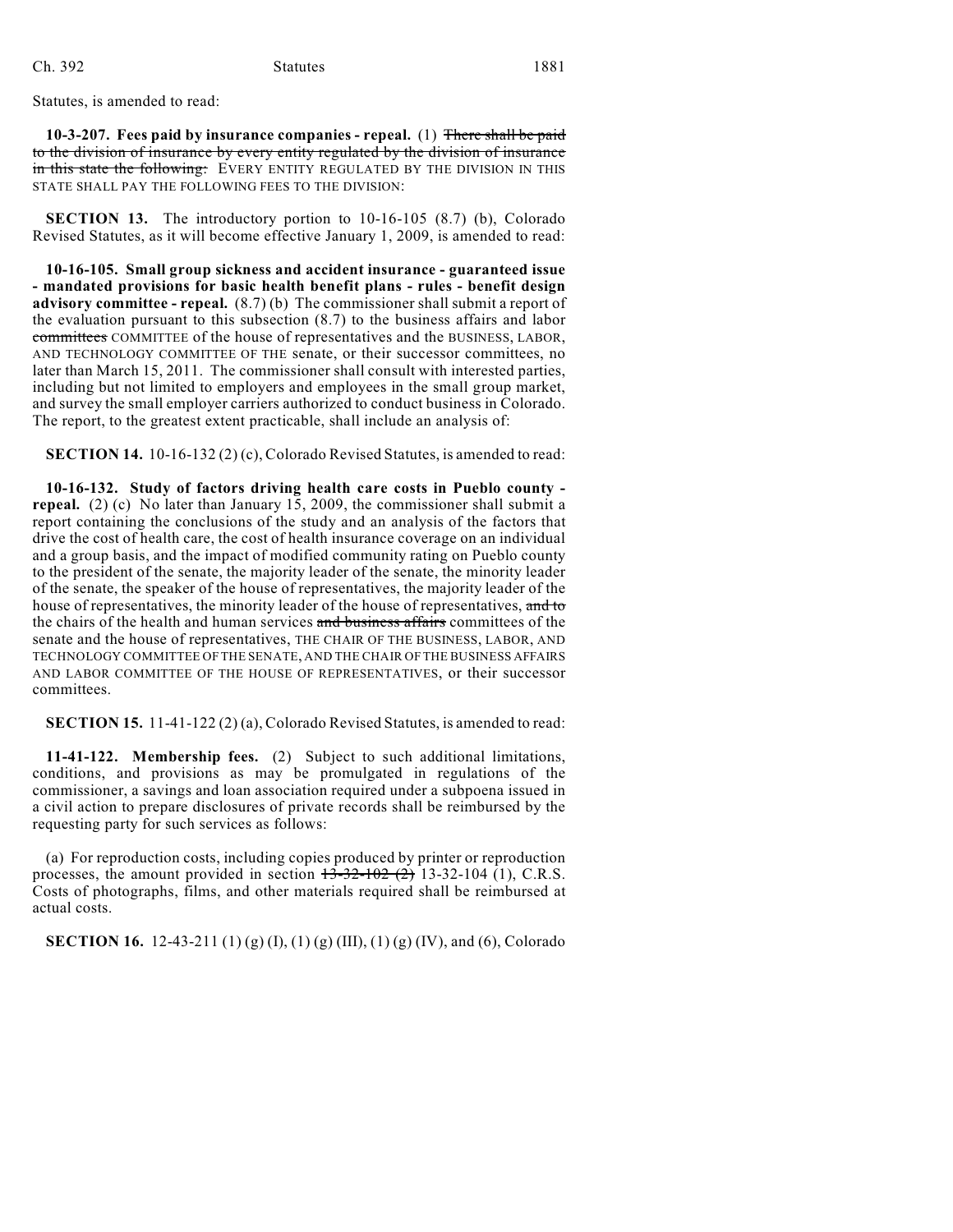Revised Statutes, are amended to read:

**12-43-211. Professional service corporations for the practice of psychology, social work, marriage and family therapy, and professional counseling definitions.** (1) Licensees may form professional service corporations for the practice of psychology, social work, marriage and family therapy, or professional counseling under the "Colorado Business Corporation Act", articles 101 to 117 of title 7, C.R.S., if such corporations are organized and operated in accordance with the provisions of this section. The articles of incorporation of such corporations shall contain provisions complying with the following requirements:

(g) The articles of incorporation shall provide, and all shareholders of the corporation shall agree, that either all shareholders of the corporation shall be jointly and severally liable for all acts, errors, and omissions of the employees of the corporation or that all shareholders of the corporation shall be jointly and severally liable for all acts, errors, and omissions of the employees of the corporation except during periods of time when the corporation shall maintain in good standing professional liability insurance which meets the following minimum standards:

(I) The insurance shall insure the corporation against liability imposed upon the corporation by law for damages resulting from any claim made against the corporation arising out of the performance of professional services for others by those officers and employees of the corporation who are licensed to practice under this article or who are certified OR LICENSED school psychologists or by those employees who provide professional services under supervision.

(III) The insurance shall be in an amount for each claim of at least one hundred thousand dollars multiplied by the number of persons licensed to practice under this article, or by the number of certified OR LICENSED school psychologists, employed by the corporation; and the policy may provide for an aggregate maximum limit of liability per year for all claims of three hundred thousand dollars also multiplied by the number of licensees or certified OR LICENSED school psychologists employed by the corporation; but no firm shall be required to carry insurance in excess of three hundred thousand dollars for each claim with an aggregate maximum limit of liability for all claims during the year of nine hundred thousand dollars.

(IV) The insurance policy may provide that it does not apply to: Any dishonest, fraudulent, criminal, or malicious act or omission of the insured corporation or any stockholder or employee thereof; or the conduct of any business enterprise (as distinguished from the practice of licensees or certified OR LICENSED school psychologists) in which the insured corporation under this section is not permitted to engage but which nevertheless may be owned by the insured corporation or in which the insured corporation may be a partner or which may be controlled, operated, or managed by the insured corporation in its own or in a fiduciary capacity, including the ownership, maintenance, or use of any property in connection therewith, when not resulting from breach of professional duty of, bodily injury to, or sickness, disease, or death of any person or to injury to or destruction of any tangible property, including the loss of use thereof.

(6) Nothing in this article shall be construed to limit persons licensed under any part of this article or certified OR LICENSED school psychologists from forming a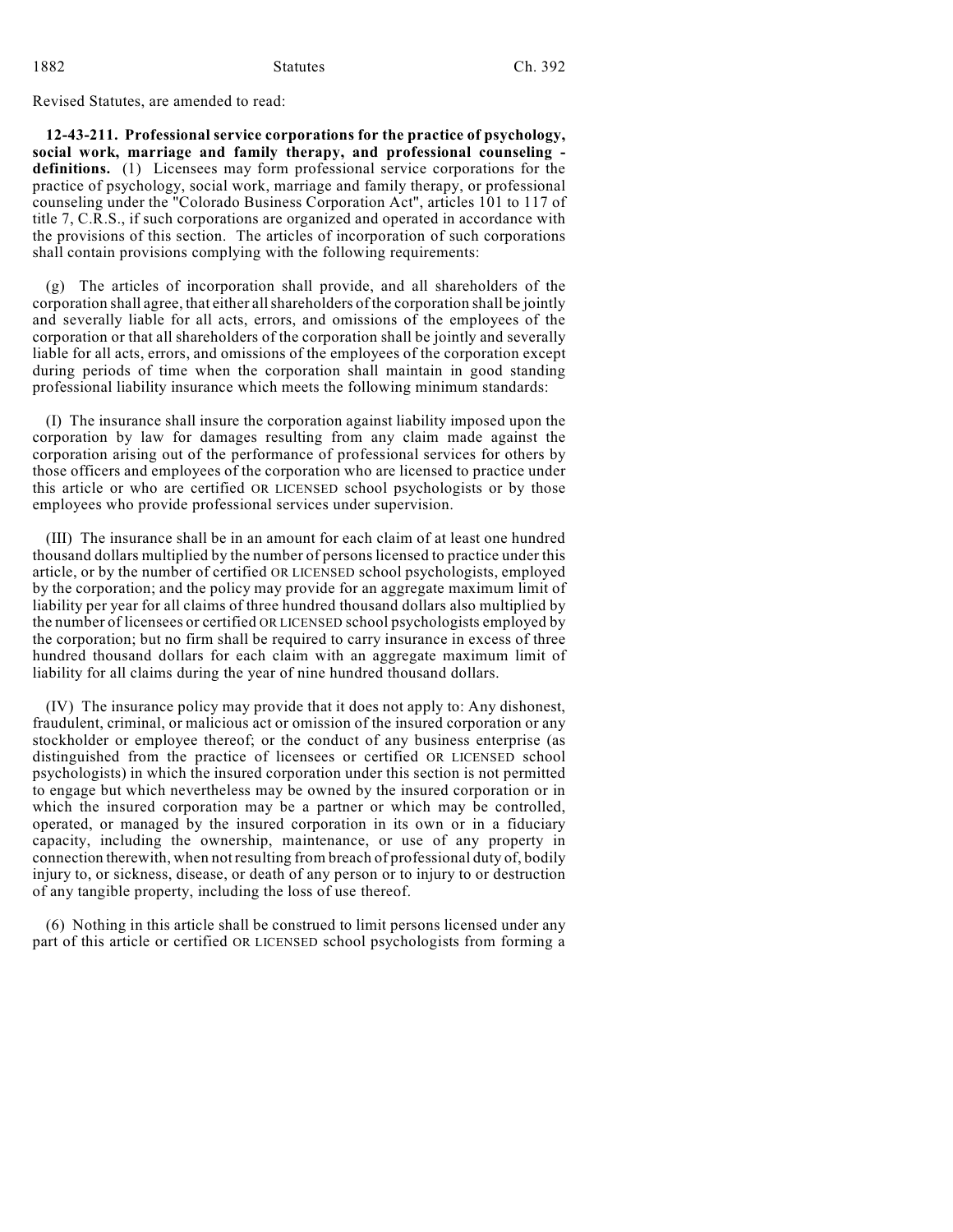corporation with persons licensed under any other part of this article or certified OR LICENSED school psychologists.

**SECTION 17.** 12-43-214 (1) (c), Colorado Revised Statutes, is amended to read:

**12-43-214. Mandatory disclosure of information to clients.** (1) Except as otherwise provided in subsection (4) of this section, every unlicensed psychotherapist, licensee, or registrant shall provide the following information in writing to each client during the initial client contact:

(c) A statement indicating that the practice of both licensed and unlicensed persons and certified OR LICENSED school psychologists in the field of psychotherapy is regulated by the department of regulatory agencies and an address and telephone number for the grievance board; and

**SECTION 18.** The introductory portion to 12-58-110 (1) (q), Colorado Revised Statutes, is amended to read:

**12-58-110. Disciplinary action by board - licenses or registrations denied, suspended, or revoked - cease and desist orders.** (1) The board may deny, suspend, revoke, or refuse to renew any license or registration issued or applied for under the provisions of this article or place a licensee or a registrant on probation for any of the following reasons:

(q) In connection with a construction or building project requiring the services of a person regulated by this article, to willfully disregard DISREGARDING or violate VIOLATING:

**SECTION 19.** 13-71-119.5 (2) (e), Colorado Revised Statutes, is amended to read:

**13-71-119.5. Persons entitled to be excused from jury service.** (2) (e) A person who requests to be excused under the provisions of this subsection (2) may provide the judge or jury commissioner documentation that supports the request to be excused, including but not limited to medical statements from licensed physicians, proof of dependency or guardianship, or other similar documents. The judge or jury commissioner may excuse a person if the documentation clearly supports the request to be excused. The documents comprising the documentation described in this subsection  $(4)$  SUBSECTION  $(2)$  shall not be deemed public records and shall not be disclosed to the public.

**SECTION 20.** 16-3-402 (2.5), Colorado Revised Statutes, is amended to read:

**16-3-402. Right to communicate with attorney and family.** (2.5) If the victim is able to demonstrate through the use of Caller I.D. CALLER IDENTIFICATION or other credible evidence that the incarcerated defendant has called the victim from the jail or correctional facility in violation of the protection order issued pursuant to section 18-1-1001, C.R.S., or in violation of any other valid protection order or emergency protection order in effect, then the defendant shall not be entitled to further telephone calls except to such defendant's attorney, which calls shall be placed by a jail or correctional facility staff member. If the defendant was arrested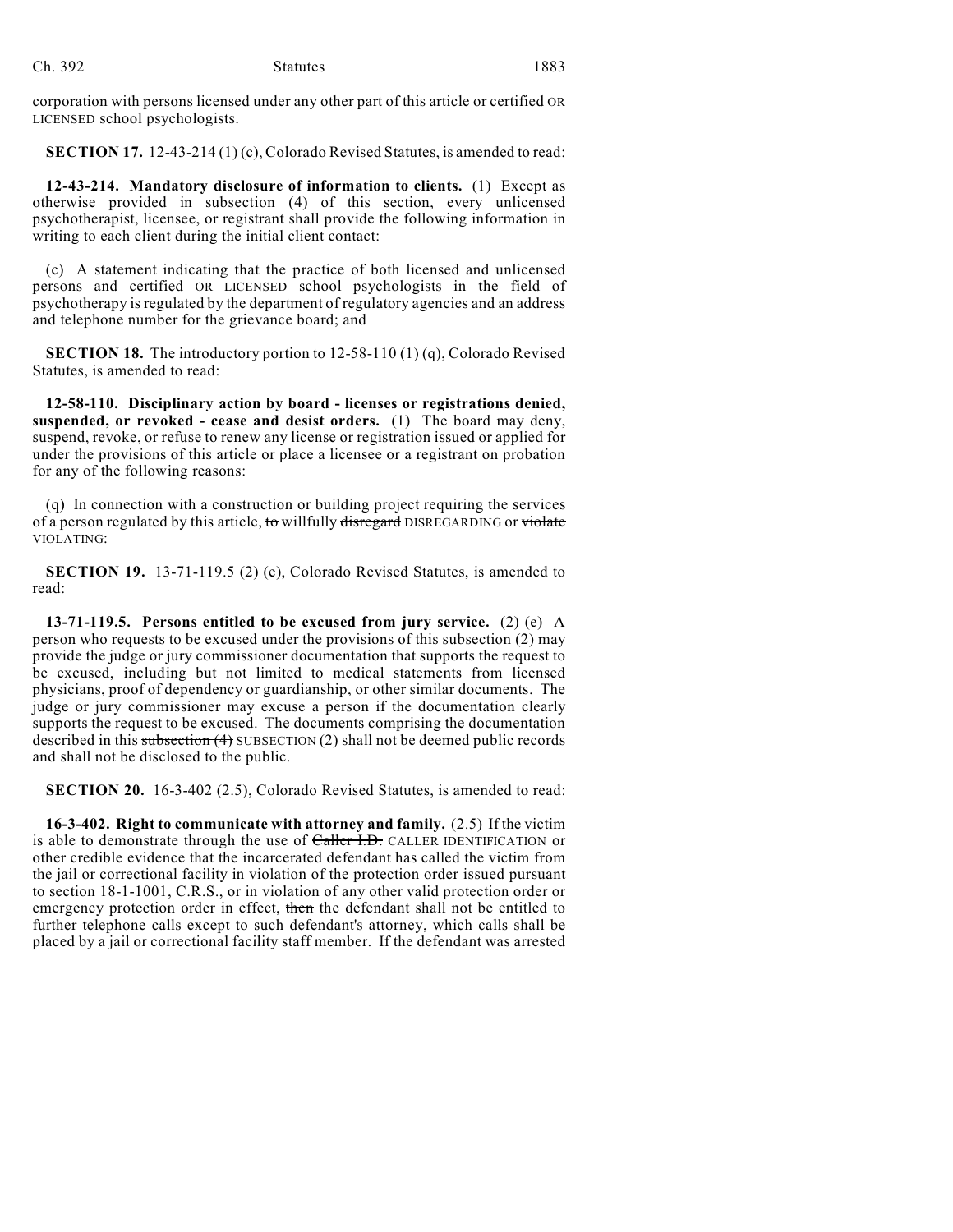for violating an order not to contact certain family members, the right to contact those family members by telephone shall be prohibited, and the jail or correctional facility staff shall place all outgoing telephone calls that the defendant wishes to make which THAT are not identified in the protection order as prohibited.

**SECTION 21.** 16-3-503 (3) (n), Colorado Revised Statutes, is amended to read:

**16-3-503. Bonds recovered for persons illegally in the country.** (3) For purposes of this section, an identifying document includes the following:

(n) An unexpired employment authorization document, form  $\overline{1-688}A$  I-688B.

**SECTION 22.** 16-11.7-103 (4) (d) (II) and (4) (j), Colorado Revised Statutes, are amended to read:

**16-11.7-103. Sex offender management board - creation - duties - repeal.** (4) The board shall carry out the following duties:

(d) (II) The board shall report its findings from the research and analysis conducted pursuant to subparagraph (I) of this paragraph (d) to the general assembly, in accordance with section 24-1-136 (9), C.R.S., no later than December  $1, 2003.$ 

(j) The board shall research and analyze the safety issues raised by living arrangements for and the location of sex offenders within the community, including but not limited to shared or structured living arrangements. At a minimum, the board shall consider the issues raised by the location of sex offender residences, especially in proximity to public or private schools and child care facilities, and public notification of the location of sex offender residences. On or before March 15, 2004, the board shall prepare and submit a report concerning the research and analysis conducted pursuant to this paragraph (j) and any related legislative recommendations. The board shall submit the report to the civil justice and judiciary and the criminal justice committees of the house of representatives and the judiciary committee of the senate. On or before July 1, 2004, the board shall adopt such guidelines as it may deem appropriate regarding the living arrangements and location of sex offenders. The board shall accomplish the requirements specified in this paragraph (j) within existing appropriations.

**SECTION 23. Repeal.** 16-11.8-103 (6), Colorado Revised Statutes, is repealed as follows:

**16-11.8-103. Domestic violence offender management board - creation duties - repeal.** (6) On or before January 15, 2003, the board and the departments of public safety and regulatory agencies shall report to the judiciary committees of the senate and house of representatives on all aspects of the implementation of this article.

**SECTION 24.** 16-18.5-110 (1) (a), Colorado Revised Statutes, is amended to read:

**16-18.5-110. Order of crediting payments.** (1) Payments received shall be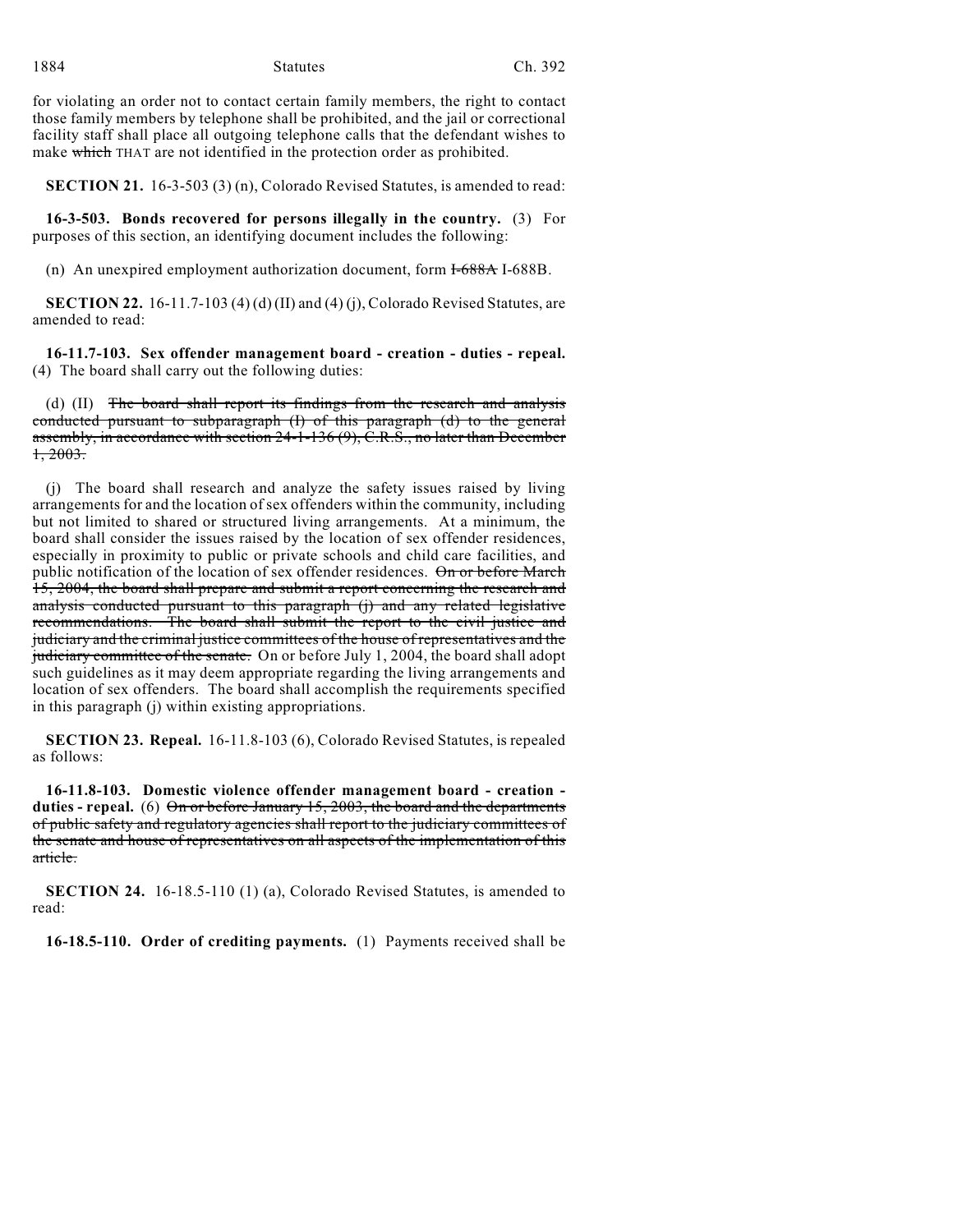credited in the following order:

(a) Costs for crime victims VICTIM compensation fund, pursuant to section 24-4.1-119, C.R.S.;

**SECTION 25.** 16-22-106 (3) (c), Colorado Revised Statutes, is amended to read:

**16-22-106. Duties - probation department - community corrections administrator - court personnel - jail personnel - notice.** (3) (c) Within five days, but not fewer than two days, prior to the discharge of the person from custody, the sheriff, or his or her designee, shall notify the CBI and the local law enforcement agency of the jurisdiction in which the person intends to reside of the date of the person's discharge. Such notice, at a minimum, shall include the address at which the person plans to reside upon discharge, provided by the person pursuant to paragraph (b) of this subsection  $(2)$  (3), and the person's date of birth, fingerprints, and current photograph.

**SECTION 26.** 17-1-115.5 (3), Colorado Revised Statutes, is amended to read:

**17-1-115.5. Prison sexual assault prevention program.** (3) The department shall annually report the data that it is required to compile and report to the federal bureau of justice STATISTICS as required by the federal "Prison Rape Elimination Act of 2003", Pub.L. 108-79, as amended, to the judiciary committees of the house of representatives and the senate, or any successor committees.

**SECTION 27. Repeal.** 17-1-118, 17-1-120, 17-1-121, 17-1-122, 17-1-123, 17-1-124, 17-1-125, 17-1-126, 17-1-127, 17-1-128, 17-1-129, 17-1-130, 17-1-131, 17-1-132, 17-1-133, 17-1-134, 17-1-135, 17-1-136, 17-1-137, 17-1-138, 17-1-139, 17-1-140, 17-1-141, 17-1-142, 17-1-143, 17-1-144, and 17-1-145, Colorado Revised Statutes, are repealed.

**SECTION 28.** 17-1-146, Colorado Revised Statutes, is amended BY THE ADDITION OF A NEW SUBSECTION to read:

**17-1-146. Appropriation to comply with section 2-2-703 - HB 03-1004 repeal.** (2) THIS SECTION IS REPEALED, EFFECTIVE JULY 1, 2008.

**SECTION 29.** 17-1-147, Colorado Revised Statutes, is amended BY THE ADDITION OF A NEW SUBSECTION to read:

**17-1-147. Appropriation to comply with section 2-2-703 - HB 03-1138 repeal.** (2) THIS SECTION IS REPEALED, EFFECTIVE JULY 1, 2008.

**SECTION 30.** 17-1-148, Colorado Revised Statutes, is amended BY THE ADDITION OF A NEW SUBSECTION to read:

**17-1-148. Appropriation to comply with section 2-2-703 - HB 03-1213 repeal.** (2) THIS SECTION IS REPEALED, EFFECTIVE JULY 1, 2008.

**SECTION 31.** 17-1-149, Colorado Revised Statutes, is amended BY THE ADDITION OF A NEW SUBSECTION to read: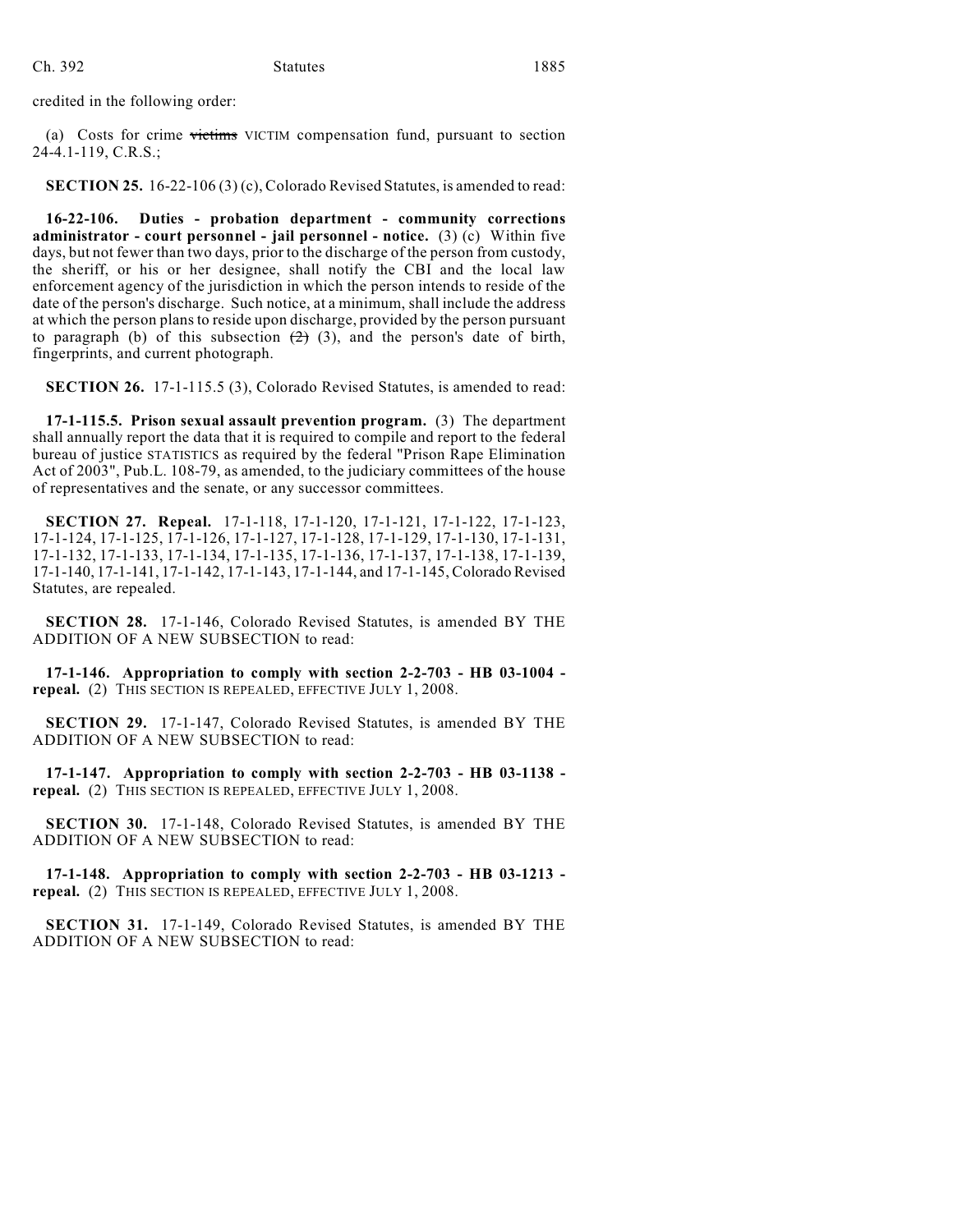**17-1-149. Appropriation to comply with section 2-2-703 - HB 03-1317 repeal.** (2) THIS SECTION IS REPEALED, EFFECTIVE JULY 1, 2008.

**SECTION 32.** 17-1-150, Colorado Revised Statutes, is amended BY THE ADDITION OF A NEW SUBSECTION to read:

**17-1-150. Appropriation to comply with section 2-2-703 - HB 04-1016 repeal.** (2) THIS SECTION IS REPEALED, EFFECTIVE JULY 1, 2009.

**SECTION 33.** 17-1-151, Colorado Revised Statutes, is amended BY THE ADDITION OF A NEW SUBSECTION to read:

**17-1-151. Appropriation to comply with section 2-2-703 - HB 04-1003 repeal.** (2) THIS SECTION IS REPEALED, EFFECTIVE JULY 1, 2009.

**SECTION 34.** 17-1-152, Colorado Revised Statutes, is amended BY THE ADDITION OF A NEW SUBSECTION to read:

**17-1-152. Appropriation to comply with section 2-2-703 - HB 04-1021 repeal.** (2) THIS SECTION IS REPEALED, EFFECTIVE JULY 1, 2009.

**SECTION 35.** 17-1-153, Colorado Revised Statutes, is amended BY THE ADDITION OF A NEW SUBSECTION to read:

**17-1-153. Appropriation to comply with section 2-2-703 - SB 06-207 - repeal.** (2) THIS SECTION IS REPEALED, EFFECTIVE JULY 1, 2011.

**SECTION 36.** 17-1-154, Colorado Revised Statutes, is amended BY THE ADDITION OF A NEW SUBSECTION to read:

**17-1-154. Appropriation to comply with section 2-2-703 - HB 06-1151 repeal.** (2) THIS SECTION IS REPEALED, EFFECTIVE JULY 1, 2011.

**SECTION 37.** 17-1-155, Colorado Revised Statutes, is amended BY THE ADDITION OF A NEW SUBSECTION to read:

**17-1-155. Appropriation to comply with section 2-2-703 - HB 06-1011 repeal.** (2) THIS SECTION IS REPEALED, EFFECTIVE JULY 1, 2011.

**SECTION 38.** 17-1-156, Colorado Revised Statutes, is amended BY THE ADDITION OF A NEW SUBSECTION to read:

**17-1-156. Appropriation to comply with section 2-2-703 - HB 06-1145 repeal.** (2) THIS SECTION IS REPEALED, EFFECTIVE JULY 1, 2011.

**SECTION 39.** 17-1-157, Colorado Revised Statutes, is amended BY THE ADDITION OF A NEW SUBSECTION to read:

**17-1-157. Appropriation to comply with section 2-2-703 - HB 06-1326 repeal.** (2) THIS SECTION IS REPEALED, EFFECTIVE JULY 1, 2011.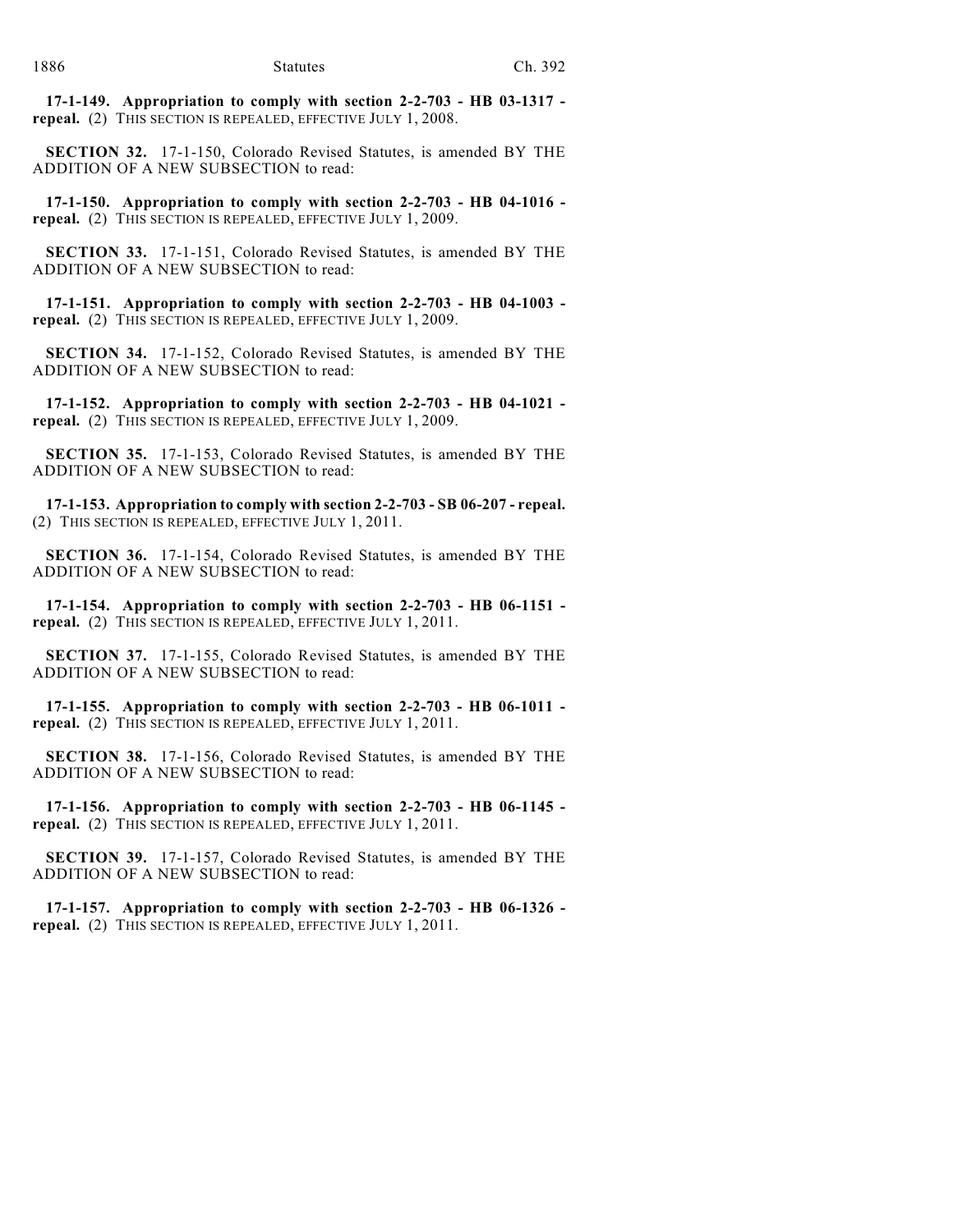**SECTION 40.** 17-1-158, Colorado Revised Statutes, is amended BY THE ADDITION OF A NEW SUBSECTION to read:

**17-1-158. Appropriation to comply with section 2-2-703 - SB 06-206 - repeal.** (2) THIS SECTION IS REPEALED, EFFECTIVE JULY 1, 2011.

**SECTION 41.** 17-1-159, Colorado Revised Statutes, is amended BY THE ADDITION OF A NEW SUBSECTION to read:

**17-1-159. Appropriation to comply with section 2-2-703 - HB 06-1092 repeal.** (2) THIS SECTION IS REPEALED, EFFECTIVE JULY 1, 2011.

**SECTION 42.** 17-1-160, Colorado Revised Statutes, is amended BY THE ADDITION OF A NEW SUBSECTION to read:

**17-1-160. Appropriation to comply with section 2-2-703 - SB 06S-004 repeal.** (2) THIS SECTION IS REPEALED, EFFECTIVE JULY 1, 2011.

**SECTION 43.** 17-1-161, Colorado Revised Statutes, is amended BY THE ADDITION OF A NEW SUBSECTION to read:

**17-1-161. Appropriation to comply with section 2-2-703 - SB 06S-005 repeal.** (2) THIS SECTION IS REPEALED, EFFECTIVE JULY 1, 2011.

**SECTION 44.** 17-1-162, Colorado Revised Statutes, is amended BY THE ADDITION OF A NEW SUBSECTION to read:

**17-1-162. Appropriation to comply with section 2-2-703 - SB 06S-007 repeal.** (2) THIS SECTION IS REPEALED, EFFECTIVE JULY 1, 2011.

**SECTION 45.** 17-1-163, Colorado Revised Statutes, is amended BY THE ADDITION OF A NEW SUBSECTION to read:

**17-1-163. Appropriation to comply with section 2-2-703 - HB 07-1040 repeal.** (2) THIS SECTION IS REPEALED, EFFECTIVE JULY 1, 2012.

**SECTION 46.** 17-1-164, Colorado Revised Statutes, is amended BY THE ADDITION OF A NEW SUBSECTION to read:

**17-1-164. Appropriation to comply with section 2-2-703 - SB 07-096 - repeal.** (2) THIS SECTION IS REPEALED, EFFECTIVE JULY 1, 2012.

**SECTION 47.** 17-1-165, Colorado Revised Statutes, is amended BY THE ADDITION OF A NEW SUBSECTION to read:

**17-1-165. Appropriation to comply with section 2-2-703 - HB 07-1326 repeal.** (2) THIS SECTION IS REPEALED, EFFECTIVE JULY 1, 2012.

**SECTION 48.** 17-2-103.5 (1) (a) (II) (C) and (1) (a) (II) (D), Colorado Revised Statutes, are amended, and the said 17-2-103.5 (1) (a) (II) is further amended BY THE ADDITION OF A NEW SUB-SUBPARAGRAPH, to read: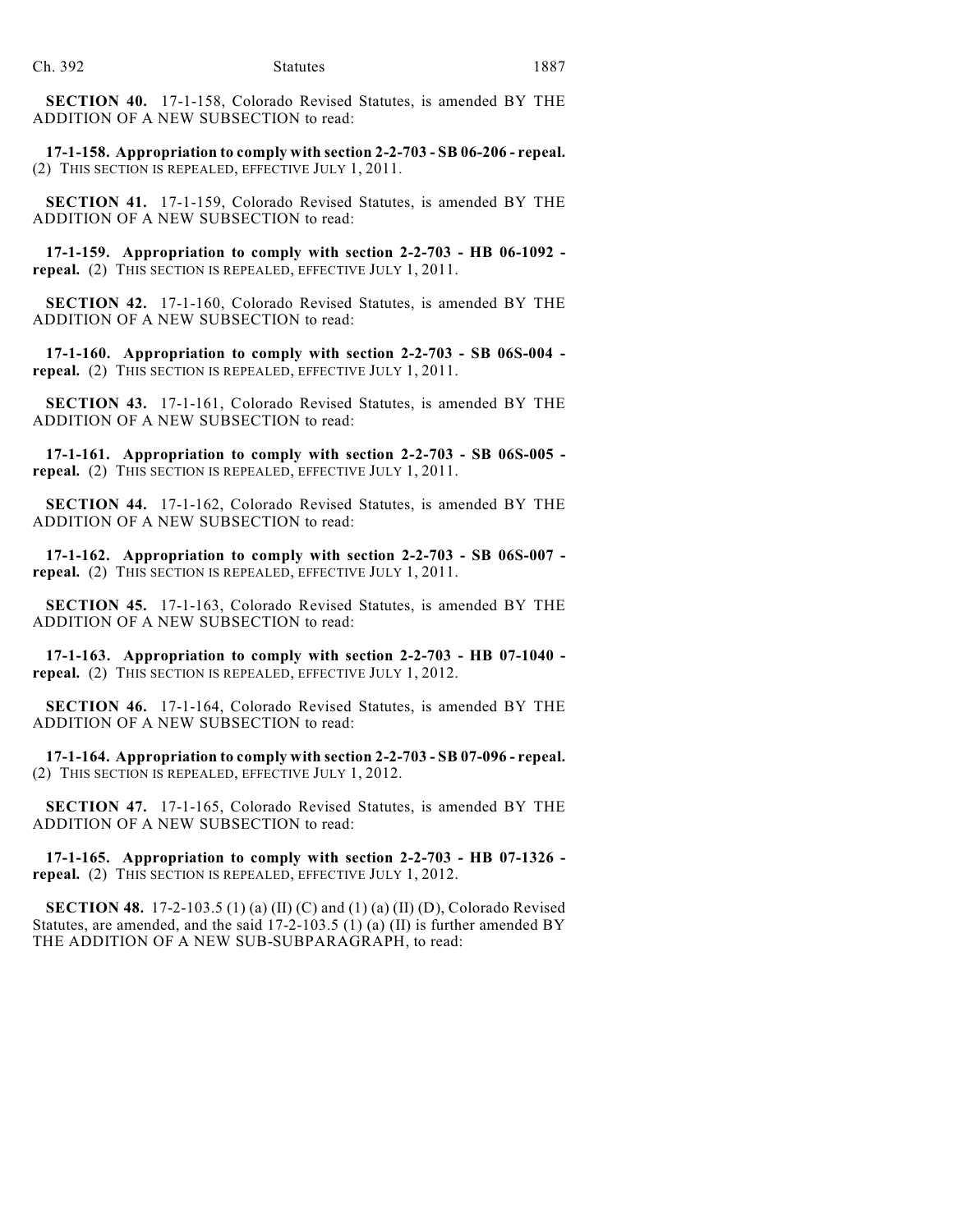**17-2-103.5. Revocation proceedings - parolee arrested for certain offenses.**  $(1)$  (a) Notwithstanding any provision of section 17-2-103, a parole officer shall file a complaint seeking revocation of the parole of any parolee who:

(II) Is arrested and charged with:

(C) A misdemeanor assault involving a deadly weapon or resulting in bodily injury to the victim;  $\sigma$ 

(D) Sexual assault in the third degree as defined in section 18-3-404 (2), C.R.S., AS IT EXISTED PRIOR TO JULY 1, 2000; OR

(E) UNLAWFUL SEXUAL CONTACT AS DEFINED IN SECTION 18-3-404 (2), C.R.S.

**SECTION 49.** 17-2-201 (5.5) (c) (II), Colorado Revised Statutes, as amended by Senate Bill 08-171, enacted at the Second Regular Session of the Sixty-sixth General Assembly, is amended to read:

**17-2-201. State board of parole.** (5.5) (c) (II) At the time the COMMUNITY parole officer acquires a biological substance sample pursuant to subparagraph (I) of this paragraph (c), the parole officer shall direct the parolee to pay the necessary fee for the testing of his or her biological substance sample directly to the private laboratory under contract with the department, the department of public safety, or a local governmental agency pursuant to subparagraph (IV) of this paragraph (c).

**SECTION 50. Repeal.** 17-2-217 (2), Colorado Revised Statutes, is repealed as follows:

**17-2-217. Release hearing officers - pilot program.** (2) (a) On or before November 1, 2002, the department, in consultation with the board, shall report on the results of the release hearing officers pilot program to the joint budget committee and the judiciary committee of the senate and the criminal justice committee of the house of representatives. Said committees shall review the report in order to consider whether to fully fund the program.

(b) The report described in paragraph (a) of this subsection (2) shall include, at a minimum:

(I) Information regarding the number of hearings conducted pursuant to section  $17-2-201(3)(c.5);$ 

(II) The release dates of inmates who have been granted hearings pursuant to section  $17-2-201$  (3) (c.5); and

(III) Any potential general fund savings from the use of the release hearing officers described in section 17-2-201 (3) (c.5).

**SECTION 51.** 18-1.3-106 (5) (d), Colorado Revised Statutes, is amended to read:

**18-1.3-106. County jail sentencing alternatives - work, educational, and**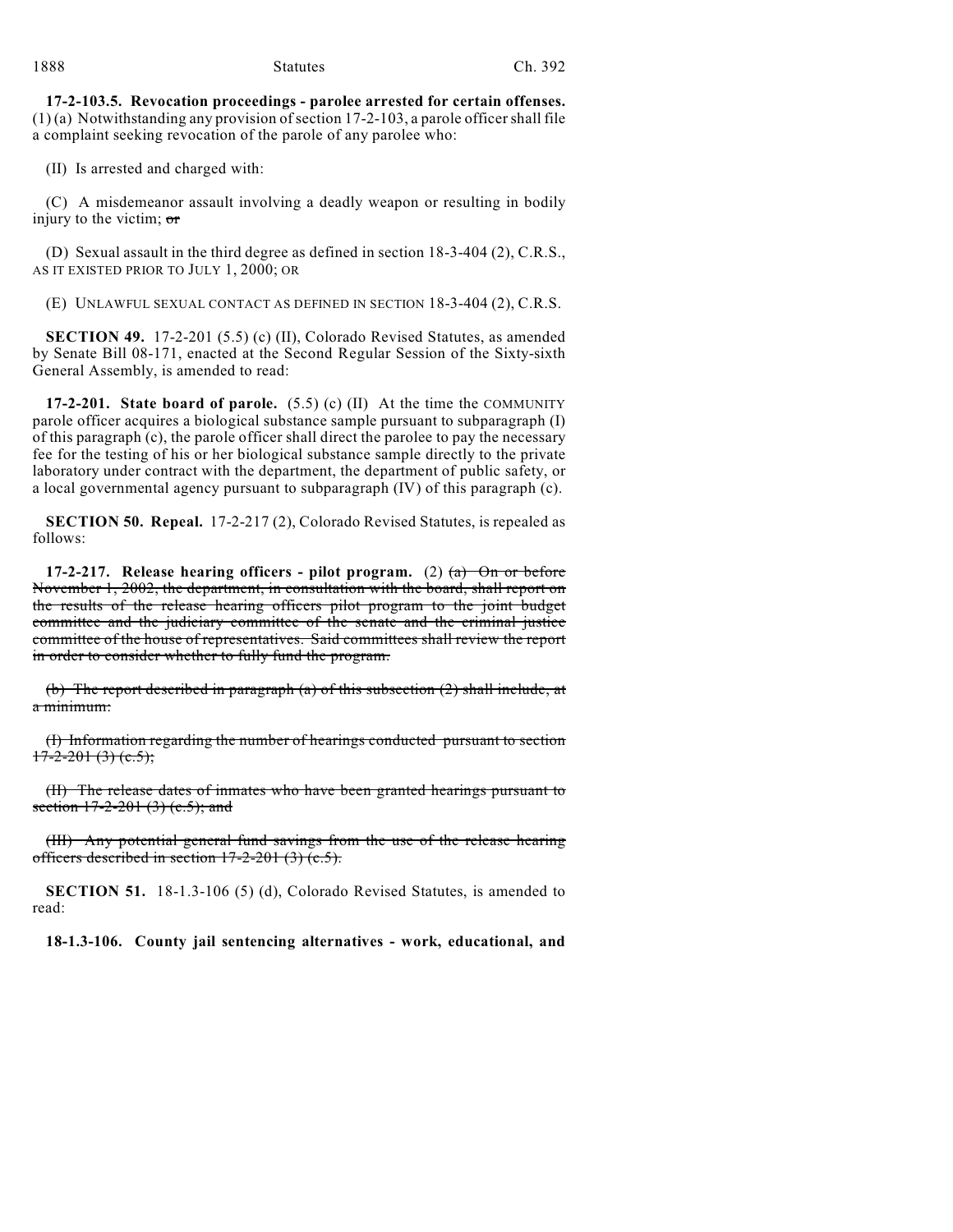**medical release - home detention - day reporting.** (5) By order of the court, the wages or salaries of employed prisoners shall be disbursed by the sheriff for the following purposes, in the order stated:

(d) Payment of costs for the crime victims VICTIM compensation fund, pursuant to section 24-4.1-119, C.R.S.;

**SECTION 52.** 18-1.3-204 (2) (c) (III) and (2.5) (e), Colorado Revised Statutes, are amended to read:

**18-1.3-204. Conditions of probation.** (2) (c) If the court orders counseling or treatment as a condition of probation, unless the court makes a specific finding that treatment in another facility or with another person is warranted, the court shall order that such treatment or counseling be at a facility or with a person:

(III) Certified or approved by a domestic violence treatment board, established pursuant to part 8 of article 6 of this title, THE DOMESTIC VIOLENCE OFFENDER MANAGEMENT BOARD CREATED IN SECTION 16-11.8-103 C.R.S., if the offender was convicted of or the underlying factual basis of the offense included an act of domestic violence as defined in section 18-6-800.3; or

(2.5) The order of priority for any payments required of a defendant pursuant to subparagraph  $(IV)$ ,  $(V)$ ,  $(VI)$ , or  $(VI.5)$  of paragraph  $(a)$  of subsection  $(2)$  of this section shall be as follows:

(e) Payment of costs for the crime victims VICTIM compensation fund, pursuant to section 24-4.1-119, C.R.S.;

**SECTION 53.** 18-1.3-207 (2) (e), Colorado Revised Statutes, is amended to read:

**18-1.3-207. Work and education release programs.** (2) All employment income of a probationer participating in a work release program shall be received and deposited by the probation officer in the registry of the court. The court shall order disbursement of the funds so deposited in payment of the following items which are listed in the order of their priority:

(e) Costs for the crime victims VICTIM compensation fund, pursuant to section 24-4.1-119, C.R.S.;

**SECTION 54.** 18-1.3-401 (1) (a) (III) (A.5), Colorado Revised Statutes, is amended to read:

**18-1.3-401. Felonies classified - presumptive penalties.** (1) (a) (III) (A.5) Notwithstanding any provision of law to the contrary, any person who attempts to commit, conspires to commit, or commits against an elderly person any felony set forth in part 4 of article 4 of this title,  $\frac{1}{2}$  m part 1, 2, 3, or 5 of article 5 of this title, article 5.5 of this title, or section 11-51-603, C.R.S., shall be required to pay a mandatory and substantial fine within the limits permitted by law. However, all moneys collected from the offender shall be applied in the following order: Costs for crime victims VICTIM compensation fund pursuant to section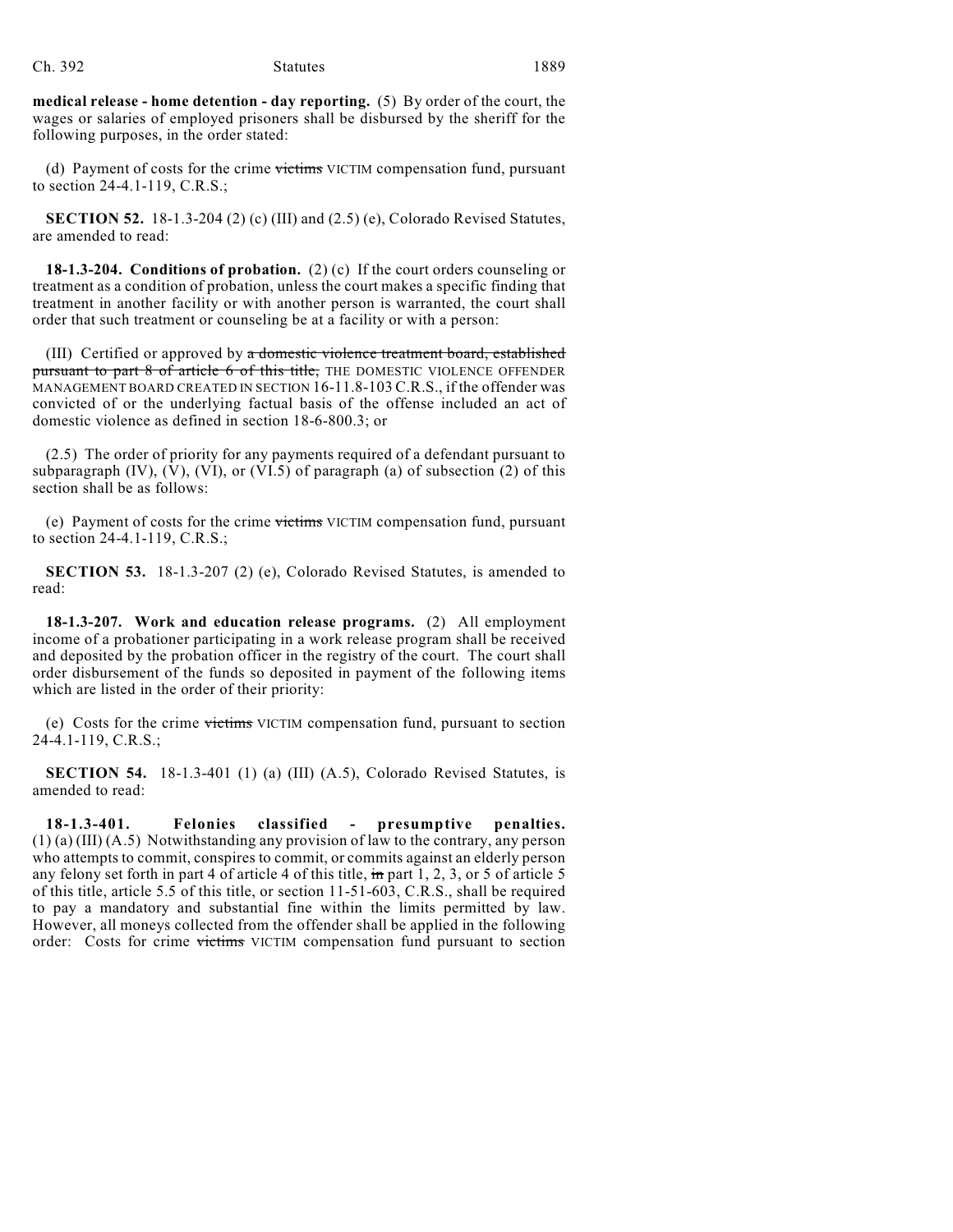#### 1890 Statutes Ch. 392

24-4.1-119, C.R.S.; surcharges for victims and witnesses assistance and law enforcement fund pursuant to section 24-4.2-104, C.R.S.; restitution; time payment fee; late fees; and any other fines, fees, or surcharges. For purposes of this sub-subparagraph (A.5), an "elderly person" or "elderly victim" means a person sixty years of age or older.

**SECTION 55.** 18-1.3-501 (1.7) (b) and (4), Colorado Revised Statutes, are amended to read:

**18-1.3-501. Misdemeanors classified - penalties.** (1.7) (b) "Mental health professional" means a mental health professional  $\overline{a}$  subsetsion to  $\overline{b}$ -8-202 (6), C.R.S. LICENSED TO PRACTICE MEDICINE PURSUANT TO PART 1 OF ARTICLE 36 OF TITLE 12, C.R.S., OR A PERSON LICENSED AS A MENTAL HEALTH PROFESSIONAL PURSUANT TO ARTICLE 43 OF TITLE 12, C.R.S., a person licensed as a nurse pursuant to part 1 of article 38 of title 12, C.R.S., a nurse aide certified pursuant to part 1 of article 38.1 of title 12, C.R.S., and a psychiatric technician licensed pursuant to part 1 of article 42 of title 12, C.R.S.

(4) Notwithstanding any provision of law to the contrary, any person who attempts to commit, conspires to commit, or commits against an elderly person any misdemeanor set forth in part 4 of article 4 of this title, in part 1, 2, 3, or 5 of article 5 of this title, or article 5.5 of this title shall be required to pay a mandatory and substantial fine within the limits permitted by law. However, all moneys collected from the offender shall be applied in the following order: Costs for crime victims VICTIM compensation fund pursuant to section 24-4.1-119, C.R.S.; surcharges for victims and witnesses assistance and law enforcement fund pursuant to section 24-4.2-104, C.R.S.; restitution; time payment fee; late fees; and any other fines, fees, or surcharges. For purposes of this subsection (4), an "elderly person" or "elderly victim" means a person sixty years of age or older.

**SECTION 56.** 18-1.3-903 (5), Colorado Revised Statutes, is amended to read:

**18-1.3-903. Definitions.** As used in this part 9, unless the context otherwise requires:

(5) "Sex offense" means sexual assault, except misdemeanor sexual assault in the third degree, as set forth in part  $4$  of article 3 of this title SECTION 18-3-404 (2), AS IT EXISTED PRIOR TO JULY 1, 2000; sexual assault on a child, as defined in section 18-3-405; aggravated incest, as defined in section 18-6-302; and an attempt to commit any of the offenses mentioned in this subsection (5).

**SECTION 57.** 18-3-205 (4) (g), Colorado Revised Statutes, is amended to read:

**18-3-205. Vehicular assault.** (4) (g) Notwithstanding any provision in section  $42-2-1301.1$  42-4-1301.1, C.R.S., concerning requirements which relate to the manner in which tests are administered, the test or tests taken pursuant to the provisions of this section may be used for the purposes of driver's license revocation proceedings under section 42-2-126, C.R.S., and for the purposes of prosecutions for violations of section  $42-4-1301$  (1) or (2), C.R.S.

**SECTION 58.** 18-19-104 (2), Colorado Revised Statutes, is amended to read: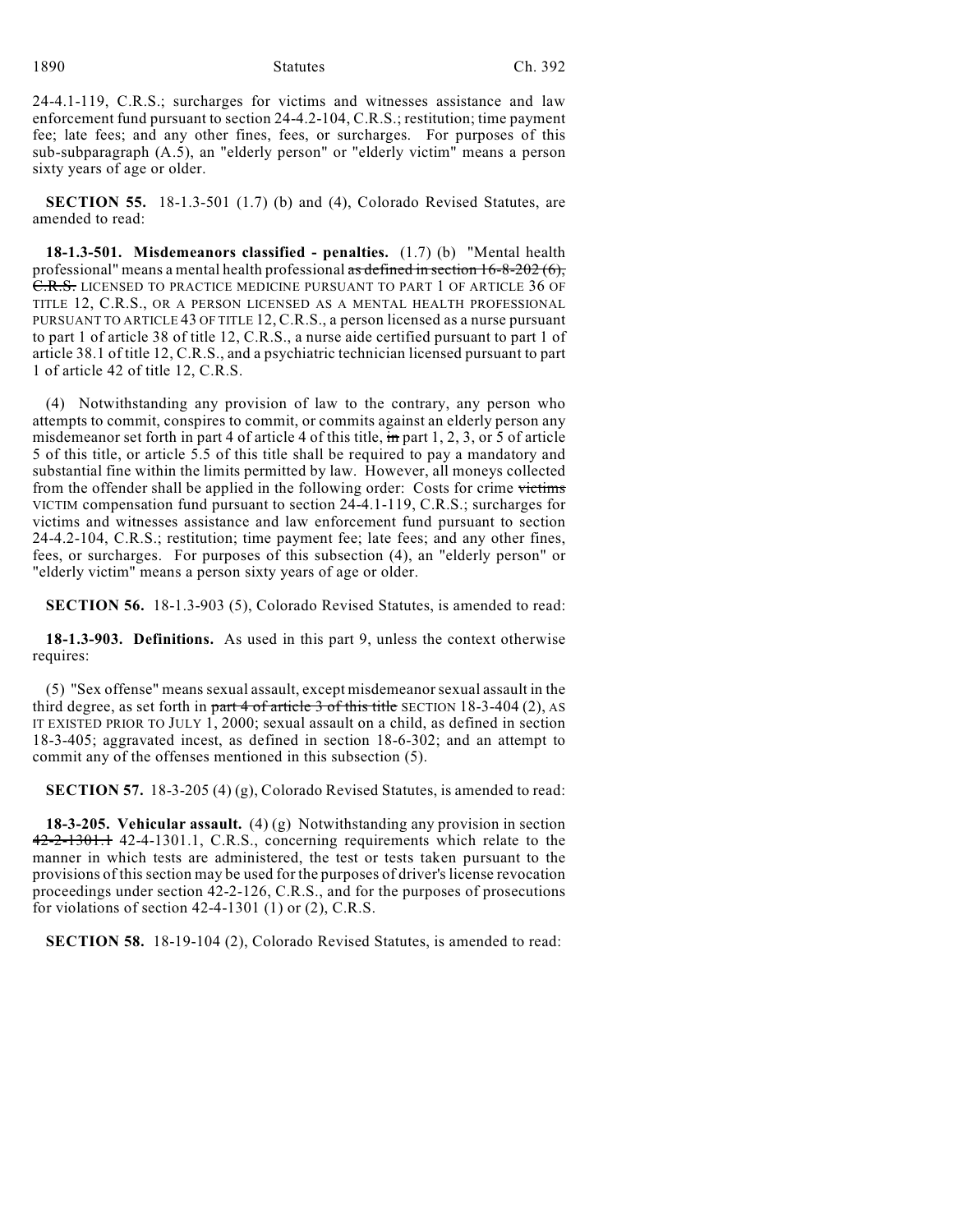#### Ch. 392 Statutes 1891

**18-19-104. Judicial district drug offender treatment boards - repeal.** (2) Each drug offender treatment board shall receive moneys from the state drug offender treatment board pursuant to section  $18-19-104(2)$  (a) 16-11.5-102 (7) (a), C.R.S., and shall distribute those moneys to drug treatment programs based in the judicial district. No program shall receive moneys from the drug offender treatment board without a majority vote of the board. The board shall give priority to drug court funding if the jurisdiction operates a drug court.

**SECTION 59.** 19-1-104 (1) (1), Colorado Revised Statutes, is amended to read:

**19-1-104. Jurisdiction.** (1) Except as otherwise provided by law, the juvenile court shall have exclusive original jurisdiction in proceedings:

(l) To make a determination concerning a petition for review of need for placement in accordance with the provisions of section  $19-3-701$  19-1-115 (8);

**SECTION 60.** 19-1-107 (3), Colorado Revised Statutes, is amended to read:

**19-1-107. Social study and other reports.** (3) In any case where placement out of the home is recommended, the social study required by subsection (1) of this section shall include the cost of the recommended placement and an evaluation for placement containing the information required by section  $19-3-701(5)$  19-1-115(8) (e). Placement criteria shall be developed jointly by the department of education and the department of human services and, in the case of matters involving juvenile delinquency, in accordance with the criteria for the placement of juveniles specified in section 19-2-212 (1) (a). Such criteria shall be used by the probation department or agency designated by the court to determine its recommendation about the need for placement.

**SECTION 61.** 19-1-115 (3) (b), (4) (a), and (6.7), Colorado Revised Statutes, are amended to read:

**19-1-115. Legal custody - guardianship - placement out of the home petition for review for need of placement.** (3) (b) No individual or agency vested by the court with legal custody of a child or with which a child is placed pursuant to section  $19-3-701$  SUBSECTION (8) OF THIS SECTION shall remove the child from the state for more than thirty days without court approval. When granting such approval, if appropriate, the court shall enter an order that the individual or agency comply with the requirements of the "Interstate Compact on Placement of Children" set forth in part 18 of article 60 of title 24, C.R.S.

(4) (a) A decree vesting legal custody of a child in an individual, institution, or agency or providing for placement of a child pursuant to section 19-2-701 OR 19-3-403 or 19-3-701 SUBSECTION (8) OF THIS SECTION shall be for a determinate period. Such decree shall be reviewed by the court no later than three months after it is entered, except a decree vesting legal custody of a child with the department of human services.

(6.7) Any time the court enters an order related to out-of-home placement pursuant to paragraphs (a), (b), and (c) of subsection (6) or paragraph (b) of subsection (6.5) of this section; PARAGRAPH (f) OF SUBSECTION (8) OF THIS SECTION;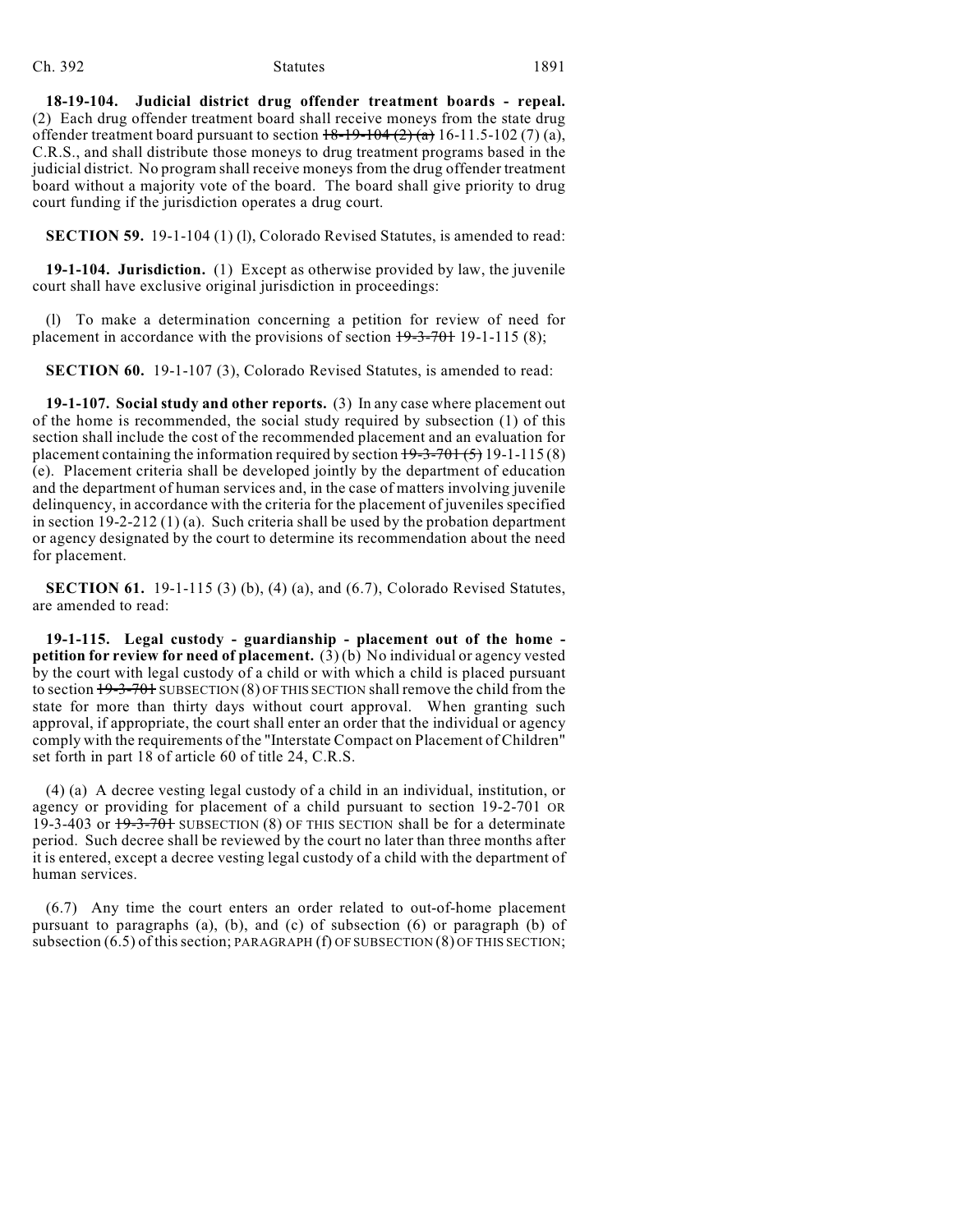#### 1892 Statutes Ch. 392

section 19-2-508 (3) (a) (VII) (A) and (3) (a) (VII) (B); section 19-2-906.5 (1) (a), (1) (b), and (3) (a) (III); section  $19-3-701$  (6); or section 19-3-702 (3.5) (b) and (6) (a) (II), the order shall be effective as of the date the findings were made by the court, notwithstanding the date that a written order may be signed by the court. Written orders entered pursuant to paragraphs (a), (b), and (c) of subsection (6) or paragraph (b) of subsection (6.5) of this section; PARAGRAPH (f) OF SUBSECTION (8) OF THIS SECTION; section 19-2-508 (3) (a) (VII) (A) and (3) (a) (VII) (B); section 19-2-906.5 (1) (a), (1) (b), and (3) (a) (III); section 19-3-701 (6) or section 19-3-702 (3.5) (b) and (6) (a) (II) shall state "the effective date of this order is" and shall not use the words "nunc pro tunc".

**SECTION 62.** 19-1-307 (2.5), Colorado Revised Statutes, is amended to read:

**19-1-307. Dependency and neglect records and information - access - fee rules - records and reports fund - misuse of information - penalty.** (2.5) **Fee - rules - records and reports fund.** Any person or agency provided information from the state department of human services pursuant to paragraph (i), paragraphs (k) to (o), and paragraph (t) of subsection (2) of this section and any child placement agency shall be assessed a fee that shall be established and collected by the state department of human services pursuant to parameters set forth in rule established by the state board of human services. At a minimum, the rules shall include a provision requiring the state department of human services to provide notice of the fee to interested persons and the maximum fee amount that the department shall not exceed without the express approval of the state board of human services. The fee established shall not exceed the direct and indirect costs of administering paragraph  $(i)$ , paragraphs  $(k)$  to  $(o)$ , and paragraph  $(t)$  of subsection  $(2)$  of this section and the direct and indirect costs of administering section 19-3-313.5 (3) and (4). All fees collected in accordance with this subsection (2.5) shall be transmitted to the state treasurer who shall credit the same to the records and reports fund, which fund is hereby created. On January 1, 2004, the state treasurer shall transfer the moneys in the central registry fund created in section 19-3-313 (14), AS IS EXISTED PRIOR TO ITS REPEAL IN 2004, to the records and reports fund created in this subsection (2.5). The moneys in the records and reports fund shall be subject to annual appropriation by the general assembly for the direct and indirect costs of administering paragraph (i), paragraphs (k) to (o), and paragraph (t) of subsection (2) of this section and for the direct and indirect costs of administering section 19-3-313.5 (3) and (4).

**SECTION 63.** 19-2-214 (1) (e), (1) (h), and (3), Colorado Revised Statutes, are amended to read:

**19-2-214. Detention center sexual assault prevention program.** (1) The division of youth corrections created in section 19-2-203 shall develop, with respect to sexual assaults that occur in juvenile facilities, policies and procedures to:

(e) Ensure the confidentiality of prison rape complaints and protection of inmates JUVENILES who make complaints of prison rape;

(h) Provide sexual-assault-specific training to division mental health professionals and all employees who have direct contact with inmates JUVENILES regarding treatment and methods of prevention and investigation;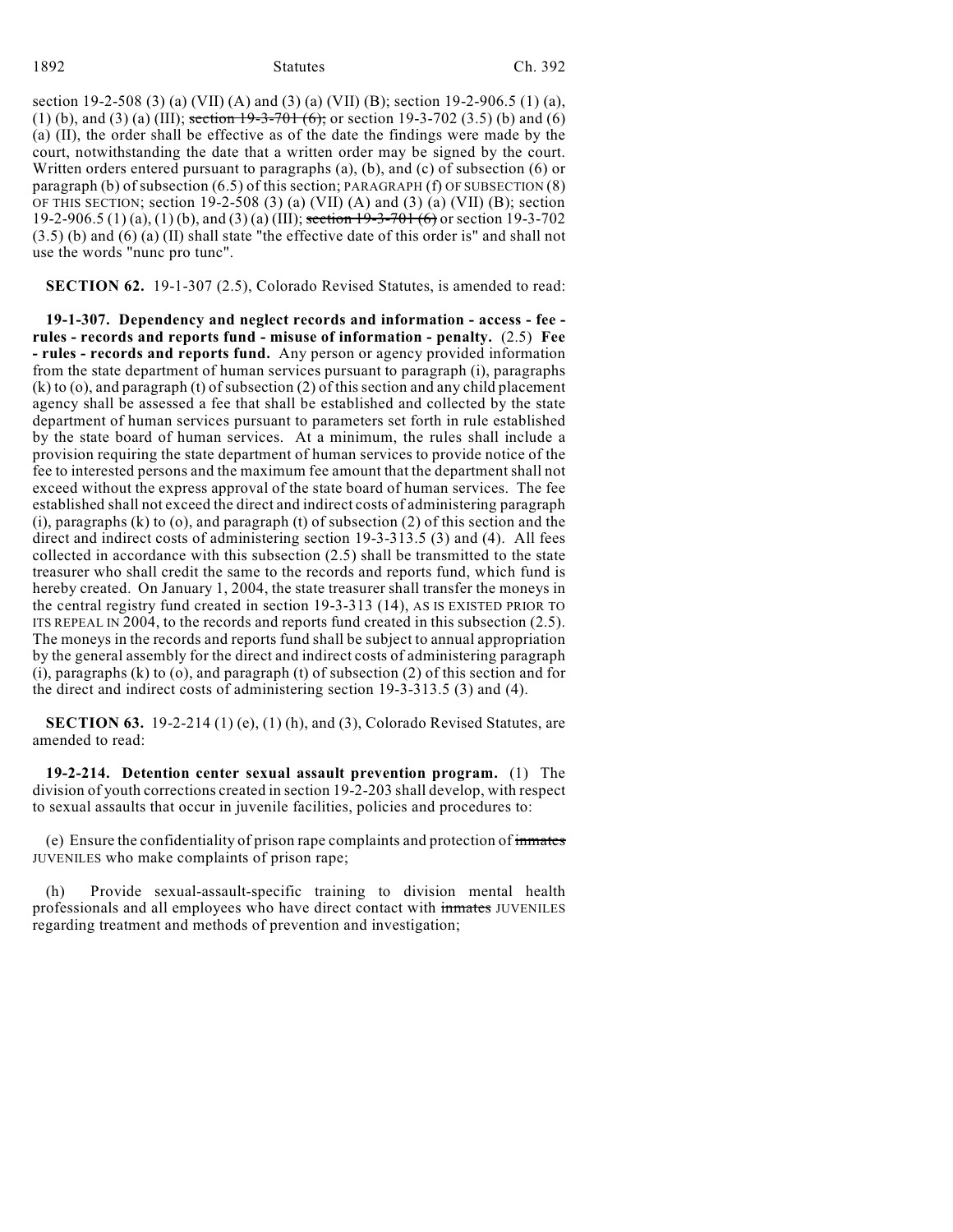#### Ch. 392 Statutes 1893

(3) The division shall annually report the data that it is required to compile and report to the federal bureau of justice STATISTICS as required by the federal "Prison Rape Elimination Act of 2003", Pub.L. 108-79, as amended, to the judiciary committees of the house of representatives and the senate, or any successor committees.

**SECTION 64.** 19-2-907 (5) (a), Colorado Revised Statutes, is amended to read:

**19-2-907. Sentencing schedule - options.** (5) (a) Except as otherwise provided in section 19-2-601 for an aggravated juvenile offender, if the court finds that placement out of the home is necessary and is in the best interests of the juvenile and the community, the court shall place the juvenile, following the criteria established pursuant to section 19-2-212, in the facility or setting that most appropriately meets the needs of the juvenile, the juvenile's family, and the community. In making its decision asto proper placement, the court shall utilize the evaluation for placement prepared pursuant to section 19-1-107 or the evaluation for placement required by section  $19-3-701(5)$  19-1-115 (8) (e). Any placement recommendation in the evaluation prepared by the county department of social services shall be accorded great weight as the placement that most appropriately meets the needs of the juvenile, the juvenile's family, and the community. Any deviation from such recommendation shall be supported by specific findings on the record of the case detailing the specific extraordinary circumstances that constitute the reasons for deviations from the placement recommendation of the county department of social services. Such recommendation prepared by the county department of social services shall set forth specific facts and reasons for the placement recommendation. If the evaluation for placement recommends placement in a facility located in Colorado that can provide appropriate treatment and that will accept the juvenile, then the court shall not place the juvenile in a facility outside this state. If the court places the juvenile in a facility located in Colorado other than one recommended by the evaluation for placement, in a facility located outside this state in accordance with the evaluation for placement, or in a facility in which the average monthly cost exceeds the amount established by the general assembly in the general appropriation bill, it shall make specific findings of fact, including the monthly cost of the facility in which such juvenile is placed, relating to its placement decision. A copy of such findings shall be sent to the chief justice of the supreme court, who shall report monthly to the joint budget committee and annually to the house and senate committees on health and human services, or any successor committees, on such placements. If the court commits the juvenile to the department of human services, it shall not make a specific placement, nor shall the provisions of this subsection (5) relating to specific findings of fact be applicable.

**SECTION 65.** 19-3-311 (1), Colorado Revised Statutes, is amended to read:

**19-3-311. Evidence not privileged.** (1) The incident of privileged communication between patient and physician, between patient and registered professional nurse, or between any person licensed pursuant to article 43 of title 12, C.R.S., or certified OR LICENSED school psychologist and client, which is the basis for a report pursuant to section 19-3-304, shall not be a ground for excluding evidence in any judicial proceeding resulting from a report pursuant to this part 3. In addition, privileged communication shall not apply to any discussion of any future misconduct or of any other past misconduct which could be the basis for any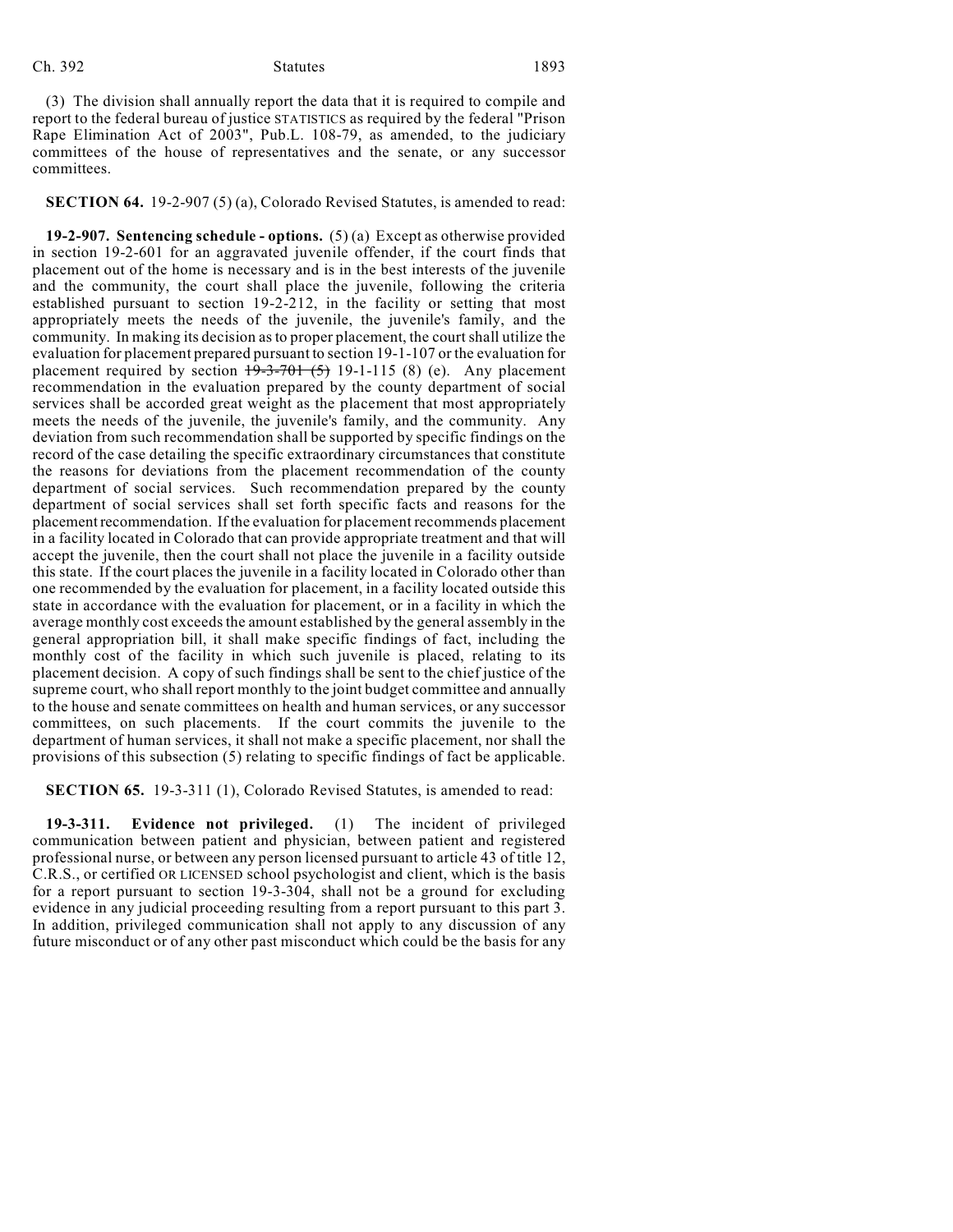other report under section 19-3-304.

**SECTION 66.** 19-3-507 (4), Colorado Revised Statutes, is amended to read:

**19-3-507. Dispositional hearing.** (4) In any case in which the disposition is placement out of the home, except for children committed to the department of human services, the court shall, at the time of placement, set a review within ninety days, to determine whether continued placement is necessary and in the best interests of the child and the community and whether reasonable efforts have been made to return the child to the home or in the case of a sibling group whether it is in the best interests of the children in the sibling group to be placed together. If the county department locates an appropriate, capable, willing, and available joint placement for all of the children in the sibling group, it shall be presumed that placement of the entire sibling group in the joint placement is in the best interests of the children. Such presumption may be rebutted by a preponderance of the evidence that placement of the entire sibling group in the joint placement is not in the best interests of a child or of the children. The judge shall review the family services plan document regarding placement of siblings. Notice of said review shall be given by the court to all parties and to the director of the facility or agency in which the child is placed and any person who has physical custody of the child and any attorney or guardian ad litem of record. The review shall be conducted in accordance with section  $19-3-701$  (6) 19-1-115 (8) (f).

**SECTION 67.** 19-3-604 (1) (a) (I), Colorado Revised Statutes, is amended to read:

**19-3-604. Criteria for termination.** (1) The court may order a termination of the parent-child legal relationship upon the finding by clear and convincing evidence of any one of the following:

(a) That the child has been adjudicated dependent or neglected and has been abandoned by the child's parent or parents as follows:

(I) That the parent or parents have surrendered physical custody of the child for a period of six months or more and have not manifested during such period the firm intention to resume physical custody of the child or to make permanent legal arrangements for the care of the child except in cases when voluntary placement is renewable under section  $19-3-701$  (1) 19-1-115 (8) (a);

**SECTION 68.** 22-2-103, Colorado Revised Statutes, is amended to read:

**22-2-103. Department of education.** (1) The department of education shall include the following:

(a) THE state board of education;

(b) THE commissioner of education, assistant commissioners of education, and other officers and employees of the department;

(c) THE state library, CREATED IN SECTION 24-90-104, C.R.S.;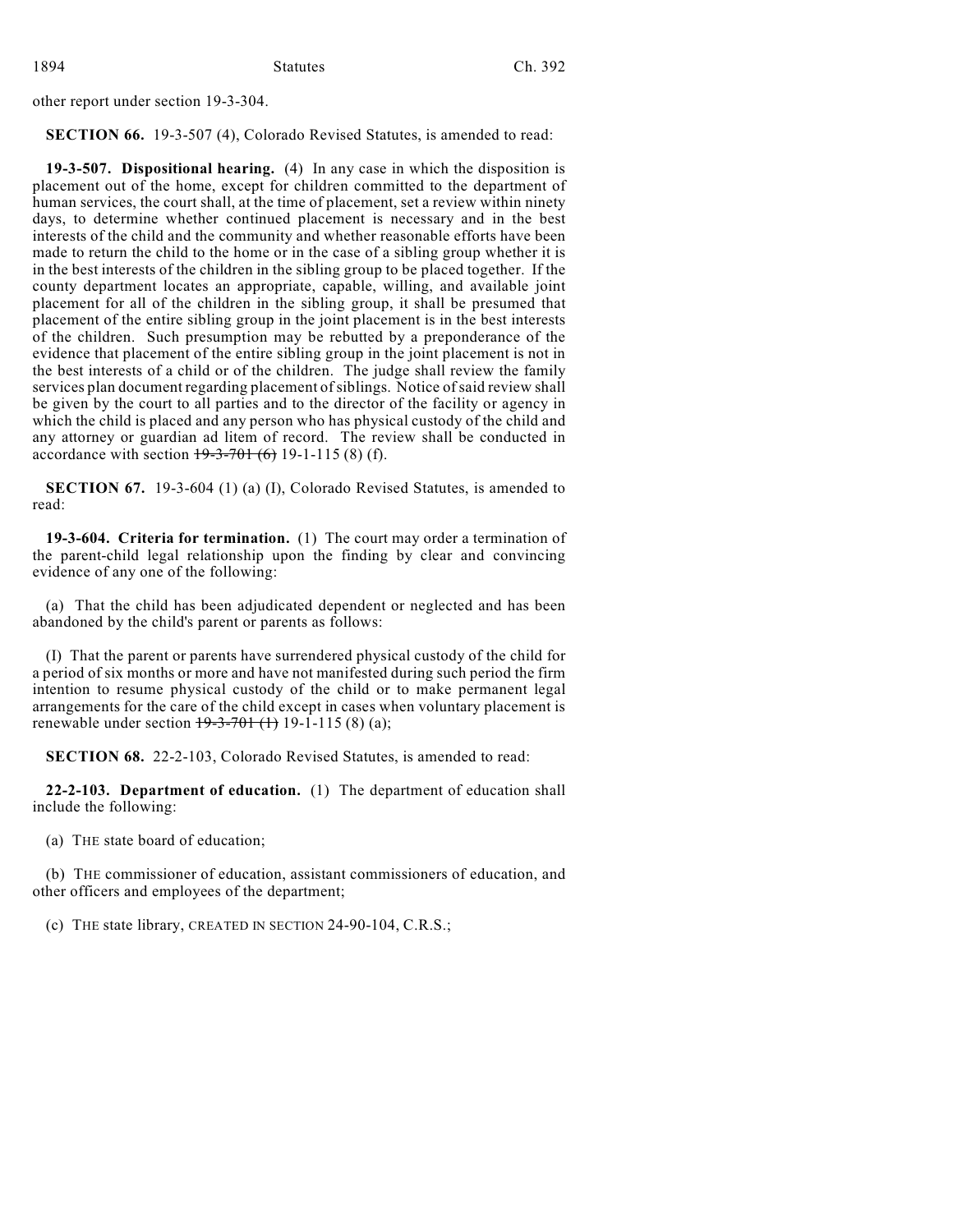(d) THE COLORADO SCHOOL FOR THE DEAF AND THE BLIND, AS PROVIDED FOR IN ARTICLE 80 OF THIS TITLE;

(e) THE STATE CHARTER SCHOOL INSTITUTE ESTABLISHED IN SECTION 22-30.5-503; AND

(f) THE DIVISION OF ON-LINE LEARNING ESTABLISHED IN SECTION 22-30.7-103.

**SECTION 69.** 22-2-106 (1) (a.5), Colorado Revised Statutes, is amended to read:

**22-2-106. State board - duties - repeal.** (1) It is the duty of the state board:

(a.5) To adopt, on or before July 1, 2008, a comprehensive set of guidelines for the establishment of high school graduation requirements to be used by each school district board of education in developing local high school graduation requirements. Each school district board of education shall retain the authority to develop its own unique high school graduation requirements, so long as those local high school graduation requirements meet or exceed any minimum standards or basic core competencies or skills identified in the comprehensive set of guidelines for high school graduation developed by the state board pursuant to this paragraph (a.5). In developing the guidelines for high school graduation, the state board shall not identify specific courses that a student shall take nor OR the level of proficiency a student shall achieve to meet the guidelines established by the state board. In developing the guidelines for high school graduation, the state board shall utilize the recommendations of the state graduation guidelines development council established in section 22-7-414 and shall:

(I) Take into account recommendations from the 2006 report of the Colorado education alignment council appointed by the governor pursuant to executive order B 009 05;

#### (II) Reserved.

(III) (II) Work with the Colorado commission on higher education to ensure that the state board's guidelines for high school graduation adopted pursuant to this paragraph (a.5) and the postsecondary academic admission standards established pursuant to section 23-1-113, C.R.S., are aligned for students entering a four-year public postsecondary education institution on or after August 1, 2012;

(IV) (III) Recognize and address the multiple and diverse pathways to diplomas offered by school districts in the state. The guidelines for high school graduation shall accommodate the differing and broad categories of student interests and economic needs, including but not limited to agriculture, architecture, arts, communications, business and management, construction technology, education, finance, government, health sciences, tourism, human services, information technology, law and public safety, manufacturing, marketing and sales, physical education, science and technology, and transportation. The guidelines for high school graduation adopted by the state board pursuant to this paragraph (a.5) shall ensure, at a minimum, that, while not identical, each pathway is equally rigorous.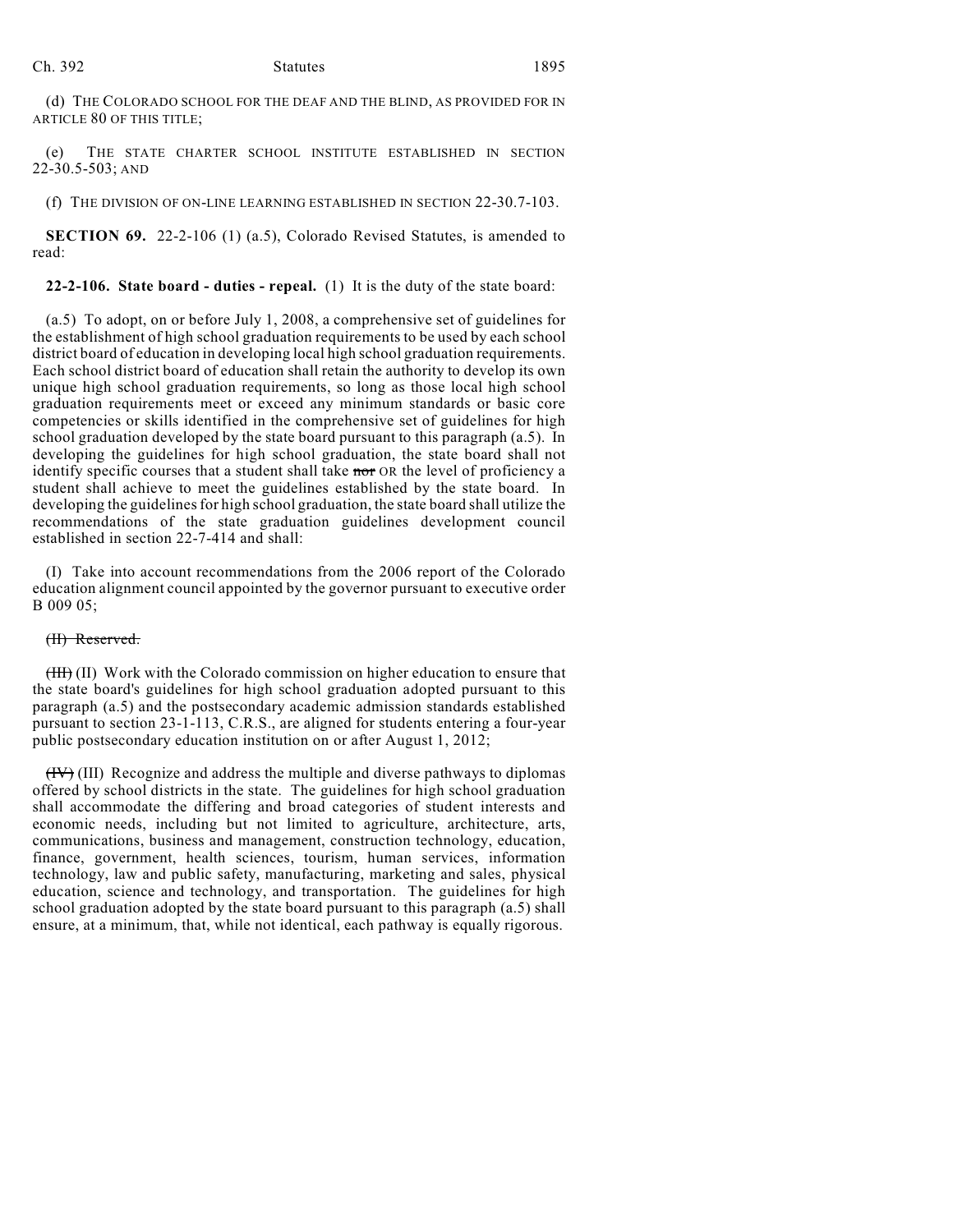#### 1896 Statutes Ch. 392

 $(\forall)$  (IV) Utilize standards-based education, as described in section 22-7-402, as the framework for the development of the guidelinesfor high school graduation and consider how high school graduation requirements can be articulated in a standards-based education system. In the process of developing the guidelines for high school graduation, the state board shall ensure that the state model content standards, adopted pursuant to section 22-7-406, are sufficiently rigorous, particularly in the core academic subject areas of mathematics, science, reading, and writing so that students are exposed to subject matter that research indicates will adequately prepare them for entrance into the workforce or the postsecondary education system. On or before August 1, 2007, the state board shall begin to receive public comment on the adequacy of the existing state model content standards. As part of receiving public comment, the state board is encouraged to form a stakeholder group of parents, teachers, administrators, and others to develop recommendations related to modernizing the state model content standards in mathematics, science, reading, and writing. On or before February 1, 2008, the state board shall report to the education committees of the house of representatives and the senate, or any successor committees, on the adequacy of the existing state model content standards in these subject matters.

(VI) (V) Recognize and acknowledge the importance of obtaining the core competency skills and standards to succeed in the twenty-first century, including but not limited to proficiency in math, science, and written and verbal communication skills; and

(VII) (VI) Take into account the importance of pre-high school and postsecondary career planning that provides middle school and junior high school students and parents with awareness of the school district's high school graduation requirements, the multiple pathways a student can follow, and other pertinent information that will help prepare a student for a successful high school experience.

**SECTION 70.** 22-7-905 (4), Colorado Revised Statutes, is amended to read:

**22-7-905. Read-to-achieve board - duties - grant process.** (4) The read-to-achieve board annually shall submit to the department a list of grant recipients and the amount to be awarded to each grant recipient by a date specified by rule of the state board pursuant to section  $22-7-906$  (1) (g) 22-7-906 (1) (f). In selecting grant recipients, the read-to-achieve board, to the extent possible, shall ensure that grants are awarded to eligible applicants in a variety of geographic areas of the state.

**SECTION 71.** 22-7-908 (3), Colorado Revised Statutes, is amended to read:

**22-7-908. Read-to-achieve cash fund - created.** (3) Except as otherwise provided in section 24-75-1104.5 (1) (h), C.R.S., beginning with the 2007-08 fiscal year, and for each fiscal year thereafter so long as the state receives moneys pursuant to the master settlement agreement, the state treasurer shall annually transfer to the cash fund five percent of the amount of moneys received by the state in accordance with the master settlement agreement, other than attorney fees and costs, for the preceding fiscal year; except that the amount so transferred to the cash fund in any fiscal year shall not exceed eight million dollars. The state treasurer shall transfer the amount specified in this  $\frac{1}{2}$  paragraph (b) SUBSECTION (3) from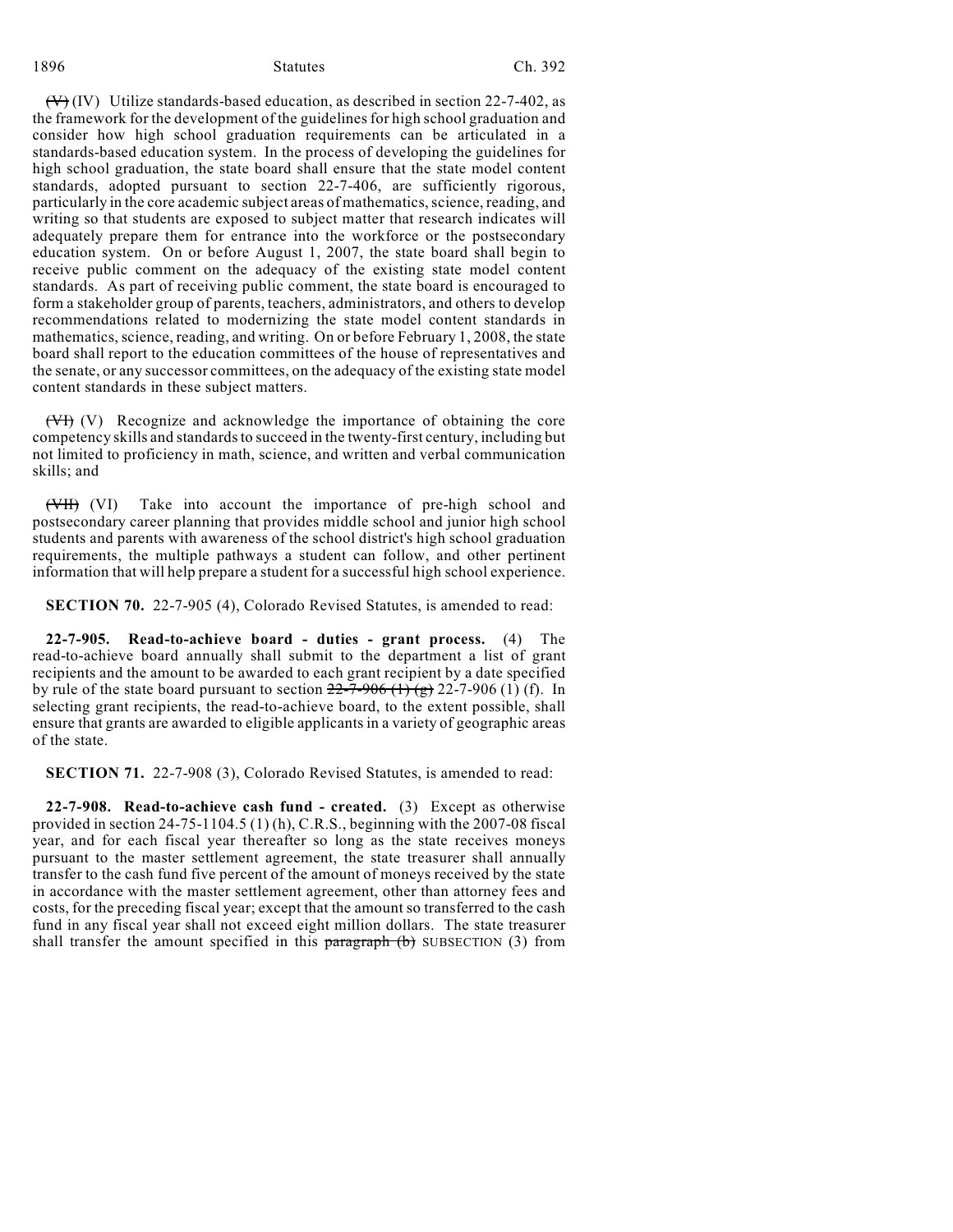moneys credited to the tobacco litigation settlement cash fund created in section 24-22-115, C.R.S.

**SECTION 72.** 22-20-104 (1) (a) (XI), Colorado Revised Statutes, is amended to read:

**22-20-104. Administration - advisory committee - rules.** (1) (a) This article shall be administered by the department. Administration of this article shall include the recommendation to the state board of reasonable rules necessary to implement this article, including but not limited to:

(XI) Criteria for administrative units to satisfy in adopting program plans to identify and serve gifted students CHILDREN.

**SECTION 73.** 22-28-105 (2), Colorado Revised Statutes, is amended to read:

**22-28-105. District preschool and kindergarten program advisory council duties.** (2) The district advisory council shall:

(a) Develop and recommend to the board of education the school district plan for identifying those children in the school district that would be eligible for participation in the district preschool and kindergarten program based upon the criteria established in section 22-28-106 (1) (a);

(a.3) Study and assess the need for establishing a district preschool and kindergarten program in the school district and, upon completion of such assessment, if there is an identified need, submit a request for proposals to any privately funded child care center and publicly funded early childhood education agency. The request for proposals shall state the criteria and guidelines established by the department for determining the eligibility of children to participate in a district preschool and kindergarten program, for district preschool and kindergarten programs, and for parental involvement in a district preschool and kindergarten program. At least once every two years, the district advisory council shall assess whether alternative community providers are available and shall ensure the highest quality service delivery at the lowest cost.

(a.5) Review and evaluate proposals received pursuant to paragraph (a.3) of this subsection (2) and annually submit a list to the board of education of the head start agencies or public and private child care agencies that are licensed by the department of human services and are in good standing whose proposals meet or exceed the criteria and guidelines specified in said paragraph (a.3) and are designated as eligible for participation in the district preschool and kindergarten program, including the number of district preschool and kindergarten children each agency will be eligible to serve under the program;

(b) Recommend to the board of education a plan for operating the district preschool and kindergarten program, including whether the program should be provided by the school district itself or provided, in whole or in part, by a head start agency or by child care agencies under contract with the school district;

(c) Recommend to the board of education a proposal for the district preschool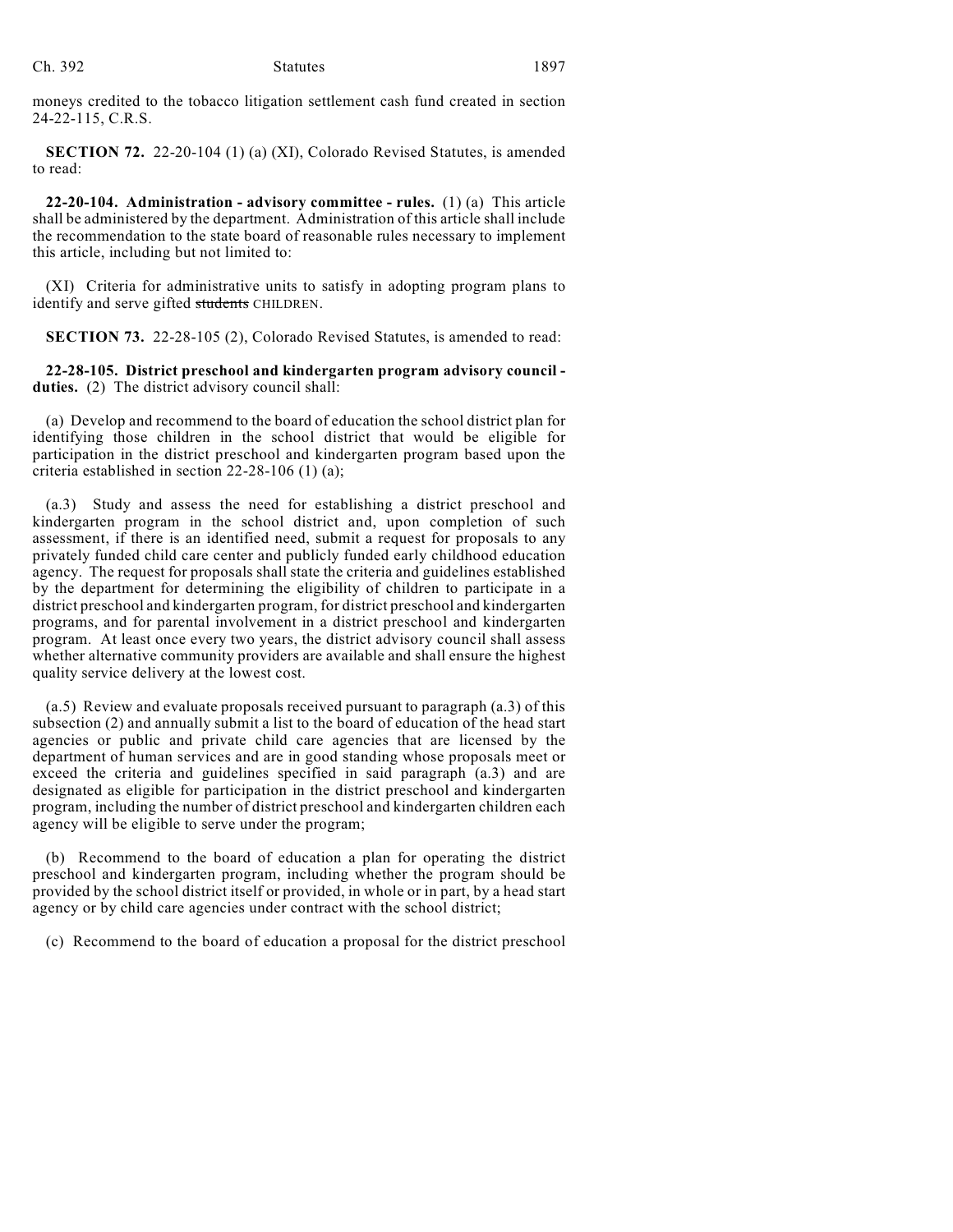and kindergarten program to be submitted to the department pursuant to the provisions of section 22-28-107 (1);

(d) Assist the school district in the implementation of the district preschool and kindergarten program;

(e) Develop and recommend to the board of education, if appropriate, a plan for coordinating the district preschool and kindergarten program with extended day services for children participating in the program and their families in order to achieve an increased efficiency in the services provided;

 $(e,3)$  (f) Following consultation and planning with social services and health agencies, develop and recommend to the board of education a plan for coordinating the district preschool and kindergarten program with family support services for children participating in the program and their families. For purposes of this paragraph  $(e,3)$  (f), "family support services" includes, but is not limited to, information and referral and educational materials relating to:

(I) Nutrition;

(II) Immunization;

(III) Health care and dental care generally;

(IV) Parenting education and support; and

(V) Social services programs generally.

 $(e.7)$  (g) Develop and recommend to the board of education a plan for coordinating the district preschool and kindergarten program with a program to train parents to provide teaching activities in the home prior to the entrance of their children into the district preschool and kindergarten program;

 $(e.8)$  (h) Meet a minimum of six times per year. In addition, the district advisory council shall make at least two on-site visits per year to all head start agencies and public and private child care facilities with which the school district has contracted to monitor overall program compliance and make recommendations for any needed improvements.

 $(e, 9)$  (i) Define any student eligibility criteria specific to the population of the individual community that are in addition to the criteria listed in section 22-28-106 (1) (a);

 $(e.10)$  (j) Develop a district preschool and kindergarten program evaluation component specific to the school district program involved;

 $(e,1)$  (k) Develop a training program for district preschool and kindergarten program staff using all available community resources;

 $(f)$  (1) Recommend to the board of education a plan for the annual evaluation of the district preschool and kindergarten program; and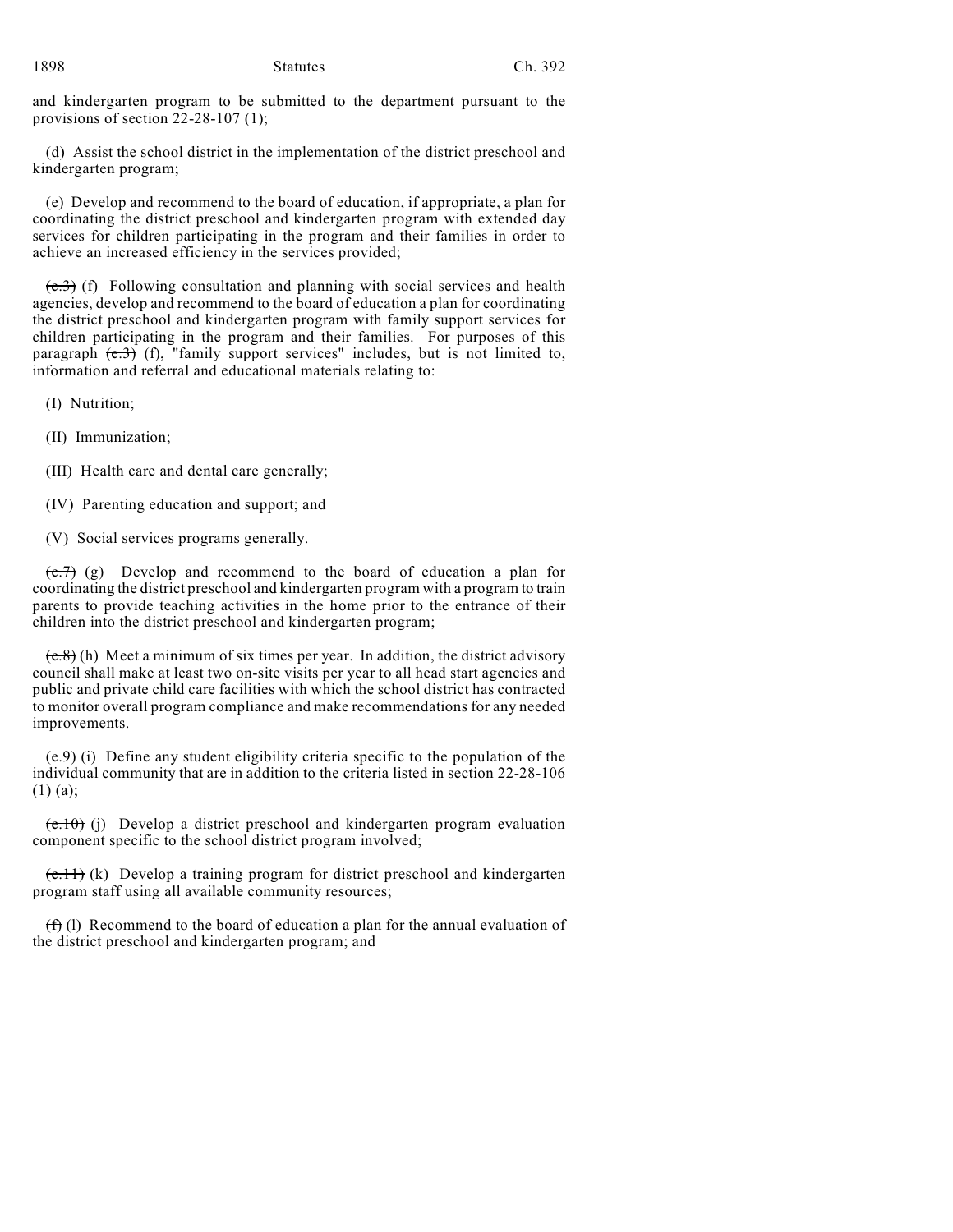$(g)$  (m) Provide any other appropriate assistance to the school district in the implementation of the district preschool and kindergarten program.

**SECTION 74.** 22-30.5-112 (2) (a) (III) (A), Colorado Revised Statutes, is amended to read:

**22-30.5-112. Charter schools - financing - definitions - guidelines.** (2) (a) (III) (A) For budget year 2000-01 and budget years thereafter, except as otherwise provided in paragraph (a.3) of this subsection (2), and except as otherwise provided in section  $22-30.5-513(7)$ , each charter school and the chartering school district shall negotiate funding under the contract. The charter school shall receive one hundred percent of the district per pupil revenues for each pupil enrolled in the charter school who is not an on-line pupil and one hundred percent of the district per pupil on-line funding for each on-line pupil enrolled in the charter school; except that the chartering school district may choose to retain the actual amount of the charter school's per pupil share of the central administrative overhead costs for services actually provided to the charter school, up to five percent of the district per pupil revenues for each pupil who is not an on-line pupil enrolled in the charter school and up to five percent of the district per pupil on-line funding for each on-line pupil enrolled in the charter school.

**SECTION 75.** The introductory portion to 22-30.7-109 (1) (a), Colorado Revised Statutes, is amended to read:

**22-30.7-109. On-line programs - reports - rules.** (1) (a) On an annual date to be determined by rules promulgated by the state board pursuant to paragraph  $\left(\mathbf{b}\right)$  (d) of this subsection (1), an authorizer of an on-line program shall submit a report to the on-line division. The report shall include, at a minimum:

**SECTION 76.** 22-30.7-111 (6) (b), Colorado Revised Statutes, is amended to read:

**22-30.7-111. Learning centers - memoranda of understanding - rules appeal process.** (6) (b) If the state board determines that a school board's DISTRICT'S decision to refuse to enter into a memorandum of understanding was contrary to the best interests of the pupils, parents, community, or school district, the state board shall issue an order directing the school district to enter into a final memorandum of understanding with the multi-district program regarding the placement of one or more learning centers within the school district and to use the standard MOU form provided with the notice pursuant to paragraph (b) of subsection (1) of this section as the basis for the final memorandum of understanding.

**SECTION 77. Repeal.** 22-40-102 (5) (c), Colorado Revised Statutes, is repealed as follows:

**22-40-102. Certification - tax revenues.** (5) (c) When a school district capital improvement zone has been organized within the boundaries of a school district pursuant to article 43.5 of this title and has incurred bonded indebtedness or is otherwise liable for the payment thereof and the obligations of such bonded indebtedness have not been satisfied, the board of the capital improvement zone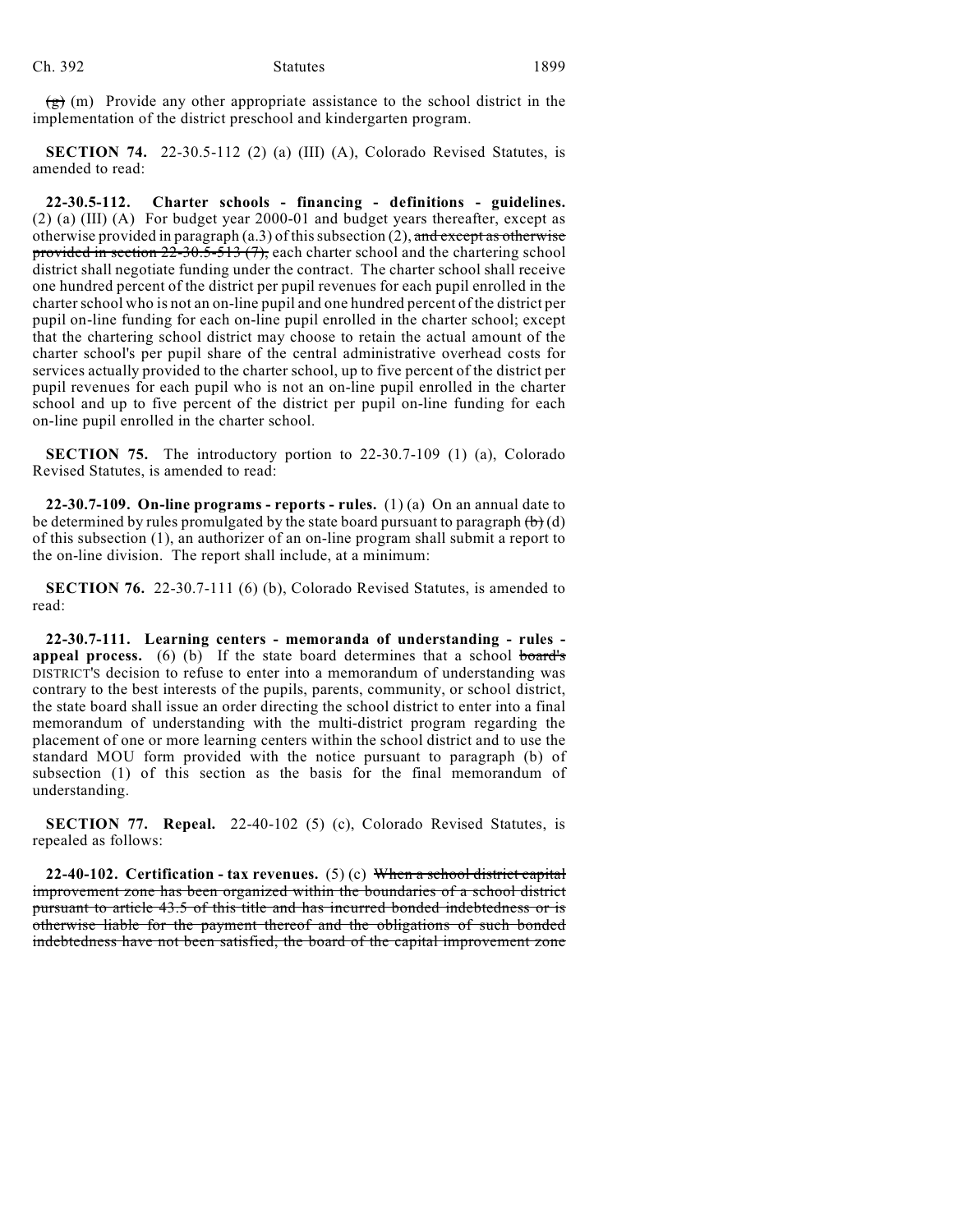shall certify to the board of county commissioners the amount required during the next ensuing calendar year to satisfy such capital improvement zone's payments of interest and principal falling due thereon. A separate levy that is sufficient to raise the amount so certified less the amount of any revenues collected pursuant to section 22-43.5-110 (2) shall be made against the valuation for assessment of all taxable property located within the capital improvement zone. The proceeds of the levy shall be credited to the bond redemption fund of the school district in which the capital improvement zone is located, and a separate account designated by the name of the capital improvement zone within the bond redemption fund shall be maintained to clearly reflect the amount raised from such separate levy. This paragraph (c) supplements only and does not modify section 22-42-122.

**SECTION 78. Repeal.** 22-42-101 (1.5), Colorado Revised Statutes, is repealed as follows:

**22-42-101. Definitions.** As used in this article, unless the context otherwise requires:

(1.5) "Capital improvement zone" means a school district capital improvement zone organized pursuant to article 43.5 of this title.

**SECTION 79. Repeal.** 22-42-102 (2) (d), Colorado Revised Statutes, is repealed as follows:

**22-42-102. Bonded indebtedness - elections.** (2) (d) Any special election called pursuant to article 43.5 of this title shall be governed by the election provisions of this article for contracting bonded indebtedness.

**SECTION 80.** 22-42-122 (5), Colorado Revised Statutes, is amended to read:

**22-42-122. Changes in boundaries - liability.** (5) The taxable property located within a capital improvement zone of a school district shall be liable for its share of bonded indebtedness incurred pursuant to article 43.5 of this title as well as any other bonded indebtedness incurred by the school district pursuant to this article.

**SECTION 81.** 22-43.7-101 (3), Colorado Revised Statutes, is amended to read:

**22-43.7-101. Legislative declaration.** (3) It is the intent of the general assembly in enacting this article PART 1 to establish a program that will provide matching grants and make loans to school districts that desire to undertake capital construction projects and that have a need for financial assistance in order to undertake such construction projects. This program shall be in addition to the loan guarantee program established by section 22-41-109 that uses the public school fund to guarantee payment of principal and interest on bonds issued by school districts for capital construction projects.

**SECTION 82.** The introductory portion to 22-43.7-102 and 22-43.7-102 (2), Colorado Revised Statutes, are amended to read:

**22-43.7-102. Definitions.** As used in this article PART 1, unless the context otherwise requires: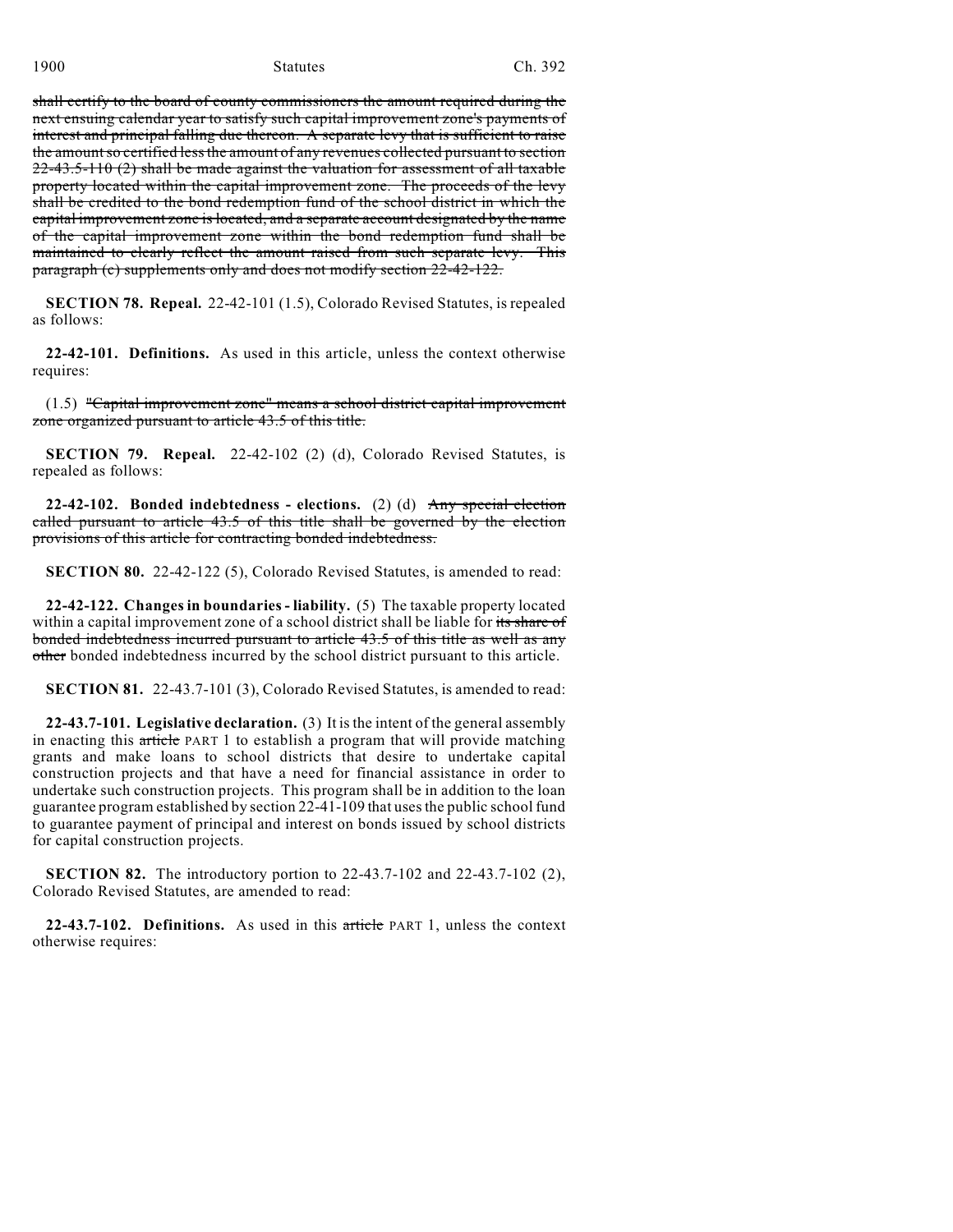(2) "Construction and renovation fund" means the school construction and renovation fund created pursuant to this article PART 1.

**SECTION 83. Repeal.** 22-44-105 (1) (c) (V), Colorado Revised Statutes, is repealed as follows:

**22-44-105. Budget - contents - mandatory.** (1) The budget shall be presented in the standard budget report format established by the state board of education by rule pursuant to subsection (5) of this section. The standard budget report format established by the state board shall be substantially consistent from year to year and shall adhere to the following guidelines:

(c) The budget shall be presented in a format that itemizes expenditures of the district by fund and by pupil. The budget shall:

(V) Specify the proposed expenditures and anticipated revenues arising from the contracting of bonded indebtedness by a capital improvement zone located within the school district pursuant to article 43.5 of this title.

**SECTION 84.** 22-54-103 (10) (f), Colorado Revised Statutes, is amended to read:

**22-54-103. Definitions - repeal.** As used in this article, unless the context otherwise requires:

(10) (f) In certifying the district's pupil enrollment to the state board pursuant to the provisions of section 22-54-112, the district shall specify the number of pupils enrolled in half-day kindergarten; the number of pupils enrolled in a full-day kindergarten program pursuant to section 22-32-119 (3); the number of pupils enrolled in first grade through twelfth grade, specifying those who are enrolled as full-time pupils and those who are enrolled as less than full-time pupils; the number of expelled pupils receiving educational services pursuant to section 22-33-203; the number of pupils enrolled in the district's preschool program; the number of pupils receiving educational programs under the "Exceptional Children's Educational Act", article 20 of this title; the number of at-risk pupils; and the number of pupils enrolled in at least twelve credit hours of higher education courses as of October 1 of the applicable budget year through a fast college fast jobs education program pursuant to article 35.5 of this title.

**SECTION 85.** 23-1-108.5 (3) (e), Colorado Revised Statutes, is amended to read:

**23-1-108.5. Duties and powers of the commission with regard to common course numbering system - repeal.** (3) (e) This subsection (3) is repealed, effective July 1, 2011. PRIOR TO SUCH REPEAL, THE COUNCIL OF HIGHER EDUCATION REPRESENTATIVES SHALL BE REVIEWED AS PROVIDED FOR IN SECTION 2-3-1203, C.R.S.

**SECTION 86.** 23-1-124 (1) (a), Colorado Revised Statutes, is amended to read:

**23-1-124. Commission directive - sophomore assessments.** (1) (a) The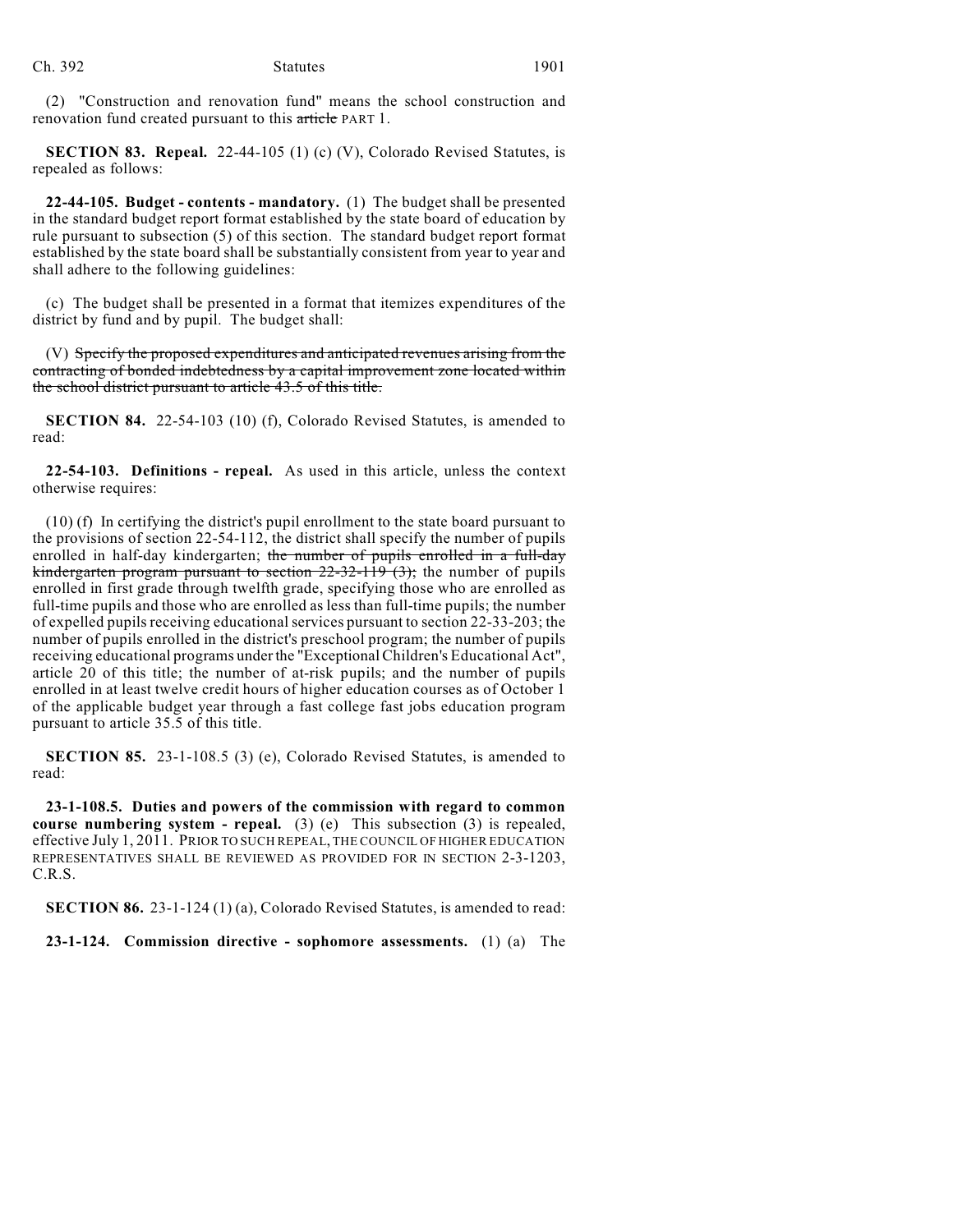commission shall adopt the necessary policies to ensure that during the spring semesters of 2000 and 2001, at one or more state-supported institutions of higher education, a standardized, college-level assessment examination is administered to students enrolled in their second year. On or before December 15, 2000, the commission shall report to the education committees of the senate and the house of representatives and to the governor on all aspects of the examinations. The report shall include an evaluation of the incentives proposed by the institutions to encourage students to do well on the examinations and whether sufficient information could be obtained through a sampling of students. This paragraph (a) shall be conducted with funds obtained from gifts, grants, and donations.

**SECTION 87.** 23-30-101 (1) (e) (II), Colorado Revised Statutes, is amended to read:

**23-30-101. Board of governors of the Colorado state university system.** (1) (e) (II) At least two of the congressional members appointed FROM CONGRESSIONAL DISTRICTS shall have substantial experience in production agriculture.

**SECTION 88. Repeal.** 24-1-115 (6), Colorado Revised Statutes, is repealed as follows:

**24-1-115. Department of education - creation.** (6) The department of education shall include the unit of bilingual and bicultural education.

**SECTION 89. Repeal.** 24-46.6-102 (1), Colorado Revised Statutes, is repealed as follows:

**24-46.6-102. Study on intrastate air service in Colorado - funding.** (1) (a) No later than August 15, 1996, the director of research of the legislative council shall contract with a private person to conduct a study to evaluate intrastate air service in Colorado and to make recommendations as to what actions should be taken in order to encourage the expansion and improvement of intrastate air service in Colorado.

(b) The study shall include, but shall not be limited to, the following:

(I) An examination of the current condition of intrastate air service in Colorado and the factors contributing to its current condition;

(II) An examination of actions taken by governments in other states to address issues concerning intrastate air service in their respective states; and

(III) Recommendations as to what actions the state should take to expand and improve intrastate air service including:

(A) The provision of intrastate air service to major population areas as well as to resort areas in the state;

(B) The provision of consistent and dependent scheduling of intrastate air service in the state; and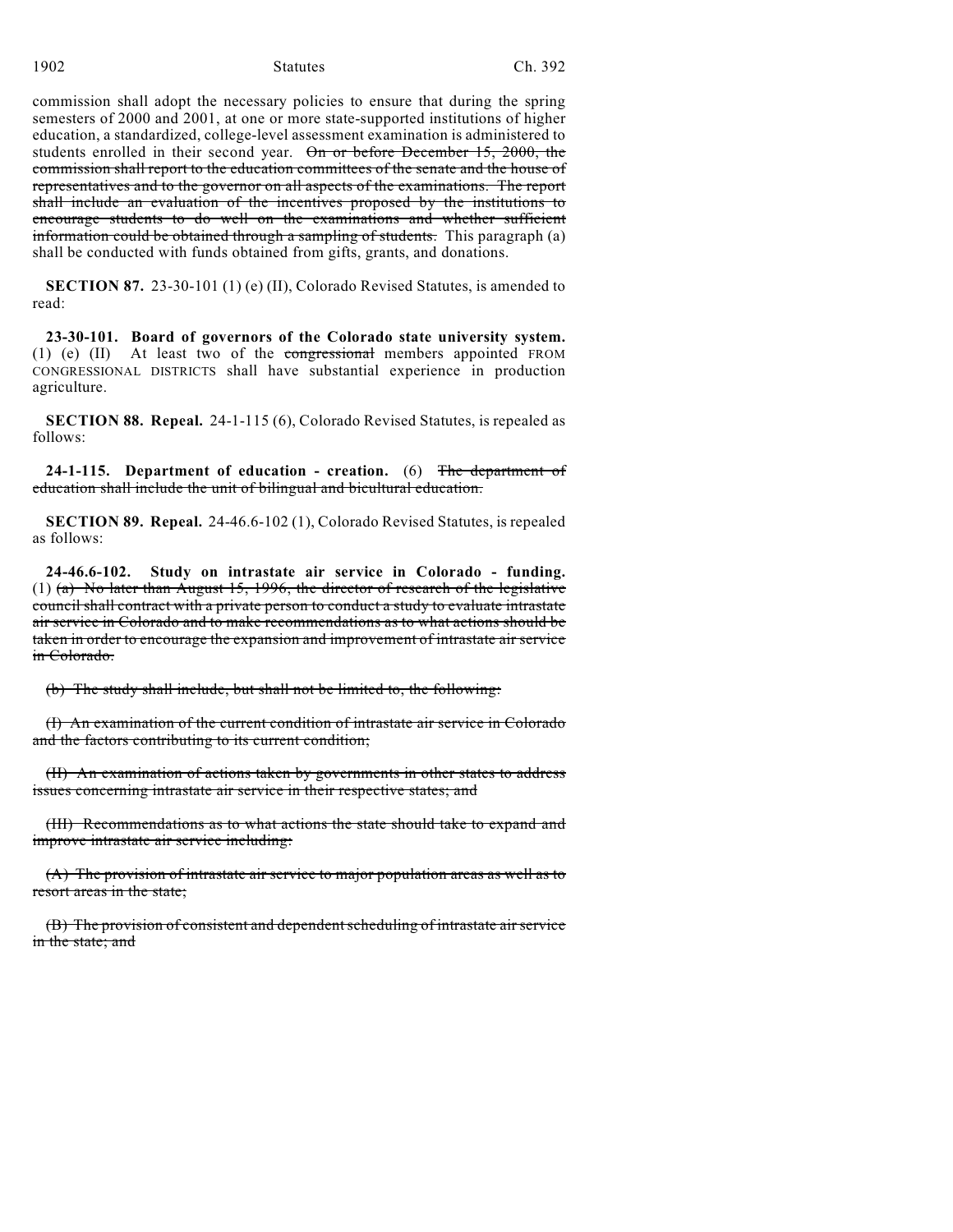#### Ch. 392 Statutes 1903

(C) The provision of intrastate air service in the state at reasonable and affordable prices.

(c) The person conducting the study shall seek input from and consult with all interested parties, including but not limited to representatives of the state, representatives of local governments, including the city and county of Denver, representatives of air carriers, and business representatives.

(d) Air carriers that provide intrastate air service within Colorado shall cooperate fully with the person conducting the study and shall provide in a timely manner such information as the person conducting the study may request.

(e) The study shall be completed and a final report of findings and recommendations shall be submitted to the general assembly by January 1, 1997.

**SECTION 90. Repeal.** 24-48.5-106 (4), Colorado Revised Statutes, is repealed as follows:

**24-48.5-106. Certified capital companies - rules.** (4) By January 1, 2004, the office shall submit a report to the general assembly regarding the effects of the implementation of article 3.5 of title 10, C.R.S.

**SECTION 91.** 24-52.5-102 (1) and (5), Colorado Revised Statutes, are amended to read:

**24-52.5-102. Retirement health savings trust - state personnel director investigation.** (1) The state personnel director shall investigate the benefits and drawbacks of establishing a retirement health savings trust for the benefit of state employees. The director shall include the findings of the investigation and recommendations regarding the establishment of such a trust in a report as specified in subsection (5) of this section.

(5) On or before December 1, 2004, the state personnel director shall submit a written report to the members of the state, veterans, and military affairs committee and the health, environment, welfare, and institutions committee of the senate and the house of representatives and to the members of the joint budget committee. The report shall review the director's findings and shall make a recommendation regarding the establishment of a retirement health savings trust for the benefit of state employees.

**SECTION 92.** Part 1 of article 72 of title 24, Colorado Revised Statutes, is amended BY THE ADDITION OF A NEW SECTION to read:

**24-72-100.1. Short title.** THIS ARTICLE SHALL BE KNOWN AND MAY BE CITED AS THE "COLORADO OPEN RECORDS ACT" OR "CORA".

**SECTION 93.** The introductory portion to 24-75-303 (3) (a), Colorado Revised Statutes, is amended to read:

**24-75-303. Appropriation for capital construction.** (3) (a) No capital construction project for a state-supported institution of higher education that is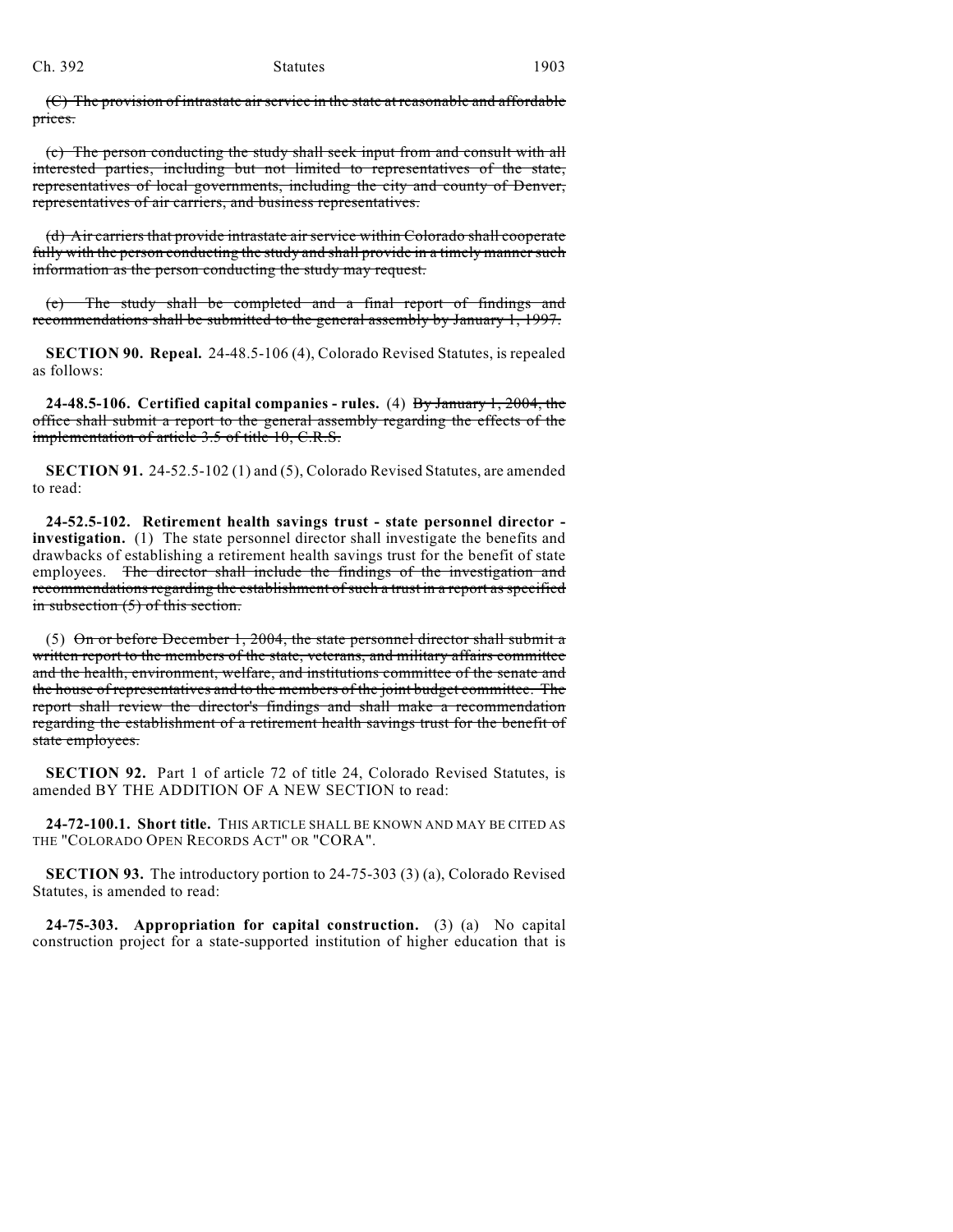estimated to require total expenditures exceeding five hundred thousand TWO MILLION dollars may be commenced unless:

**SECTION 94.** 24-75-1104.5 (3), Colorado Revised Statutes, is amended to read:

**24-75-1104.5. Use of settlement moneys - programs.** (3) Notwithstanding the provisions of subsections (1) and (1.5) of this section, for purposes of sections  $22-7-506$  (4) (b) (f) 22-7-908 (3), 23-20-136 (3.5) (a), 25-4-1411 (6) (a), 25-4-1415 (2), 25-20.5-201 (2) (c), 25-23-104 (2), 25-31-107 (2) (d) (I), 25.5-3-207 (3), 25.5-8-105 (3), 27-10.3-106 (2) (b), and 28-5-709 (2) (a), C.R.S., strategic contribution fund moneys received and allocated by the state pursuant to said subsections (1) and (1.5) during the same fiscal year shall be deemed to be moneys received for or during the preceding fiscal year.

**SECTION 95.** 24-80-1402 (1) (a), (2) (b), and (4), Colorado Revised Statutes, are amended to read:

**24-80-1402. Fallen heroes memorial commission - fund - repeal.** (1) (a) There is hereby created in the department of personnel  $\frac{1}{\alpha}$  and  $\frac{1}{\alpha}$  dentitivation the fallen heroes memorial commission, referred to in this section as the "commission", to erect memorials near the Colorado veterans monument in Lincoln park to commemorate the lives of Coloradans who died during specific military conflicts. The commission shall consist of five members. The governor, president of the senate, minority leader of the senate, speaker of the house of representatives, and minority leader of the house of representatives shall each appoint one member of the commission. The appointing authorities are encouraged to appoint veterans of foreign wars to the commission. Members of the commission shall serve terms of four years. A member may be reappointed to serve only one additional term.

(2) (b) The department of personnel and administration shall not provide any assistance to the commission until it can do so within existing appropriations.

(4) This section is repealed, effective July 1 of the year following the receipt by the revisor of statutes of certification from the executive director of the department of personnel and administration that the appropriate memorials have been erected and any moneys remaining in the fund have been transferred pursuant to paragraph (c) of subsection (3) of this section.

**SECTION 96.** 24-80.5-101 (1) (b), (3) (b), (3) (c), (3) (d), and (4.5), the introductory portion to 24-80.5-101 (5) (a), and 24-80.5-101 (5) (a) (V) and (6) (a), Colorado Revised Statutes, are amended to read:

**24-80.5-101. Works of art in public places- allocations therefor from capital construction costs - guidelines - fund created.** (1) (b) There is hereby established an art in public places program to be administered by the Colorado STATE council on the arts. All works of art purchased and commissioned under the art in public places program shall become a part of the state art collection developed, administered, and operated by the Colorado STATE council on the arts. All works of art purchased or commissioned under this section prior to March 19, 1987, shall be considered a part of the state art collection to be administered by the Colorado STATE council on the arts.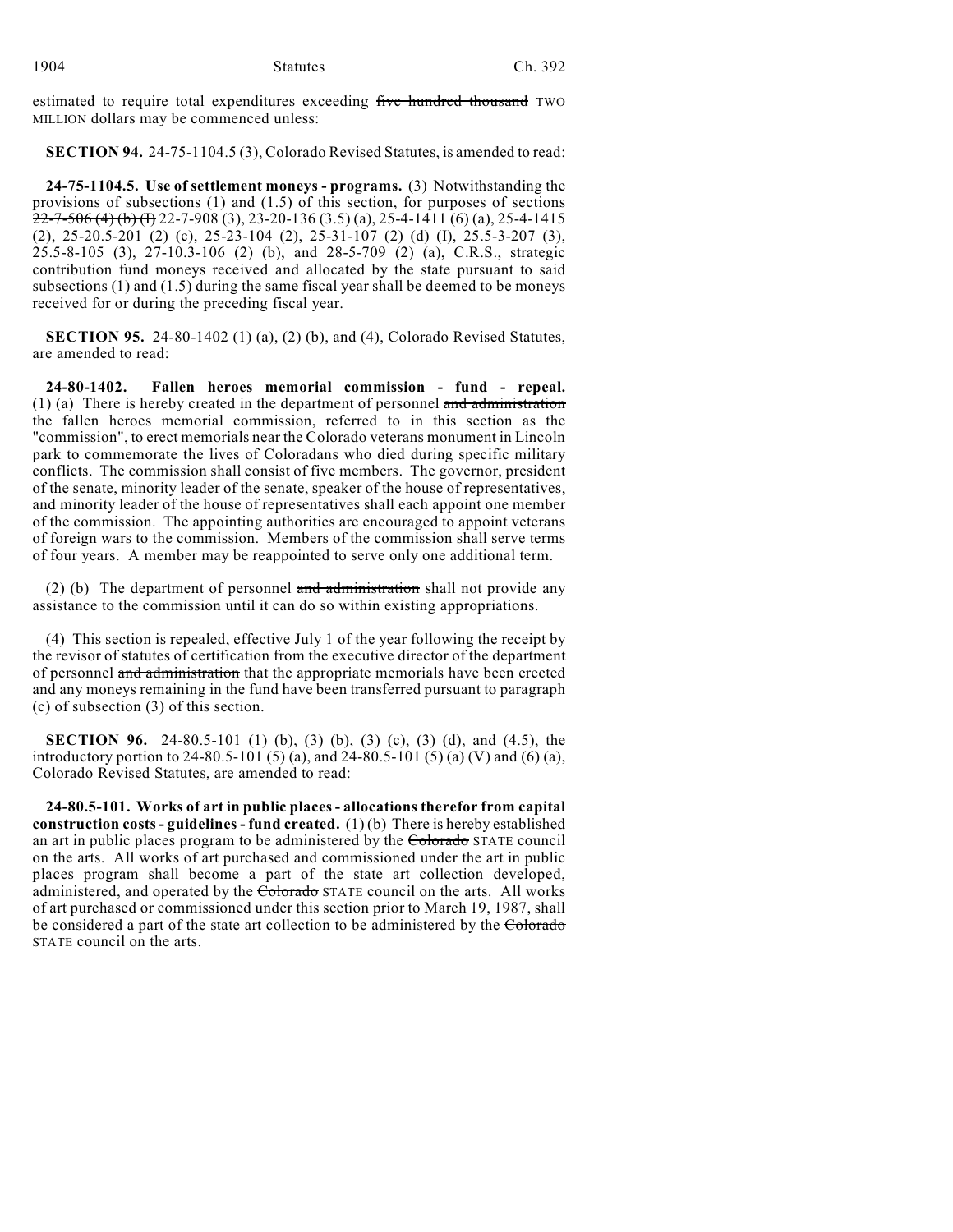#### Ch. 392 Statutes 1905

(3) (b) If the allocation provided for in paragraph (a) of this subsection (3) is equal to or greater than one thousand dollars, the Colorado STATE council on the arts shall select a jury as described in paragraph (a) of subsection (5) of this section.

(c) If the allocation provided for in paragraph (a) of this subsection (3) is less than one thousand dollars, the Colorado STATE council on the arts may, at its discretion, either select a jury or direct that the funds be held within the works of art in public places fund described in subsection (6) of this section for the acquisition of works of art for the state agency for which the capital construction project is to be constructed. Whenever the funds for any state agency equal or exceed one thousand dollars, the Colorado STATE council on the arts shall select a jury as described in paragraph (a) of subsection (5) of this section.

(d) The works of art acquired under this article shall be placed in a publicly accessible location within the state agency for which the capital construction project is to be constructed. A collection of works of art may be selected for placement within the state agency and, at the discretion of the state agency and the Colorado STATE council on the arts, made available for loan, circulation, and exhibition in other public facilities.

(4.5) The administration of the art in public places program includes supervision of the jury process which convenes to select the site and the artwork, contracting, purchase, commissioning, AND reviewing of design, execution, and placement. Acceptance of works of art shall be the responsibility of the Colorado STATE council on the arts. These activities shall be conducted in consultation with the executive directors of the respective state agencies. The administration of the art in public places program shall not include bearing the costs of maintaining or insuring the works of art. Such costs shall be the responsibility of the respective state agencies.

(5) All works of art acquired with funds allocated under subsection (3) of this section shall be contracted for separately from all other items in the original construction plans pursuant to the following guidelines:

(a) Selection of artists shall be by the jury method. The Colorado STATE council on the arts shall select jury members and convene juries. Jury recommendations shall be presented to the Colorado STATE council on the arts for review and final approval. Any significant changes in the design or construction of the work of art occurring after such final approval of the artist shall be subject to the approval of both the jury and the Colorado STATE council on the arts. The council shall determine which changes shall be considered significant for the purposes of this paragraph (a). Each jury shall contain at least the following:

(V) A member of the  $\overline{\text{Colorado}}$  STATE council on the arts; and

(6) (a) There is hereby created in the state treasury the works of art in public places fund, any moneys in which are hereby appropriated to the Colorado STATE council on the arts, which fund shall be used exclusively for the following purpose: Purchase of works of art, taking into consideration the artist's preliminary site visit, the design fee, the total costs of construction and installation of the work of art, jury expenses, and program administration in compliance with the provisions of subsection (5) of this section.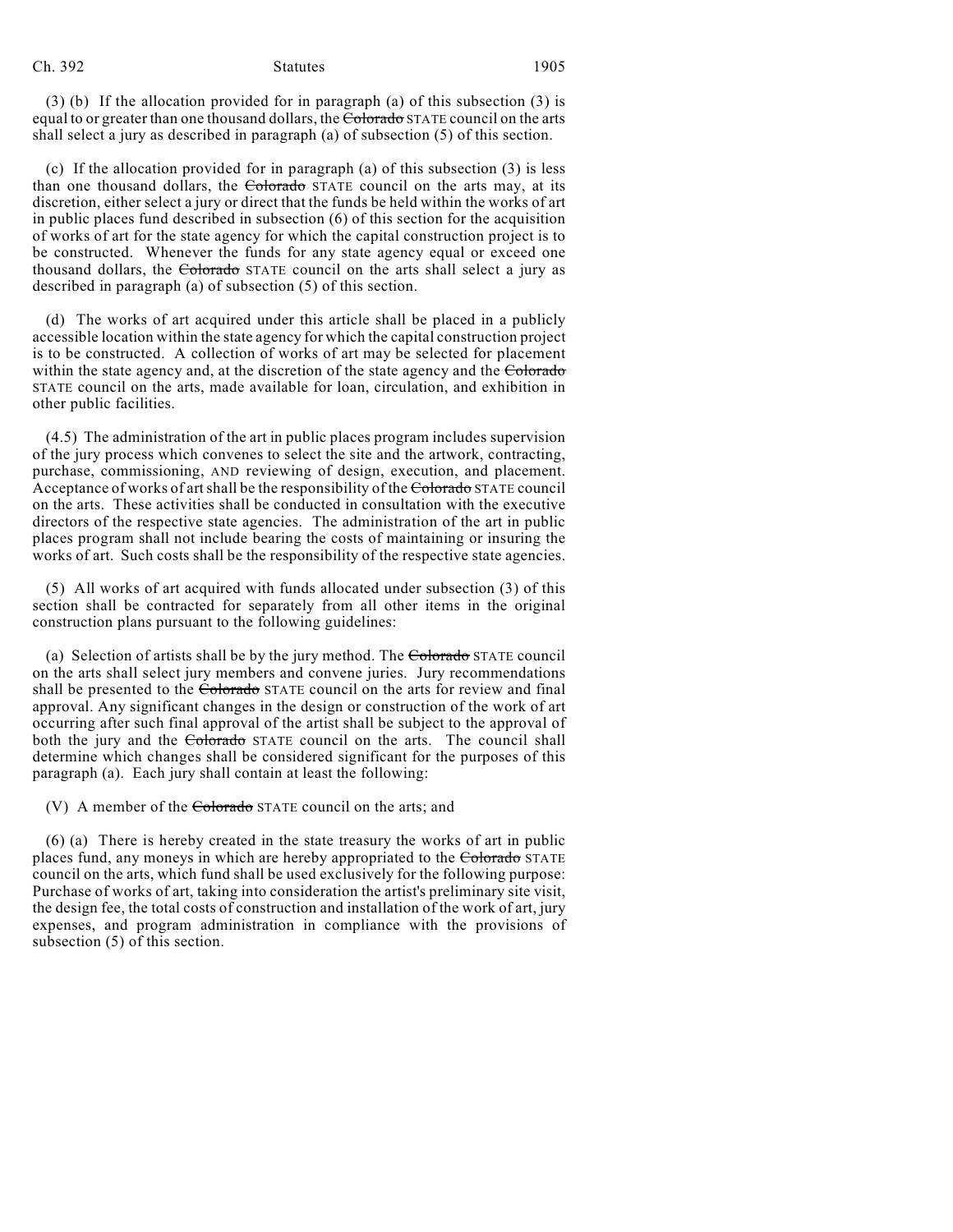**SECTION 97.** 24-80.5-102 (1) and (3) (a), Colorado Revised Statutes, are amended to read:

**24-80.5-102. Works of art in correctional and juvenile facilities.** (1) Each capital construction appropriation for a correctional facility shall include as a nondeductible item an allocation of not less than one-tenth of one percent of the capital construction costs to be used for a prison inmate art fund. The moneys in such fund shall be used for materials to allow inmates to create works of art to be included in the construction of or to be placed permanently in such facility. The department of corrections shall administer by rule a competitive program among the inmates of such facility in order to determine which art projects and inmates shall receive an incentive award not to exceed two hundred dollars each. The Colorado STATE council on the arts shall appoint one of its members to serve in an advisory capacity to the department of corrections on the implementation of this subsection (1).

(3) (a) On and after January 1, 1998, each capital construction appropriation for a juvenile correctional facility shall include as a nondeductible item an allocation of not less than one-tenth of one percent of the capital construction costs to be used for a juvenile art fund. The moneys in such fund shall be used for materials to allow juveniles housed by the department of human services to create works of art to be included in the construction of or to be placed permanently in juvenile facilities. The Colorado STATE council on the arts shall appoint one of its members to serve in an advisory capacity to the department of human services on the implementation of this subsection (3).

**SECTION 98. Repeal.** 25-1-114.6 (6), Colorado Revised Statutes, is repealed as follows:

**25-1-114.6. Implementation of environmental self-audit law - pilot project - legislative declaration.** (6) Not later than July 1, 2003, the department of public health and environment shall report to the general assembly any recommendations as to whether the pilot program created by this section should continue, as well as any recommendations for modification.

**SECTION 99.** 25-4-500.3 (13), Colorado Revised Statutes, as amended by House Bill 08-1199, enacted at the Second Regular Session of the Sixty-sixth General Assembly, is amended to read:

**25-4-500.3. Definitions.** As used in this part 5, unless the context otherwise requires:

(13) "State chief medical officer" means the chief medical officer of the department, as described in section 25-1-105, OR THE EXECUTIVE DIRECTOR OF THE DEPARTMENT.

**SECTION 100.** 25-4-1004.7 (2) (b), Colorado Revised Statutes, is amended to read:

**25-4-1004.7. Newborn hearing screening - legislative declaration - advisory committee - repeal.** (2) (b) This subsection (2) is repealed, effective July 1, 2013.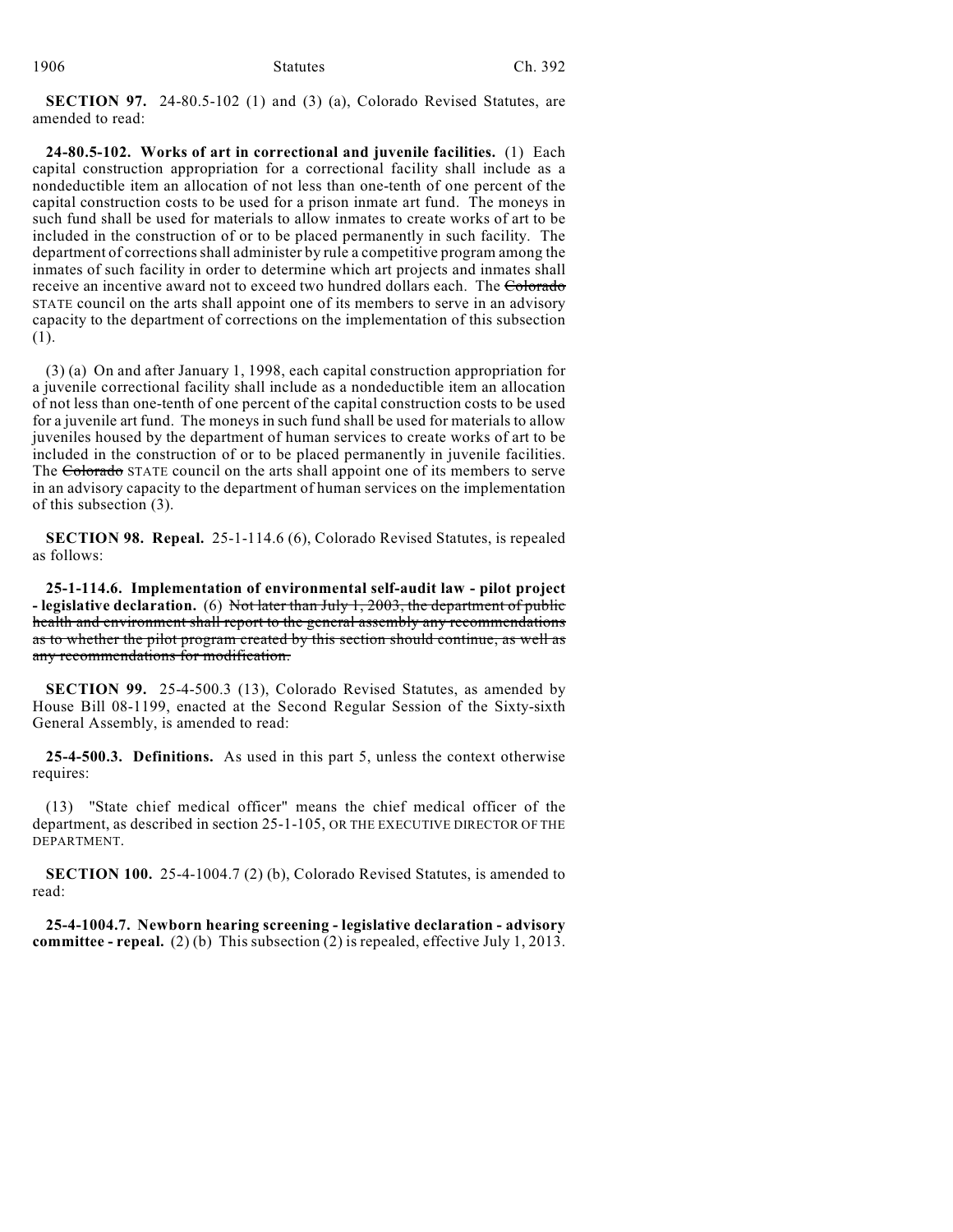PRIOR TO SUCH REPEAL, THE ADVISORY COMMITTEE ON HEARING IN NEWBORN INFANTS SHALL BE REVIEWED AS PROVIDED FOR IN SECTION 2-3-1203, C.R.S.

**SECTION 101. Repeal.** 25-5-1105, Colorado Revised Statutes, is repealed as follows:

**25-5-1105. Report.** On or before October 1, 1998, the department shall submit a report to the general assembly in accordance with section 24-1-136 (9), C.R.S., on the comprehensive plan developed under section 25-5-1104.

**SECTION 102. Repeal.** 25-7-413 (5), Colorado Revised Statutes, is repealed as follows:

**25-7-413. Methods for reducing wood smoke in program area.** (5) The executive director of the department of public health and environment shall, no later than April 15, 1992, provide to the general assembly data supporting the effectiveness of wood-burning bans.

**SECTION 103.** 25-8-305, Colorado Revised Statutes, is amended to read:

**25-8-305. Annual report.** On or before October 1 of each year, the division through the executive director shall report to the commission on the effectiveness of the provisions of this article and shall include in such report such recommendations as it may have with respect to any regulatory or legislative changes that may be needed or desired. Such report shall include the then current information that has been obtained pursuant to section 25-8-303 and information concerning the status of the division's implementation of the discharge permit program established in part 5 of this article. The report shall be filed with the house agriculture, livestock, and natural resources committee and the senate agriculture, natural resources, and energy committee, OR ANY SUCCESSOR COMMITTEES.

**SECTION 104.** 25-16-104.6 (1) (a), Colorado Revised Statutes, is amended to read:

**25-16-104.6. Fund established - administration - revenue sources - use.** (1) (a) There is hereby established in the state treasury the hazardous substance response fund. The fund shall be composed of any moneys which THAT the general assembly may choose to appropriate from the general fund and any moneys derived from the fee imposed pursuant to section 25-16-104.5 and any interest derived therefrom; any moneys recovered from responsible parties pursuant to the federal act which THAT are not generated by the state litigating as trustee for natural resources pursuant to section 25-16-104.7; any moneys recovered through litigation by the state pursuant to the federal act which THAT are designated for future response cost; and any other moneys derived from public or private sources which THAT may be credited to the fund. Moneys in the fund shall be annually appropriated by the general assembly, subject to the provisions of section  $25-16-104$ , shall remain available for the purposes of this article, and except as provided in subsection  $(2.7)$  of this section, shall not revert or be transferred to the general fund of the state at the end of any fiscal year.

**SECTION 105.** 25-16-306 (1) (b) (II), Colorado Revised Statutes, is amended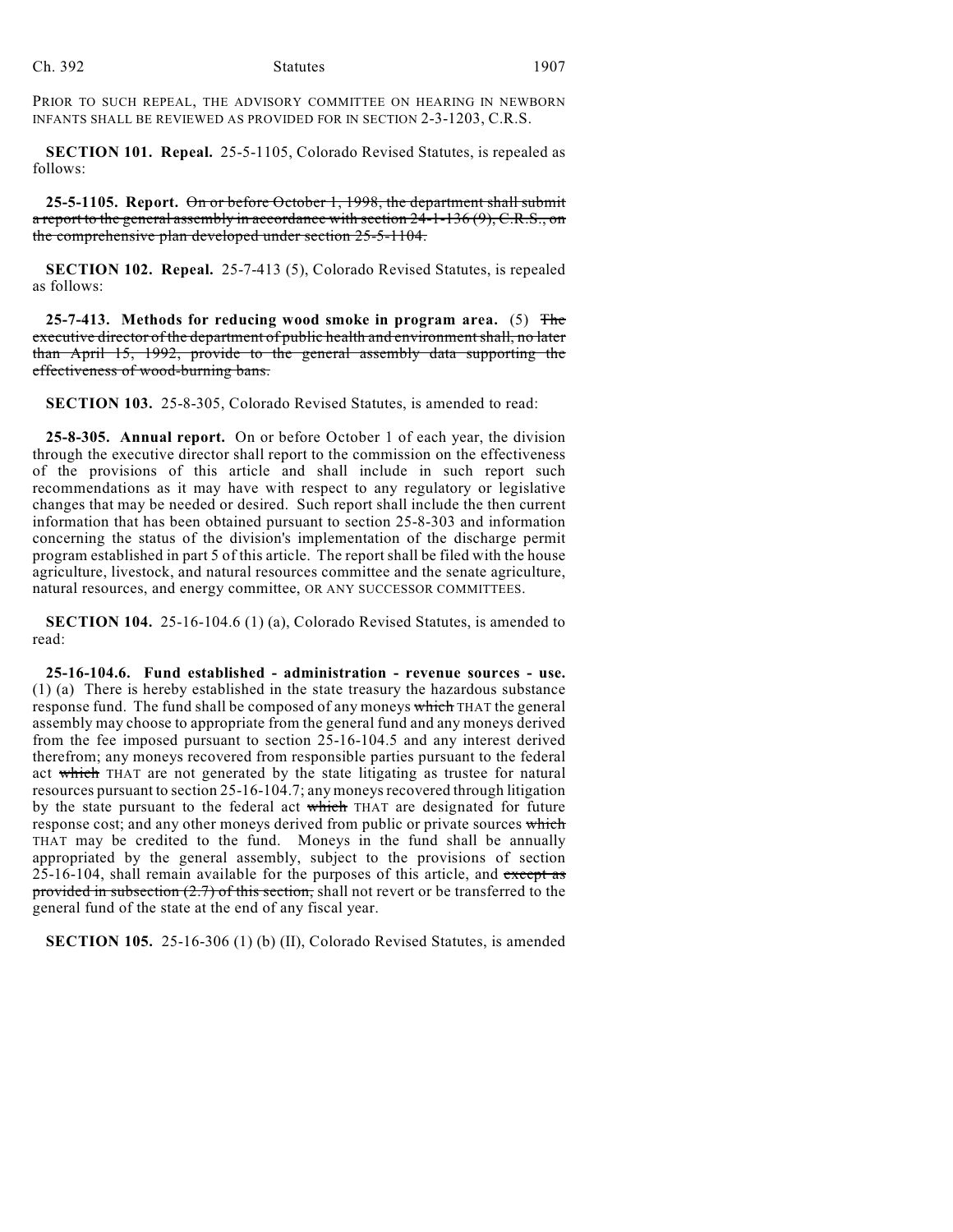to read:

**25-16-306. Approval of voluntary clean-up plan - time limits - contents of notice - conditions under which approval is void - expiration of approval.** (1) (b) The department shall approve a voluntary clean-up plan if, based on the information submitted by the property owner, the department concludes that the plan will:

(II) For constituents not governed by subparagraph (I) of this paragraph  $(a)$  (b), reduce concentrations such that the property does not present an unacceptable risk to human health or the environment based upon the property's current use and any future uses proposed by the property owner.

**SECTION 106.** 25-17-202 (3) (b) (III), Colorado Revised Statutes, is amended to read:

**25-17-202. Waste tire recycling development fee - cash fund created - repeal.** (3) (b) On and after July 1, 2000, the remaining moneys in the fund shall be subject to annual appropriation or transfer by the general assembly as follows:

(III) On and after July 1, 2007, sixty percent of the remaining moneys shall be transferred to the advanced technology fund created in section  $25-16.5-106.5$   $(2)(a)$ 25-16.5-105 (2) (a) on a quarterly basis for the purposes specified in section  $25-16.5-106.5$  (2) (b) 25-16.5-105 (2) (b). The other forty percent of the remaining moneys shall be transferred to the innovative higher education research fund created in section 23-19.7-104, C.R.S., on a quarterly basis for the purposes specified in sections 23-19.7-103 (2) and 23-19.7-104, C.R.S. Transfers of moneys shall be made at the end of each quarter. Such additional transfers as may be necessary to bring the waste tire recycling development cash fund into compliance with the limit on uncommitted cash fund reserves, as specified in section 24-75-402, C.R.S., may also be made during the fiscal year.

**SECTION 107.** 25-36-101 (3), Colorado Revised Statutes, is amended to read:

**25-36-101. Short-term grants for innovative health programs - grant fund - creation - appropriation from fund - transfer of moneys for fiscal years 2007-08 to 2011-12 - repeal.** (3) (a) For the 2007-08 fiscal year, of the moneys transferred pursuant to sections 24-22-115 (1) (b) and 24-75-1104.5 (1.5) (a) (IX) and (1.5) (b), C.R.S., the lesser of one hundred thirty-four thousand two hundred twelve dollars or thirteen point four AND FOUR-TENTHS percent of the total amount transferred to the fund shall be appropriated to the division of mental health in the department of human services for implementation of article 22 of title 26, C.R.S., and the lesser of thirty-eight thousand five hundred three dollars or three point nine AND NINE-TENTHS percent of the total amount transferred to the fund shall be appropriated to the division of criminal justice in the department of public safety for implementation of article 22 of title 26, C.R.S.

(b) For the 2008-09 fiscal year, the 2009-10 fiscal year, and the 2010-11 fiscal year, of the moneys transferred pursuant to sections 24-22-115 (1) (b) and 24-75-1104.5 (1.5) (a)  $(IX)$  and  $(1.5)$  (b), C.R.S., the lesser of one hundred eighty-five thousand seventeen dollars or eight point eight AND EIGHT-TENTHS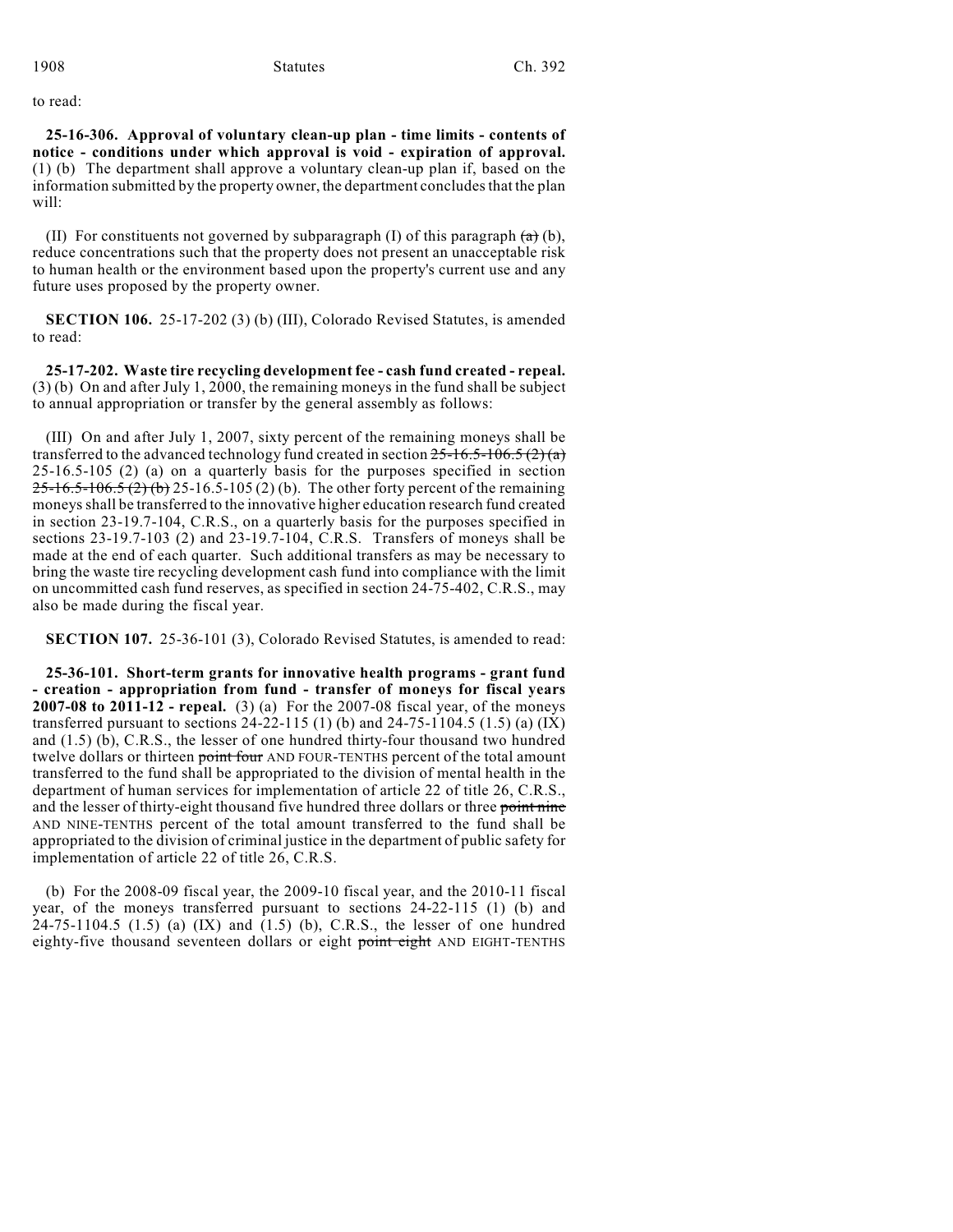#### Ch. 392 Statutes 1909

percent of the total amount transferred to the fund shall be annually appropriated to the division of mental health in the department of human services for implementation of article 22 of title 26, C.R.S., and the lesser of thirty-six thousand seven hundred dollars or one point seven AND SEVEN-TENTHS percent of the total amount transferred to the fund shall be appropriated to the division of criminal justice in the department of public safety for implementation of article 22 of title 26, C.R.S.

**SECTION 108.** The introductory portion to 25.5-3-302 (1) and 25.5-3-302 (3), Colorado Revised Statutes, are amended to read:

**25.5-3-302. Annual allocation - primary care services - qualified provider.** (1) The state department shall annually allocate the moneys appropriated by the general assembly to the primary care fund created in section 24-22-117 24-22-117 (2) (b), C.R.S., to all eligible qualified providers in the state who comply with the requirements of subsection (2) of this section. The state department shall allocate the moneys in amounts proportionate to the number of uninsured or medically indigent patients served by the qualified provider. For a qualified provider to be eligible for an allocation pursuant to this section, the qualified provider shall meet either of the following criteria:

(3) The state department shall make annual direct allocations of the total amount of money annually appropriated by the general assembly to the primary care fund pursuant to section  $24-22-117$   $24-22-117$   $(2)$  (b), C.R.S., minus three percent for the administrative costs of the program, to all eligible qualified providers. An eligible qualified provider's allocation shall be based on the number of uninsured or medically indigent patients served by the provider in proportion to the total number of uninsured or medically indigent patients served by all eligible qualified providers in the previous calendar year. The state department shall establish a schedule for allocating the moneys in the primary care fund for eligible qualified providers. The disbursement of moneys in the primary care fund to eligible qualified providers under this part 3 shall be exempt from the provisions of the "Procurement Code", articles 101 to 112 of title 24, C.R.S.

**SECTION 109.** 25.5-5-407.7, Colorado Revised Statutes, is amended to read:

**25.5-5-407.7. Disability care coordination organization - rules.** Subject to the receipt of any required federal authorizations, the state department may enter into an agreement for the provision of care to recipients with a disability with a disability care coordination organization identified as the nonprofit organization in section 26-4-537, C.R.S. 25.5-6-111.

**SECTION 110. Repeal.** 25.5-6-204 (5) (a) (II), Colorado Revised Statutes, is repealed as follows:

**25.5-6-204. Providers - reimbursement - fees - nursing facility - nursing facility patient program improvement fund - intermediate care facility for the mentally retarded - reimbursement - maximum allowable - nonmonetary incentive program - legislative declaration - grant program - repeal.** (5) (a) (II) The members of the group specified in subparagraph  $(I)$  of this paragraph (a) shall report to the joint budget committee of the general assembly by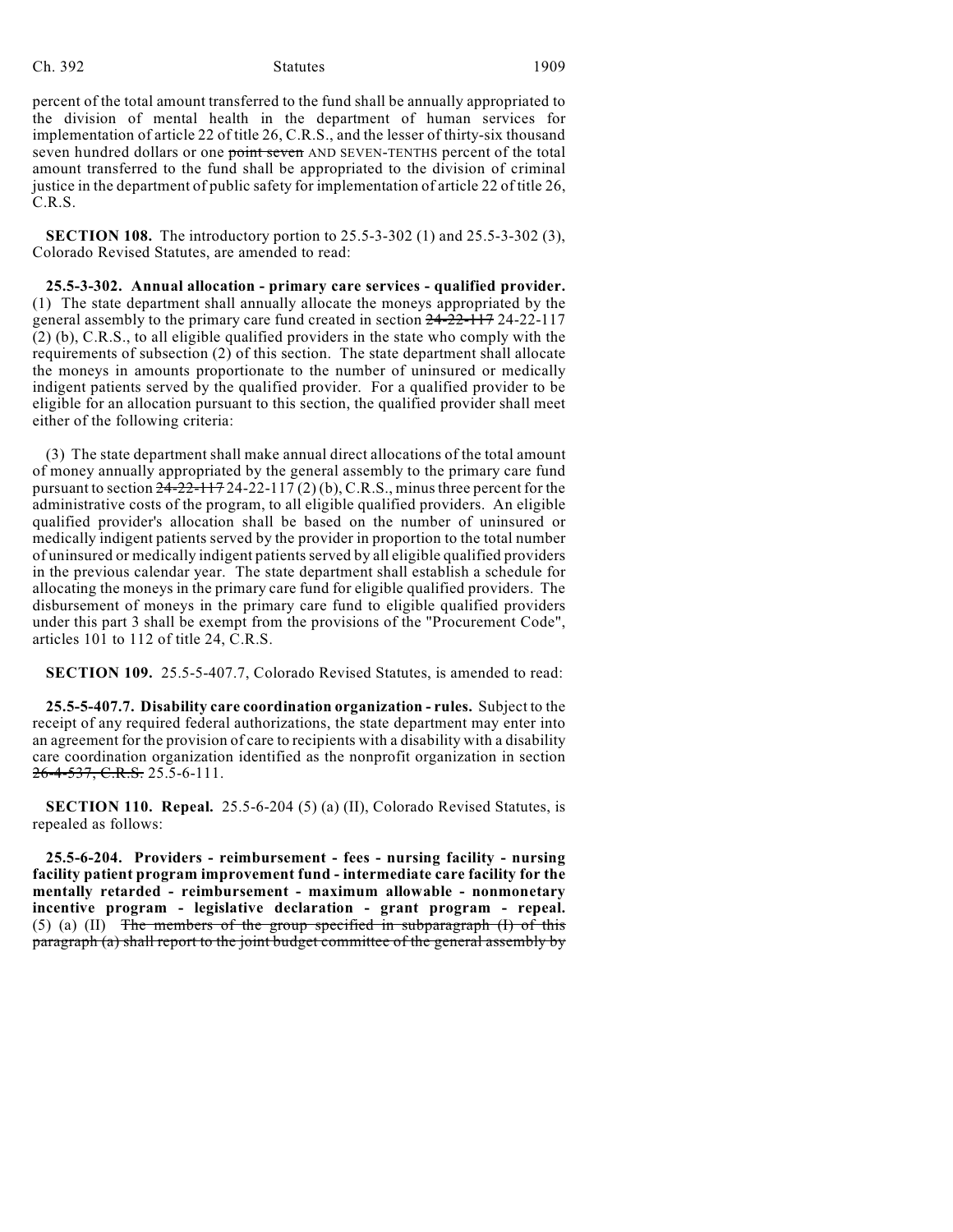November 15, 2002, with recommendations for a methodology for determining when and under what circumstances there shall be implementation of a limitation on the increase in health care services costs for class I and class V facilities. The general assembly shall enact legislation by July 1, 2003, implementing a methodology for determining when and under what circumstances a limitation on the increase in health care services costs shall be implemented, which legislation shall include a repeal of paragraph (b) of this subsection (5).

**SECTION 111.** 26-2-102.5 (1), Colorado Revised Statutes, is amended to read:

**26-2-102.5. Foster care - Title IV-E of the social security act.** (1) Eligibility of a child for Title IV-E foster care shall be based on the AFDC AID TO FAMILIES WITH DEPENDENT CHILDREN (AFDC), AS DEFINED IN SECTION 26-2-703 (1), rules in effect on July 16, 1996.

**SECTION 112.** 26-2-108 (1) (b), Colorado Revised Statutes, is amended to read:

**26-2-108. Granting of assistance payments and social services.** (1) (b) In determining the amount of assistance payments to be granted, due account shall be taken of any income or property available to the applicant and any support, either in cash or in kind, which THAT the applicant may receive from other sources, pursuant to rules of the state department. Effective July 1, 2000, a county may pay TANF-eligible families THAT ARE ELIGIBLE FOR TEMPORARY ASSISTANCE FOR NEEDY FAMILIES (TANF), AS DEFINED IN SECTION 26-2-703 (19), an amount that is equal to the state and county share of child support collections as described in section 26-13-108 (1). Such payments shall not be considered income for the purpose of grant calculation. However, such income shall be considered income for purposes of determining eligibility. If a county chooses to pay child support collections directly to a TANF-eligible family THAT IS ELIGIBLE FOR TEMPORARY ASSISTANCE FOR NEEDY FAMILIES (TANF), AS DEFINED IN SECTION 26-2-703 (19), the county shall report such payments to the state department for the month in which they occur and indicate the choice of this option in its performance contract for Colorado works. For the purposes of determining eligibility for public assistance or the amount of assistance payments, compensation received by the applicant pursuant to the "Colorado Crime Victim Compensation Act", part 1 of article 4.1 of title 24, C.R.S., shall not be considered as income, property, or support available to such applicant.

**SECTION 113. Repeal.** 26-2-111.6 (2), Colorado Revised Statutes, is repealed as follows:

**26-2-111.6. Old age pension work incentive program.** (2) The state department shall prepare a report for the general assembly on or before November 1, 1999, analyzing and evaluating the effectiveness of the old age pension work incentive program, and including any recommendations for legislative changes or for continuation or termination of the program.

**SECTION 114. Repeal.** 26-2-803 (1), Colorado Revised Statutes, is repealed as follows:

**26-2-803. State department authority.** (1) The state department shall review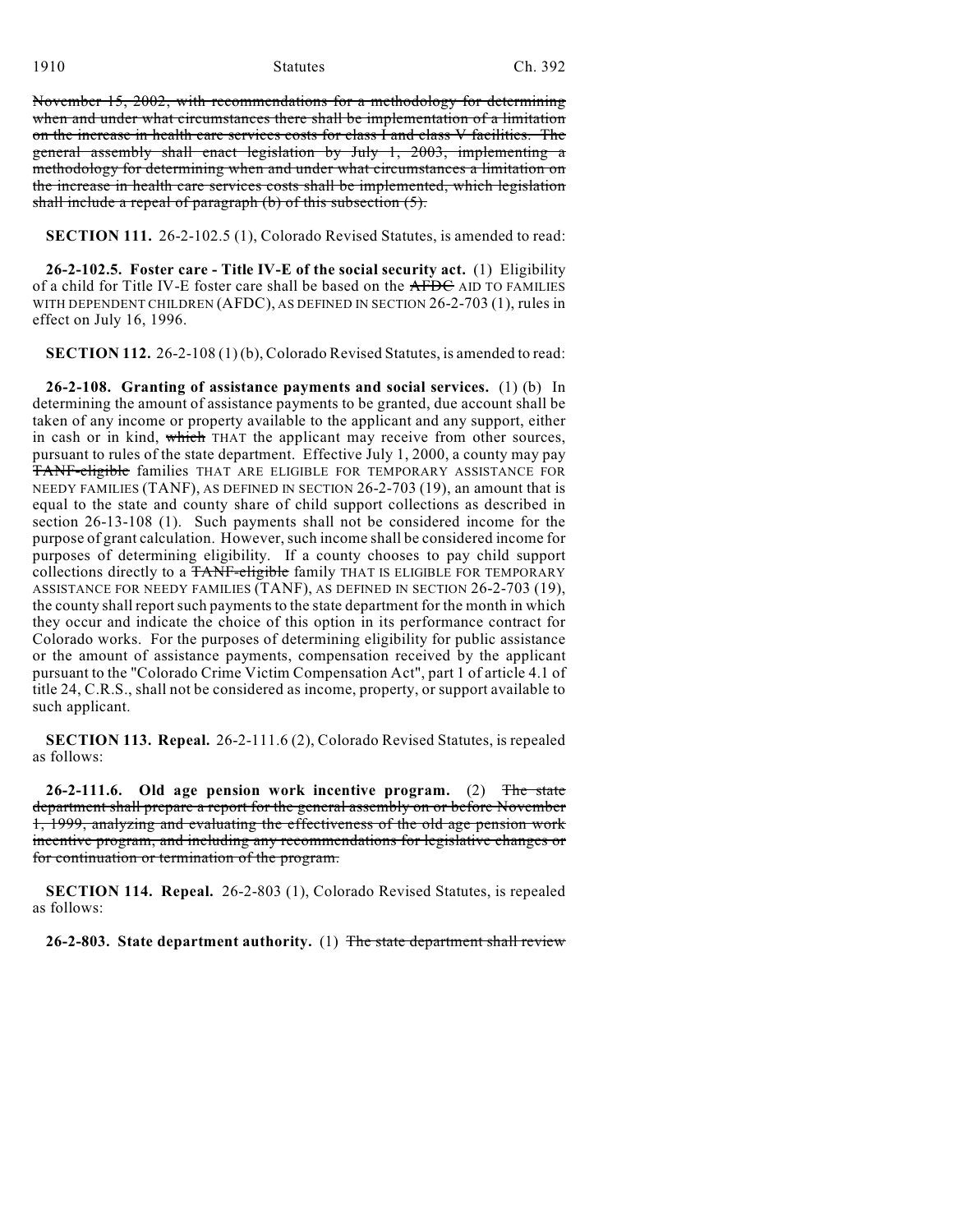#### Ch. 392 Statutes 1911

existing rules concerning the Colorado child care assistance program and shall report to the committee on legal services no later than September 15, 1997, concerning the changes to the existing rules that are necessary as a result of the enactment of this part 8.

**SECTION 115. Repeal.** 26-6-103 (4), Colorado Revised Statutes, is repealed as follows:

**26-6-103. Application of part - study.** (4) The department shall examine the safety of child care in the facilities operated pursuant to subsection (1) of this section and shall report findings to the general assembly no later than October 1, 2002. The general assembly shall make an appropriation from the child care development fund for expenditures of the department incurred in performing the examination and preparing the report required pursuant to this subsection (4).

**SECTION 116.** 26-13-124, Colorado Revised Statutes, is amended to read:

**26-13-124. Privatization of child support enforcement programs.** The state department shall consult with the counties to determine what services of the child support enforcement program may be advantageous to privatize. The state department is authorized to procure such services on behalf of participating counties if the participating counties and the state department agree to such procurement. The state department shall report to the joint budget committee on or before January 1, 1998, regarding the efforts undertaken pursuant to this section and the results of such efforts.

**SECTION 117.** 27-1-305 (2), Colorado Revised Statutes, is amended to read:

**27-1-305. Mental health services pilot program fund - supplemental tobacco litigation settlement moneys account - creation.** (2) The department may solicit and receive gifts, grants, and donations from public and private sources to carry out the purposes of this part 3, but receipt of gifts, grants, and donations shall not be a prerequisite to the implementation of the pilot program. The department shall transfer any moneys received pursuant to this subsection  $(3)$  SUBSECTION  $(2)$  to the state treasurer who shall credit them to the fund in accordance with the provisions of subsection (1) of this section.

**SECTION 118.** 27-10-103 (3.3) (a), Colorado Revised Statutes, is amended to read:

**27-10-103. Voluntary applications for mental health services.** (3.3) (a) The need for continuing hospitalization of all voluntary patients who are minors shall be formally reviewed at least every two months. Review pursuant to this subsection  $(3.3)$  shall fulfill the requirement specified in section  $19-3-70119-1-115(8)$ , C.R.S., when the minor is fifteen years of age or older and consenting to hospitalization.

**SECTION 119.** 27-10.5-140 (4), Colorado Revised Statutes, is amended to read:

**27-10.5-140. Child find - responsibilities - interagency operating agreements - rules.** (4) To facilitate implementation of part C child find and the use of medicaid funds, the department and community centered boards may, where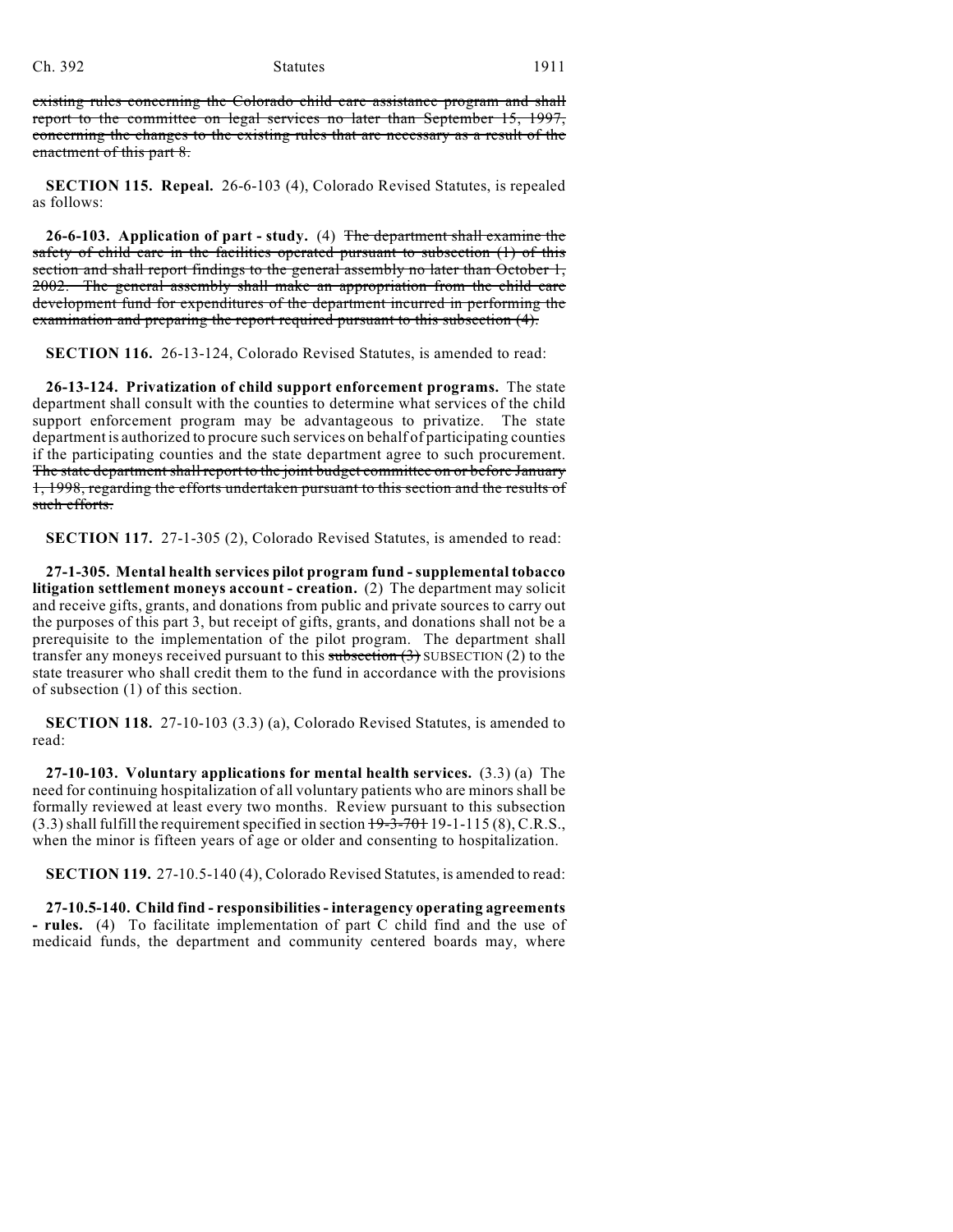1912 Statutes Ch. 392

appropriate, share information with the department of education, the department of health care policy and financing, or administrative units that are offering child find services pursuant to section 22-20-118, C.R.S., provided that each department or local agency acts in compliance with the federal "Health Insurance Portability and Accountability Act of 1996", 42 U.S.C. sec 132 42 U.S.C. SEC. 1320d, as amended, and the federal "Family Education Rights and Privacy Act of 1974", 20 U.S.C. sec. 1232g and all federal regulations and applicable guidelines adopted thereto.

**SECTION 120.** 28-1-105 (3), Colorado Revised Statutes, as enacted by House Bill 08-1097, enacted at the Second Regular Session of the Sixty-sixth General Assembly, is amended to read:

**28-1-105. Private employees - leave of absence.** (3) The leave allowed pursuant to subsection (1) of this section shall be allowed only if the member returns to his or her public position PRIVATE EMPLOYMENT as soon as practicable after being relieved from service for the civil air patrol mission.

**SECTION 121.** 31-25-107 (1) (b), Colorado Revised Statutes, is amended to read:

**31-25-107. Approval of urban renewal plans by the local governing body.** (1) (b) Notwithstanding any other provision of this part 1, and in addition to any other notice required by law, within thirty days of the commissioning of a study to determine whether an area is a slum, blighted area, or a combination thereof in accordance with the requirements of paragraph (a) of this subsection (1), the authority shall provide notice to any owner of private property located in the area that is the subject of the study by mailing notice to the owner by regular mail at the last-known address of record. The notice shall state that the authority is commencing a study necessary for making a determination as to whether the area in which the owner owns property is located is a slum or a blighted area. Where the authority makes a determination that the area is not a slum, blighted area, or a combination thereof, within thirty days of making such determination, the authority shall also send notice of such determination to any owner of private property located in the area that is the subject of the study by mailing notice to the owner by regular mail at the last-known address of record. For purposes of this paragraph (b), "private property" means, as applied to real property, only a fee ownership interest.

**SECTION 122.** 34-60-106 (11) (a) (II), Colorado Revised Statutes, is amended to read:

**34-60-106. Additional powers of the commission - rules - repeal.** (11) (a) Except as specified in paragraph (b) of this subsection (11), by April 1, 2008, the commission shall:

(II) Promulgate rules, in consultation with the department of public health and environment, to protect the health, safety, and welfare of the general public in the conduct of oil and gas operations. The rules shall provide a timely and efficient procedure in which the department has an opportunity to provide comments during the commission's decision-making process. This rule-making shall be coordinated with the rule-making required in section  $34-60-127$  (3) (d) 34-60-128 (3) (d), as enacted by House Bill 07-1298 at the first regular session of the sixty-sixth general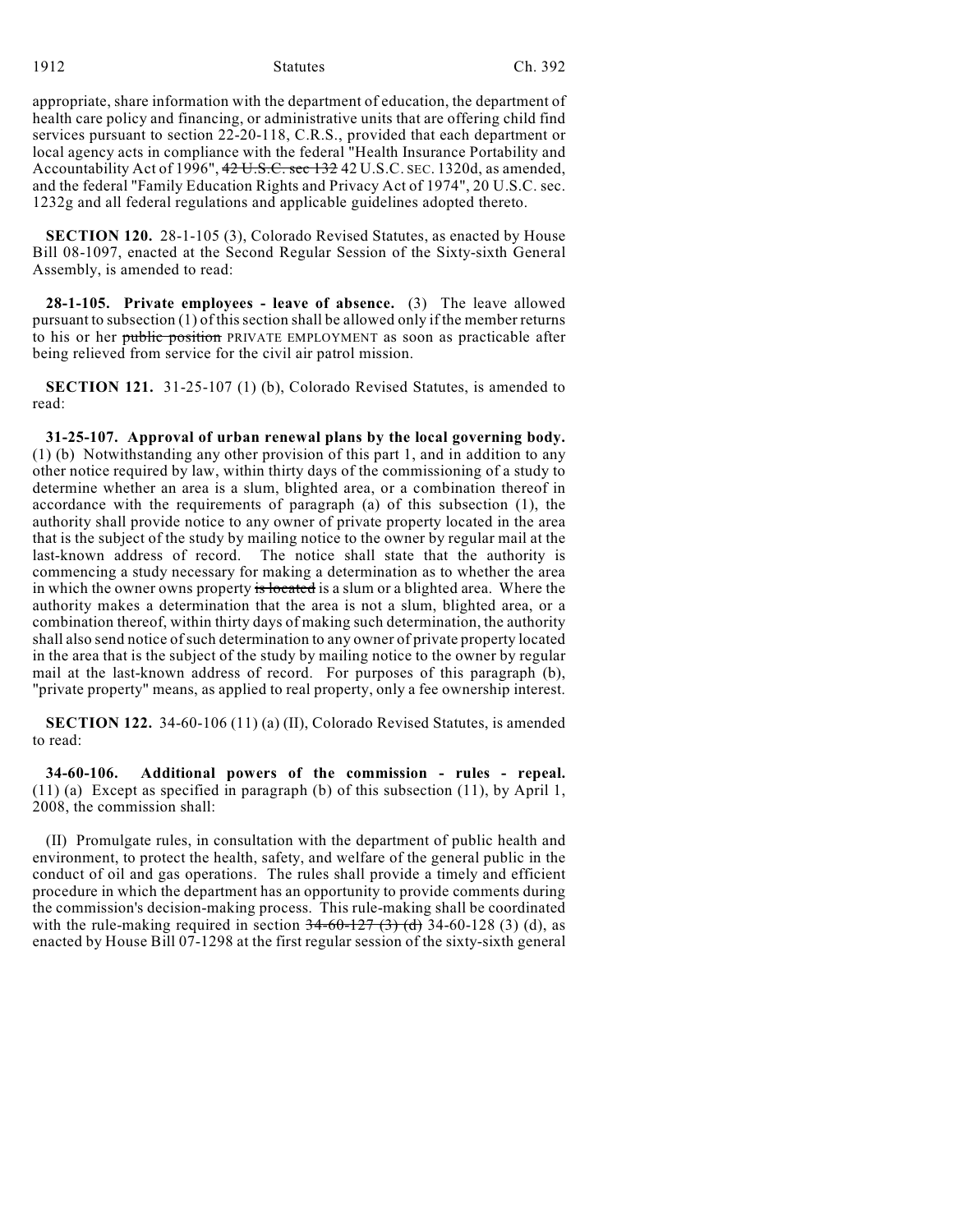assembly, so that the timely and efficient procedure established pursuant to this subsection (11) is applicable to the department and to the division of wildlife.

**SECTION 123.** 35-5.5-108.7 (5), Colorado Revised Statutes, is amended to read:

**35-5.5-108.7. State noxious weed advisory committee - repeal.** (5) This section is repealed, effective July 1, 2013. PRIOR TO SUCH REPEAL, THE STATE NOXIOUS WEED ADVISORY COMMITTEE SHALL BE REVIEWED AS PROVIDED FOR IN SECTION 2-3-1203, C.R.S.

**SECTION 124.** 37-46-137 (9), Colorado Revised Statutes, is amended to read:

**37-46-137. Conduct of election.** (9) The district or subdistrict may provide for absent MAIL-IN voters to cast their absent MAIL-IN voters' ballots on voting machines expressly provided for that purpose, if each absent MAIL-IN voter indicates by affidavit that he OR SHE is qualified to vote at the election and will be an absent A MAIL-IN voter, pursuant to section  $1-8-209$  1-8-202, C.R.S., of the "Uniform Election Code of 1992" and all laws supplemental thereto.

**SECTION 125.** 37-47-137 (9), Colorado Revised Statutes, is amended to read:

**37-47-137. Conduct of election.** (9) The district or subdistrict may provide for absent MAIL-IN voters to cast their absent MAIL-IN voters' ballots on voting machines expressly provided for that purpose, if each absent MAIL-IN voter indicates by affidavit that he OR SHE is qualified to vote at the election and will be an absent A MAIL-IN voter, pursuant to section  $1\text{-}8\text{-}209$  1-8-202, C.R.S., of the "Uniform Election Code of 1992" and all laws supplemental thereto.

**SECTION 126.** 37-48-179 (9), Colorado Revised Statutes, is amended to read:

**37-48-179. Conduct of election.** (9) The district or subdistrict may provide for absent MAIL-IN voters to cast their absent MAIL-IN voters' ballots on voting machines expressly provided for that purpose, if each absent MAIL-IN voter indicates by affidavit that he OR SHE is qualified to vote at the election and will be an absent A MAIL-IN voter, pursuant to section  $1\text{-}8\text{-}209$  1-8-202, C.R.S., of the "Uniform Election Code of 1992" and all laws supplemental thereto.

**SECTION 127.** 37-50-128 (9), Colorado Revised Statutes, is amended to read:

**37-50-128. Conduct of election.** (9) The district may provide for absent MAIL-IN voters to cast their absent MAIL-IN voters' ballots on voting machines expressly provided for that purpose, if each absent MAIL-IN voter indicates by affidavit that he or she is qualified to vote at the election and will be an absent A MAIL-IN voter, pursuant to section  $1-8-209$  1-8-202, C.R.S.

**SECTION 128. Repeal.** 37-92-308 (3) (g), Colorado Revised Statutes, is repealed as follows:

**37-92-308. Substitute water supply plans - special procedures for review water adjudication cash fund - legislative declaration.** (3) (g) The state engineer, in consultation with interested parties, shall examine whether additional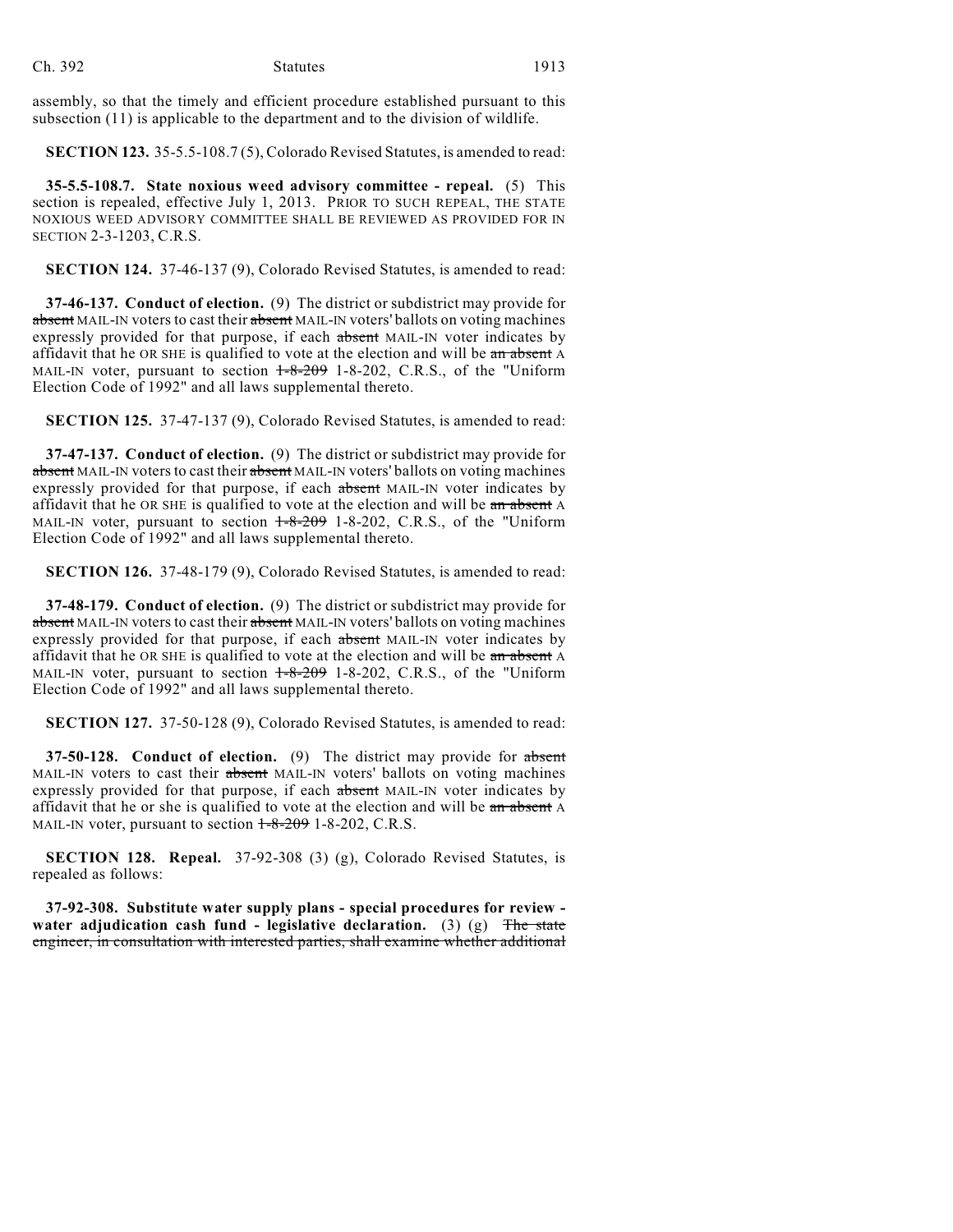1914 **Statutes** Ch. 392

legislation is needed to provide compensation to injured water users in the case that a substitute water supply plan fails to prevent injury to water users. The state engineer shall submit a report to the general assembly on or before December 1, 2003, that summarizes the conclusions reached in the state engineer's consultation with interested parties.

**SECTION 129.** 39-1-102 (14.3), Colorado Revised Statutes, is amended to read:

**39-1-102. Definitions.** As used in articles 1 to 13 of this title, unless the context otherwise requires:

(14.3) "Residential improvements" means a building, or that portion of a building, designed for use predominantly as a place of residency by a person, a family, or families. The term includes buildings, structures, fixtures, fences, amenities, and water rights which THAT are an integral part of the residential use. The term also includes mobile homes as defined in section 38-29-102 (8) C.R.S., and manufactured homes as defined in section 42-1-102 (106) (b), C.R.S.

**SECTION 130.** 39-29-109 (7) (a), Colorado Revised Statutes, is amended to read:

**39-29-109. Severance tax trust fund - created - administration - use of moneys - definitions - repeal.** (7) (a) Subject to the maintenance of the end balance requirement of paragraph (f) of subsection (1.5) of this section and a two-year reserve pursuant to sub-subparagraph (A) of subparagraph (III) of paragraph (c) of subsection (1) of this section, five hundred thousand dollars from the operational account of the severance tax trust fund shall be appropriated for fiscal year 2006-07, and one hundred fifty thousand dollars from the operational account of the severance tax trust fund shall be appropriated for fiscal year 2007-08 for purposes specified in article 35 PART 8 OF ARTICLE 31 of title 23, C.R.S.

**SECTION 131. Repeal.** 39-32-106, Colorado Revised Statutes, is repealed as follows:

**39-32-106. Report to the general assembly.** (1) The public utilities commission shall submit a report to the house and senate business affairs and labor committees of the general assembly on or before September 1, 2003, outlining the progress, if any, in improving internet access within rural technology enterprise zones. Such report shall include, but is not limited to, the following information:

(a) An analysis of the changes made in technology infrastructure in the rural technology enterprise zones to improve internet access and the effects of those changes; and

(b) Any available statistics, including statistics that may be published pursuant to section 39-21-113, concerning the amount of investments made in rural technology enterprise zones.

**SECTION 132.** 39-32-107, Colorado Revised Statutes, is amended to read:

**39-32-107. Rules.** The public utilities commission shall promulgate rules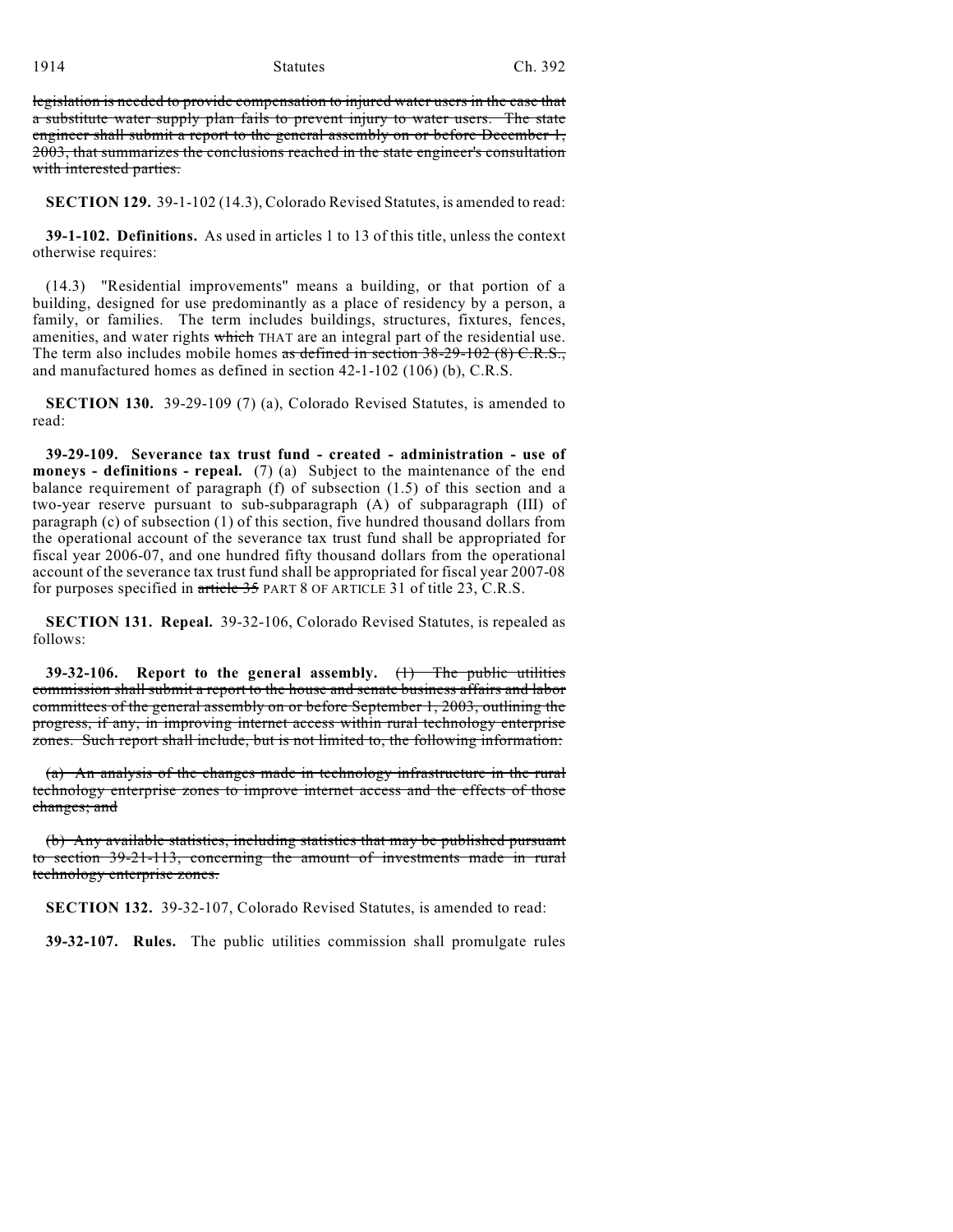necessary for the administration of sections 39-32-103 AND 39-32-104. and 39-32-106. The department of revenue shall promulgate rules necessary for the administration of section 39-32-105. Rules promulgated pursuant to this section shall be promulgated in accordance with article 4 of title 24, C.R.S.

**SECTION 133.** 40-15-401 (1) (a), Colorado Revised Statutes, is amended to read:

**40-15-401. Services, products, and providers exempt from regulation.** (1) The following products, services, and providers are exempt from regulation under this article or under the "Public Utilities Law" of the state of Colorado:

(a) Cable services as defined by section  $602(5)$  of the federal "Cable Franchise" Policy and Communications POLICY Act of 1984";

**SECTION 134.** 41-2-102 (4), Colorado Revised Statutes, is amended to read:

**41-2-102. Operating an aircraft under the influence - operating an aircraft with excessive alcoholic content - tests - penalties - useful public service program.** (4) (a) In any prosecution for a violation of subsection (1) of this section, the amount of alcohol in the defendant's blood or breath at the time of the commission of the alleged offense or within a reasonable time thereafter, as shown by analysis of the defendant's blood or breath, shall give rise to the following presumptions PRESUMPTION THAT THE DEFENDANT WAS UNDER THE INFLUENCE OF ALCOHOL IF:

 $(a)$  (I) If There was at such time 0.04 or more grams of alcohol per one hundred milliliters of blood as shown by analysis of such person's blood; or

(II) If There was at such time 0.04 or more grams of alcohol per two hundred ten liters of breath as shown by analysis of such person's breath. it shall be presumed that the defendant was under the influence of alcohol.

(b) The limitations of this subsection (4) shall not be construed as limiting the introduction, reception, or consideration of any other competent evidence bearing upon the question of whether or not the defendant was under the influence of alcohol or whether or not his ability to operate an aircraft was impaired by the consumption of alcohol.

**SECTION 135. Repeal.** 42-2-118 (1.5) (f), Colorado Revised Statutes, is repealed as follows:

**42-2-118. Renewal of license in person or by mail - donations to Emily Maureen Ellen Keyes organ and tissue donation awareness fund - repeal.**  $(1.5)$  (f)  $\Theta$  or before August 31, 2004, the department shall report to the transportation legislation review committee on the department's progress with the renewal of a driver's license by electronic means, anticipated expenses and costs of implementing this renewal process including anticipated funding requests associated with these expenses and costs, world wide web applications, and measures the department will implement to minimize possible opportunities for identity theft and fraud.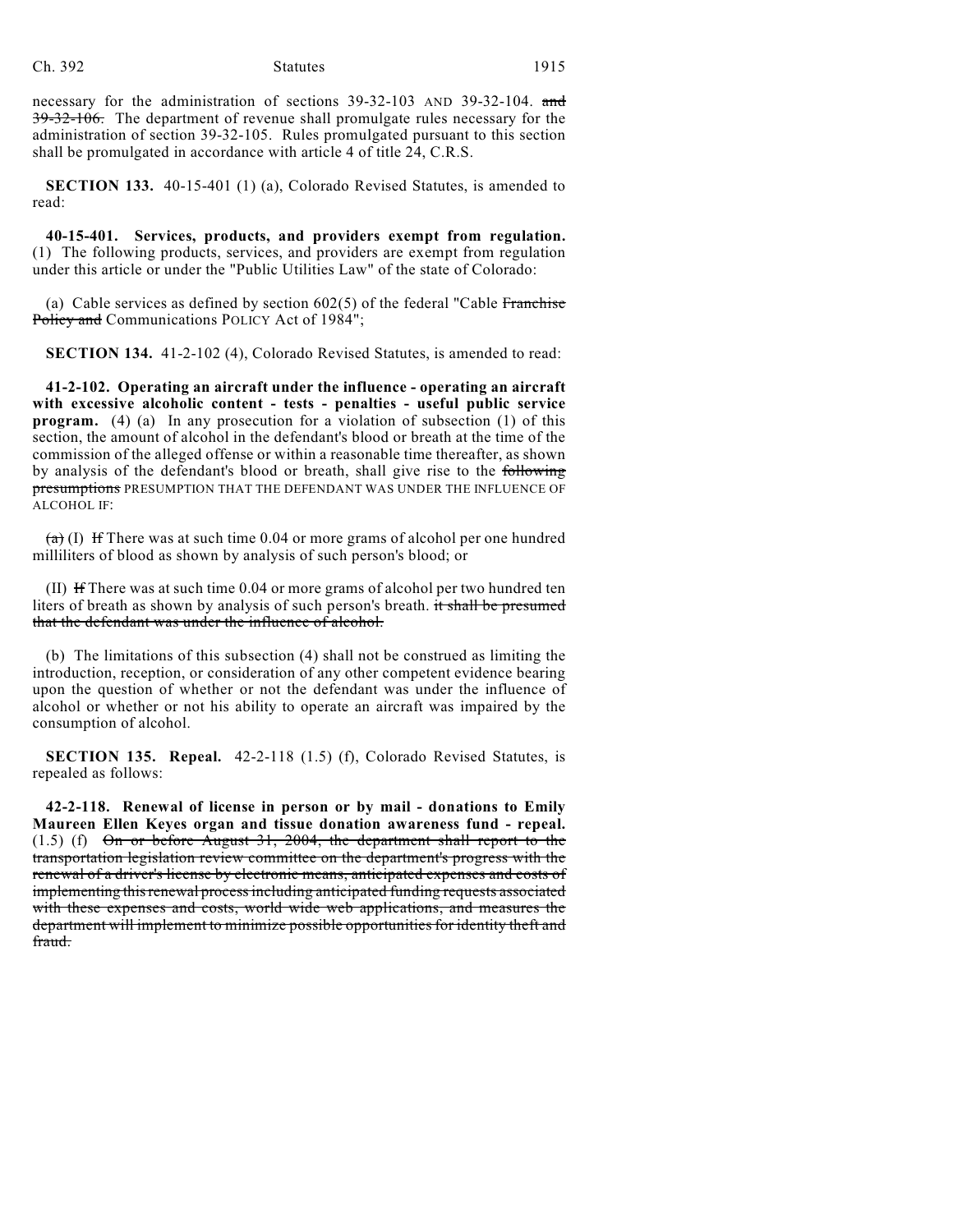| 1916 | <b>Statutes</b> | Ch. 392 |  |
|------|-----------------|---------|--|
|      |                 |         |  |

**SECTION 136.** 43-1-601, Colorado Revised Statutes, is amended to read:

**43-1-601. Transportation services for the elderly and for persons with disabilities.** The department of transportation and the executive director thereof are designated and authorized to take all steps and adopt all proceedings necessary to make and enter into such contracts or agreements as may be necessary for state application and administration of section  $16$  (b) (2) of the federal "Urban Mass Transportation Act of 1964" (Public Law 88-365, 49 U.S.C. sec. 1601 et seq.), or any amendment thereof or successor legislation thereto, THE "FEDERAL TRANSIT ACT", 49 U.S.C. SEC. 5310, specifically designed for state operations including grant programs for the purpose of assisting nonprofit corporations, associations, and public bodies in making available appropriate highway transportation services for the elderly and for persons with disabilities. In performing this work, the said department shall consult with concerned local authorities for a productive statewide coordinated effort and shall prepare a statewide survey showing the transportation needs of elderly and of persons with disabilities in priority order. The commission shall budget and allocate the amounts to be expended for such purposes in accordance with section 43-1-113.

**SECTION 137.** 43-1-603, Colorado Revised Statutes, is amended to read:

**43-1-603. Participation of political subdivisions.** Municipalities, counties, and special districts organized for transportation purposes shall have the authority to enter into contracts with and make grants to those private nonprofit entities which THAT have been designated as recipients of funds pursuant to section 16 (b) (2) of the federal "Urban Mass Transportation Act of 1964", as amended, Pub.L. 88-365, codified at THE "FEDERAL TRANSIT ACT", 49 U.S.C. sec. 1601 et seq. 5301 ET SEQ. Such contracts or grants may be for either operating or capital assistance.

**SECTION 138.** 43-1-701, Colorado Revised Statutes, is amended to read:

**43-1-701. Public transportation projects in nonurbanized areas.** The department of transportation and the executive director thereof are designated and authorized to take all steps and adopt all proceedings necessary to make and enter into such contracts or agreements as may be necessary for state application and administration of section 18 of the federal "Urban Mass Transportation Act of 1964" (49 U.S.C. sec. 1614), or any amendment thereof or successor legislation thereto, THE "FEDERAL TRANSIT ACT", 49 U.S.C. SEC. 5311, designated for public transportation projects in areas other than urbanized areas. The department of transportation shall prepare a program of such projects for submission to the secretary of transportation, which shall provide for a fair and equitable distribution of funds within the state and may include distributions to the state, municipalities, counties, and special districts organized for transportation purposes.

**SECTION 139.** 43-1-901, Colorado Revised Statutes, is amended to read:

**43-1-901. Transit planning.** The department of transportation and the executive director thereof are hereby designated and authorized to take all steps and adopt all procedures necessary to make and enter into such contracts or agreements as are necessary for state application and administration of section 8 and section  $26$  (a) (2) of the federal "Urban Mass Transportation Act of 1964", as amended, THE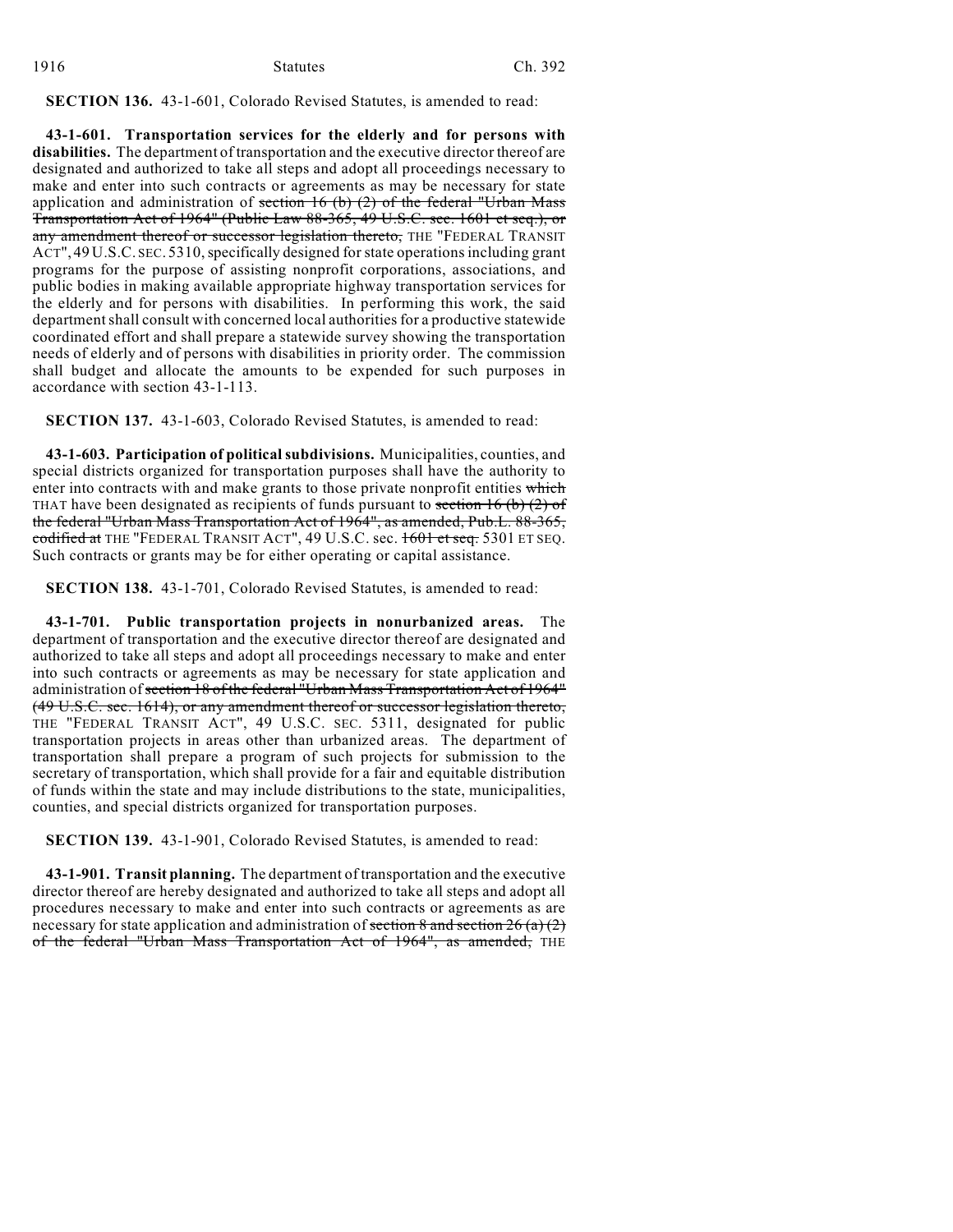| റാ |
|----|
|    |

### Ch. 392 Statutes 1917

"FEDERAL TRANSIT ACT", 49 U.S.C. sec. 1607, or any federal legislation successor thereto for planning of transit projects 5304. The department of transportation shall develop a procedure in conjunction with affected counties, municipalities, and other public bodies, which procedure shall provide for a fair and equitable distribution of section  $26$  (a) (2) funds PURSUANT TO 49 U.S.C. SEC. 5304 within the state. The department of transportation shall develop a procedure in cooperation with affected metropolitan planning organizations, which procedure shall provide for a fair and equitable distribution of section 8 funds within the state.

**SECTION 140.** 43-1-1001, Colorado Revised Statutes, is amended to read:

**43-1-1001. Urban mass transportation grants.** (1) The department of transportation and the executive director thereof are hereby designated and authorized to take all steps and adopt all procedures necessary to make and enter into such contracts or agreements as are necessary for the state application and administration of any funds made available under the federal "Urban Mass Transportation Act of 1964", as amended, "FEDERAL TRANSIT ACT", CODIFIED AT 49 U.S.C. sec. 1601 5301 et seq. or any federal legislation successor thereto.

(2) The authority contained in subsection (1) of this section shall not apply to federal grant funds where there exists a designated recipient for such funds, and funds made available under section 3 of the federal "Urban Mass Transportation Act of 1964", as amended, THE "FEDERAL TRANSIT ACT", 49 U.S.C. SEC. 5309, within the Denver regional transportation district, and funds for other projects in urbanized areas with populations in excess of two hundred thousand persons, except as provided in sections 43-1-601 and 43-1-901.

**SECTION 141.** 43-1-1102 (4), Colorado Revised Statutes, is amended to read:

**43-1-1102. Definitions.** For the purposes of this part 11, unless the context otherwise requires:

(4) "Metropolitan planning organization" means a metropolitan planning organization under the federal "Urban Mass Transportation Act of 1964", as <del>amended, Pub.L. 88-365, codified at</del> "FEDERAL TRANSIT ACT", CODIFIED AT 49 U.S.C. sec.  $1601$  et seq 5301 ET SEQ.

**SECTION 142.** 42-3-105 (2), Colorado Revised Statutes, is amended to read:

**42-3-105. Application for registration - tax.** (2) Upon applying for registration, the owner of a motor vehicle shall receive a written notice printed on the application for registration in type that is larger than the other information contained on the application for registration. Such notice shall state that motor vehicle insurance or operator's coverage is compulsory in Colorado, that noncompliance is a misdemeanor traffic offense, that the minimum penalty for such offense is a one-hundred-dollar FIVE-HUNDRED-DOLLAR fine, and that the maximum penalty for such offense is one year's imprisonment and a one-thousand-dollar fine, and that such owner shall be required as a condition of obtaining a registration card to sign an affirmation clause that appears on the registration. The clause shall state, "I swear or affirm in accordance with section 24-12-102, C.R.S., under penalty of perjury that I now have in effect a complying policy of motor vehicle insurance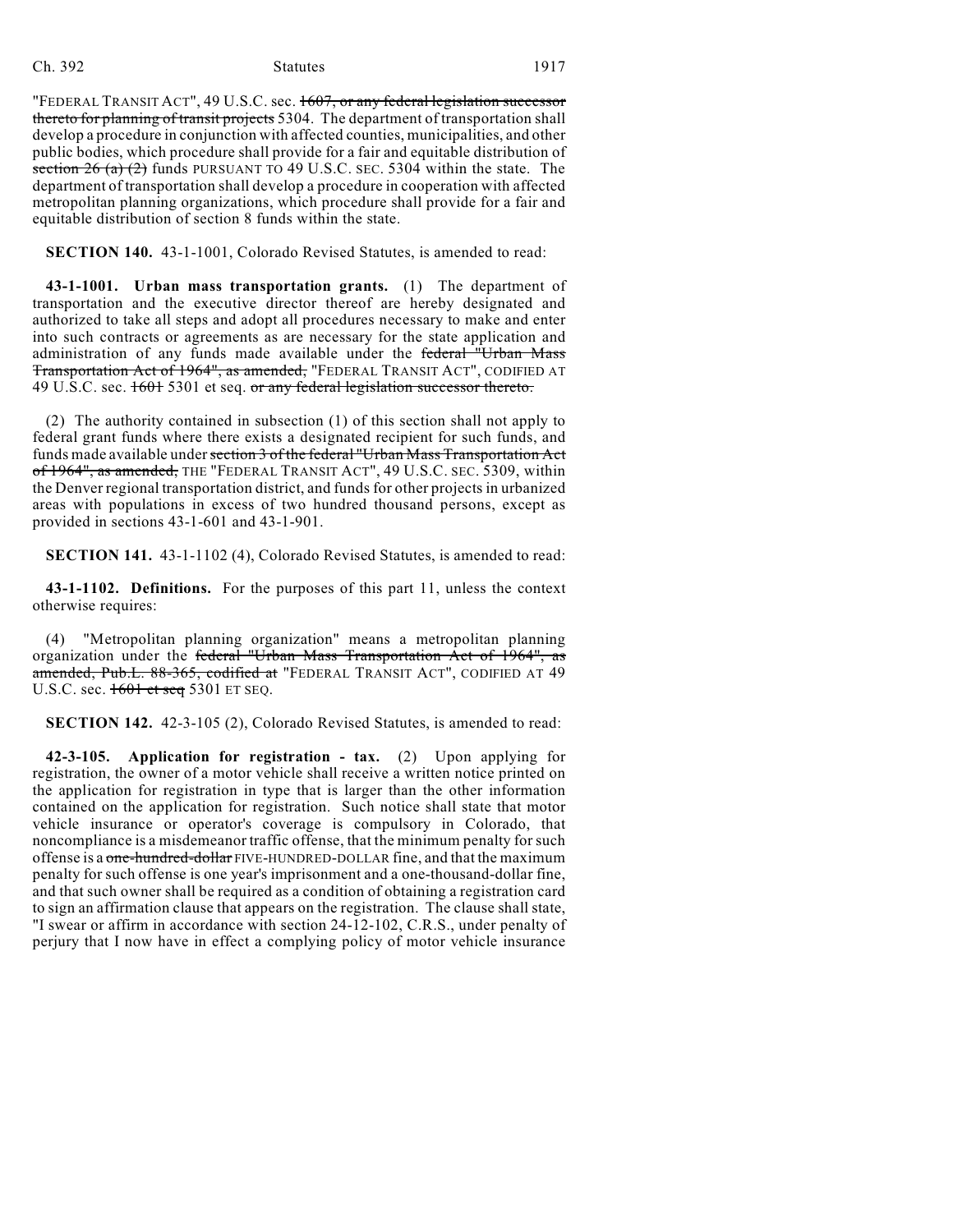| 1918 | <b>Statutes</b> | Ch. 392 |
|------|-----------------|---------|
|      |                 |         |

including an operator's policy pursuant to part 6 of article 4 of title 10, C.R.S., or a certificate of self-insurance to cover the vehicle or operator of the vehicle for which this registration is issued, and I understand that such insurance must be renewed so that coverage is continuous. Signature \_\_\_\_\_\_\_\_\_\_\_\_\_\_\_\_\_, Date \_\_\_\_\_\_\_\_\_\_."

**SECTION 143.** Section 3 of House Bill 08-1072, enacted at the Second Regular Session of the Sixty-sixth General Assembly, is amended to read:

Section 3. **Appropriation.** In addition to any other appropriation, there is hereby appropriated, OUT OF ANY MONEYS IN THE GENERAL FUND NOT OTHERWISE APPROPRIATED, to the department of health care policy and financing, for allocation to the executive director's office, general professionals services and special projects, for the fiscal year beginning July 1, 2008, the sum of twenty-seven thousand five hundred dollars (\$27,500), or so much thereof as may be necessary, for the implementation of this act. In addition to said appropriation, the general assembly anticipates that, for the fiscal year beginning July 1, 2008, the department of health care policy and financing will receive the sum of twenty-seven thousand five hundred dollars (\$27,500) in federal funds for the implementation of this act. Although the federal funds are not appropriated in this act, they are noted for the purpose of indicating the assumptions used relative to these funds in developing state appropriation amounts.

**SECTION 144.** 42-2-305, Colorado Revised Statutes, is amended to read:

**42-2-305. Lost, stolen, or destroyed cards.** If an identification card is lost, destroyed, or mutilated or a new name is acquired, the registrant may obtain a new identification card upon furnishing satisfactory proof of such fact to the department. Any registrant who loses an identification card and who, after obtaining a new identification card, finds the original card shall immediately surrender the original card to the department. The same documentary evidence shall be furnished for a new identification card as for an original identification card. A new identification card issued pursuant to this section shall expire on the birthday of the registrant in the tenth FIFTH year after the issuance of the new identification card; except that, if the registrant is under the age of twenty-one years at the time the application for the new identification card is made, the new identification card shall expire on the registrant's twenty-first birthday.

**SECTION 145.** Section 9 (2) of chapter 84, Session Laws of Colorado 2008, is amended to read:

Section 9. **Effective date.** (2) Sections 6 through 9 6 THROUGH 8 of this act shall take effect simultaneously with Senate Bill 06-188, enacted at the Second Regular Session of the Sixty-fifth General Assembly; except that, if Senate Bill 06-188 takes effect during the ninety-day period after final adjournment of the general assembly, sections  $6$  through 9 6 THROUGH 8 of this act shall take effect in accordance with subsection (1) of this section.

**SECTION 146. Effective date.** (1) Except as otherwise provided in subsection (2) of this section, this act shall take effect as specified in section 147 of this act.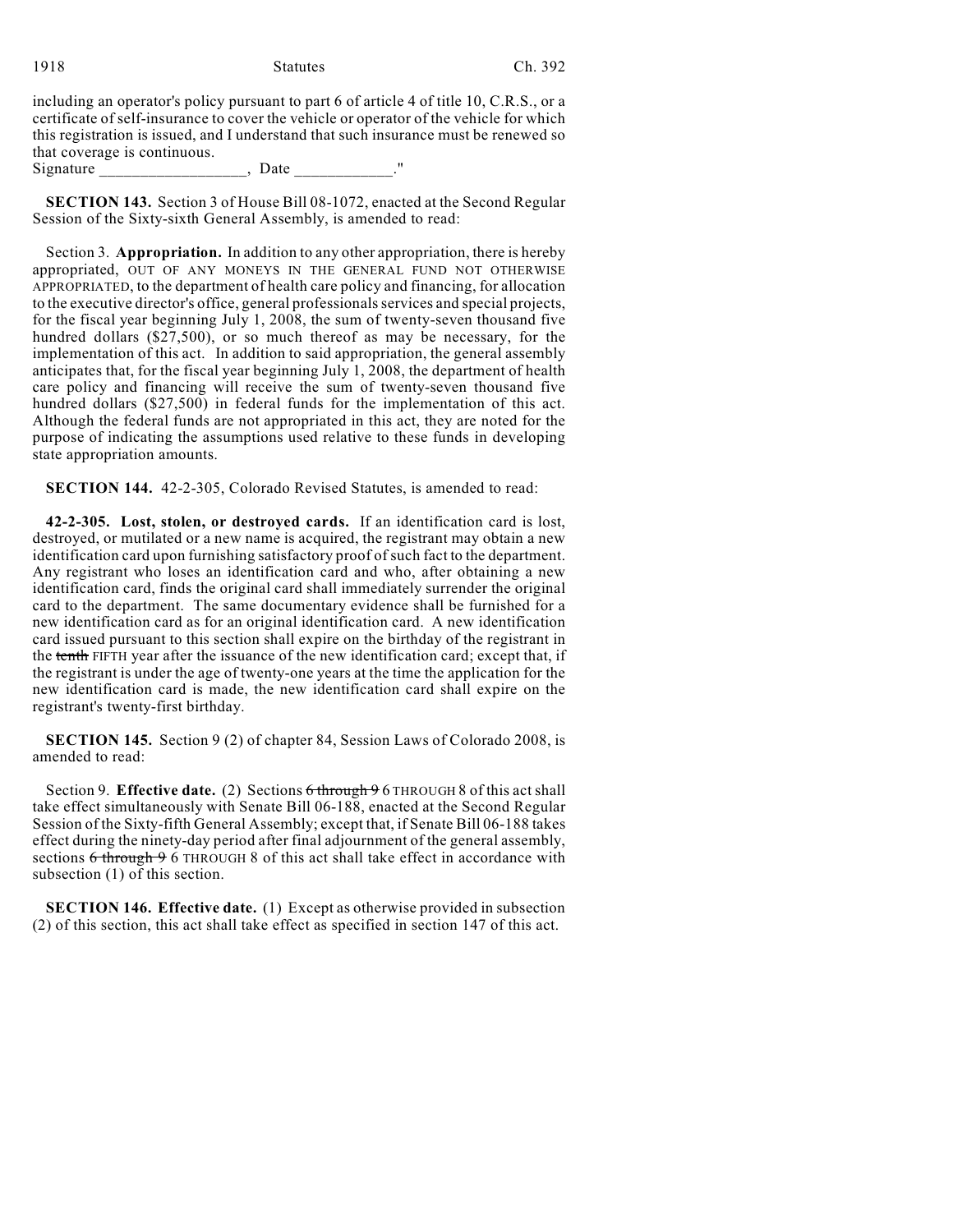(2) (a) Section 49 of this act shall only take effect if Senate Bill 08-171 and Senate Bill 08-172 are enacted at the Second Regular Session of the Sixty-sixth General Assembly and become law.

(b) Section 69 of this act shall not take effect if Senate Bill 08-212 is enacted at the Second Regular Session of the Sixty-sixth General Assembly and becomes law.

(c) Sections 81 and 82 of this act shall not take effect if House Bill 08-1335 is enacted at the Second Regular Session of the Sixty-sixth General Assembly and becomes law.

(d) Section 86 of this act shall not take effect if Senate Bill 08-018 is enacted at the Second Regular Session of the Sixty-sixth General Assembly and becomes law.

(e) Section 87 of this act shall not take effect if Senate Bill 08-227 is enacted at the Second Regular Session of the Sixty-sixth General Assembly and becomes law.

(f) Section 110 of this act shall not take effect if House Bill 08-1114 is enacted at the Second Regular Session of the Sixty-sixth General Assembly and becomes law.

(g) Section 119 of this act shall not take effect if House Bill 08-1366 is enacted at the Second Regular Session of the Sixty-sixth General Assembly and becomes law.

(h) Section 120 of this act shall only take effect if House Bill 08-1097 is enacted at the Second Regular Session of the Sixty-sixth General Assembly and becomes law.

(i) Section 130 of this act shall not take effect if House Bill 08-1387, House Bill 08-1398, or House Bill 08-1405 is enacted at the Second Regular Session of the Sixty-sixth General Assembly and becomes law.

(j) Section 145 of this act shall only take effect if House Bill 08-1266 is enacted at the Second Regular Session of the Sixty-sixth General Assembly and becomes law.

**SECTION 147. Effective date.** This act shall take effect at 12:01 a.m. on the day following the expiration of the ninety-day period after final adjournment of the general assembly that is allowed for submitting a referendum petition pursuant to article V, section 1 (3) of the state constitution, (August 6, 2008, if adjournment sine die is on May 7, 2008); except that, if a referendum petition is filed against this act or an item, section, or part of this act within such period, then the act, item, section, or part, if approved by the people, shall take effect on the date of the official declaration of the vote thereon by proclamation of the governor.

Approved: June 2, 2008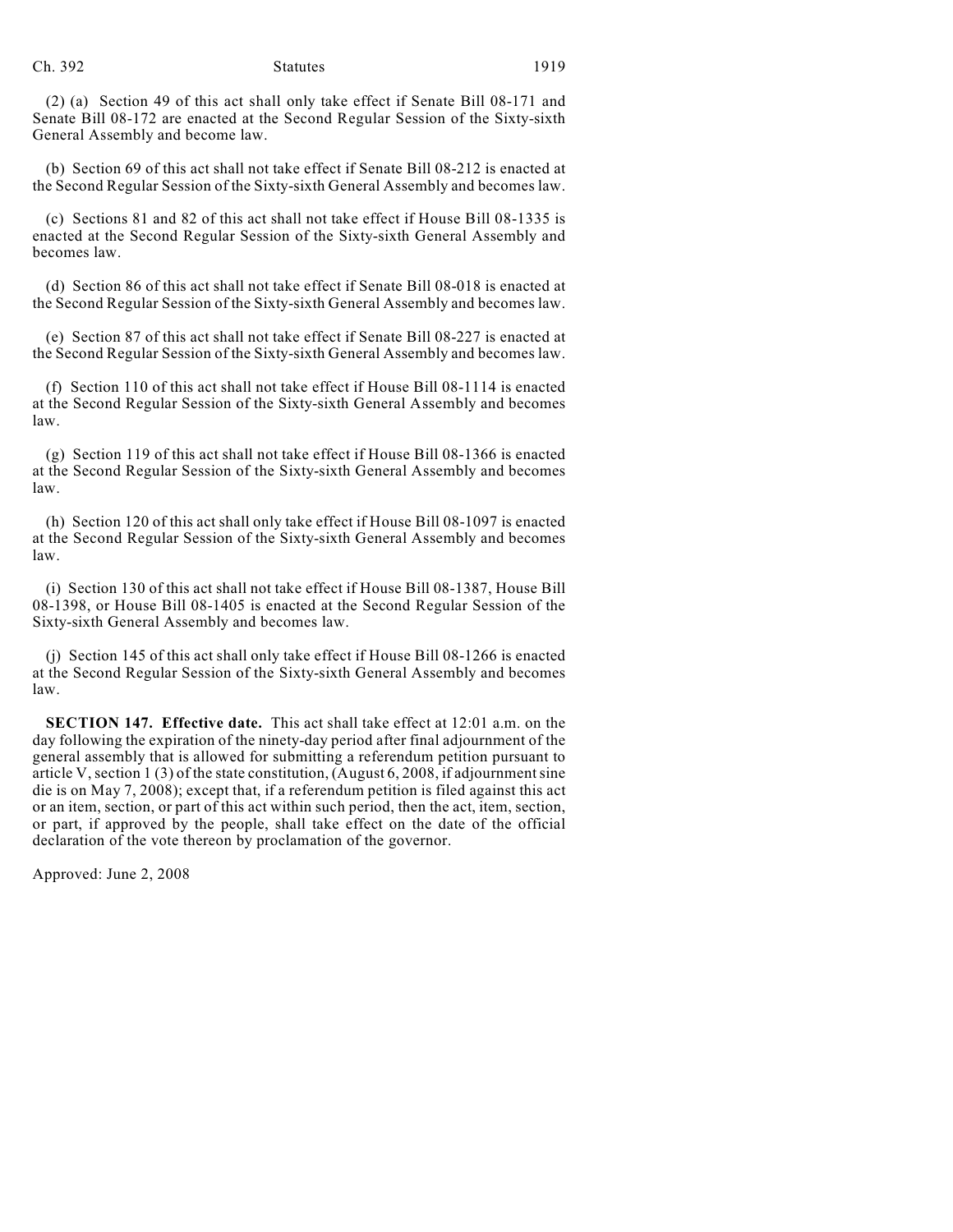# **APPENDIX FOR HOUSE BILL 08-1412**

| <b>C.R.S.</b><br><b>Section</b>                                                             | <b>Section</b><br>in bill | Reason                                                                                                                                                                                                                                                                                                                                                                                                                                                                                                                                                                                                                                                |
|---------------------------------------------------------------------------------------------|---------------------------|-------------------------------------------------------------------------------------------------------------------------------------------------------------------------------------------------------------------------------------------------------------------------------------------------------------------------------------------------------------------------------------------------------------------------------------------------------------------------------------------------------------------------------------------------------------------------------------------------------------------------------------------------------|
| $1-8-103.3$ (1), IP (2) (a),<br>$(2)$ (a) (III) (A), (2) (a)<br>(III) (D), (2) (c), and (3) | 1                         | Senate Bill 07-234 changed the term "absentee<br>ballot" to "mail-in ballot" throughout title 1 as<br>the law existed in 2006, as appropriate. House<br>Bill 07-1149 added section 1-8-103.3, which<br>used the term "absentee ballot". "Absentee<br>ballot" is being changed to "mail-in ballot" as<br>conforming amendment to<br>SB07-234.<br>a<br>(SB07-234, chapter 398, page 1780, and<br>HB07-1149, chapter 266, page 1042.)                                                                                                                                                                                                                    |
| $1 - 8 - 209(1)$                                                                            | 2                         | See the explanation for section $1-8-103.3$ (1),<br>IP (2) (a), (2) (a) (III) (A), (2) (a) (III) (D), (2)<br>$(c)$ , and $(3)$ .                                                                                                                                                                                                                                                                                                                                                                                                                                                                                                                      |
| $1 - 8 - 305(3)$                                                                            | 3                         | House Bill 96-1061 split section 1-8-116, as it<br>existed prior to 1996, into two sections:<br>and $1-8-209$ .<br>$1 - 8 - 202$<br>Section<br>$1 - 8 - 202$<br>describes when eligible electors may vote by<br>early ballot, and section 1-8-209 describes how<br>voting equipment shall be stored and secured.<br>Due to an error originating in the introduced<br>bill, subsection (3) incorrectly references<br>section 1-8-206 as the section describing how<br>eligible electors may vote by early ballot;<br>therefore, corrects the reference by changing<br>section "1-8-206" to "1-8-202". (HB96-1061,<br>chapter 287, pages 1757 to 1759.) |
| $1 - 8 - 306(2)$                                                                            | 4                         | See the explanation for section $1-8-305(3)$ .                                                                                                                                                                                                                                                                                                                                                                                                                                                                                                                                                                                                        |
| $2-3-1203$ (3) (dd) (IX)                                                                    | 5                         | In subsection $(3)$ $(dd)$ $(IX)$ , changes section<br>"22-2-305" to "22-2-304" to correct a mistake<br>made in the house education committee report<br>amending<br>the<br>introduced<br>version<br>οf<br>HB07-1320 in which a C.R.S. section was<br>removed from the introduced bill and the<br>succeeding C.R.S. sections were renumbered<br>accordingly; however,<br>conforming<br>a<br>amendment to this section of the bill was<br>missed. (See the 2007 House Journal for<br>March 13, page 761, and HB07-1320, chapter<br>269, page 1061.)                                                                                                     |
| $6 - 1 - 114$                                                                               | 6                         | In 2006, provisions regarding deceptive trade<br>practices of hearing aid providers located in<br>section 6-1-701 of the "Colorado Consumer<br>Protection Act" were relocated by SB07-208 to                                                                                                                                                                                                                                                                                                                                                                                                                                                          |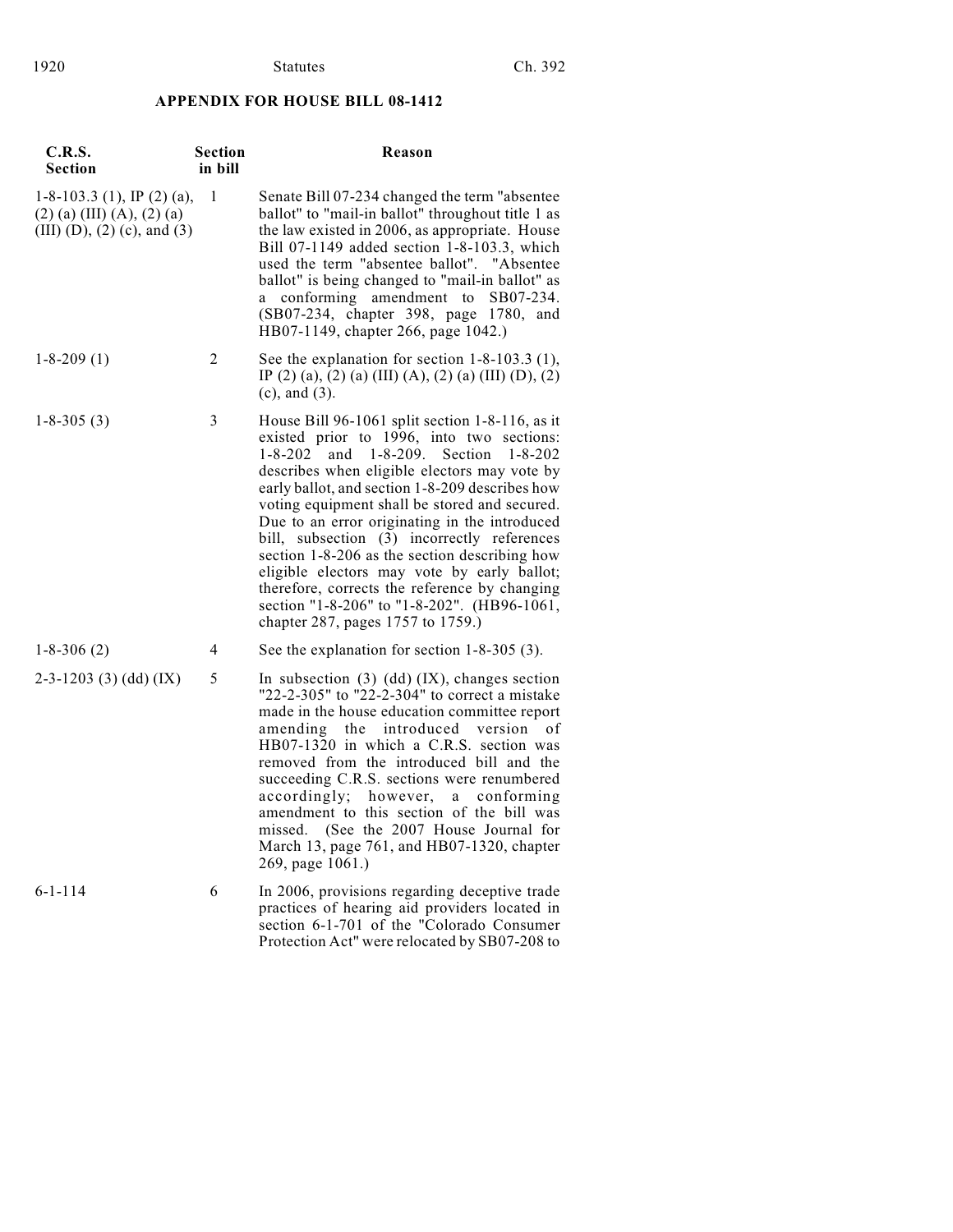| Ch. 392                                |    | <b>Statutes</b>                                                                                                                                                                                                                                                                                                                  | 1921                                |
|----------------------------------------|----|----------------------------------------------------------------------------------------------------------------------------------------------------------------------------------------------------------------------------------------------------------------------------------------------------------------------------------|-------------------------------------|
|                                        |    | part 3 of article 5.5 of title 12, which governs<br>audiologists and hearing aid providers. (See<br>SB07-208, chapter 210, pages 810 and 820.)                                                                                                                                                                                   |                                     |
| 6-1-903 (10) (b) (IV)                  | 7  | Fixes a grammatical error and changes section<br>$"6-16-103$ (7)" to section $"6-16-104$ (6)" to<br>correct an error appearing in the introduced<br>version of HB01-1405 creating the "Colorado<br>Telemarketing No-Call List Act" as part of the<br>"Colorado<br>Consumer<br>(HB01-1405, chapter 324, page 1455.)               | Protection<br>Act''.                |
| 7-130-106 $(4)$ $(b)$ and<br>$(4)$ (c) | 8  | House<br>$05 - 1149$<br>Bill<br>$7-130-105$ (1) (e) but missed making the<br>amendment<br>conforming<br>7-130-106 (4) (c). (HB05-1149, chapter 275,<br>page 1217.)                                                                                                                                                               | deleted<br>section<br>in<br>section |
| $8-43-215(1)$                          | 9  | The senate state, veterans and military affairs<br>committee report amending the introduced<br>version of SB07-258 incorrectly references the<br>petition<br>review<br>or<br>to<br>compensation claims as section "8-43-201".<br>(See the 2007 Senate Journal for April 25, page<br>1200, and SB07-258, chapter 341, page 1474.) | appeal workers'                     |
| 10-3-120 (4) and $(7)$ (a)             | 10 | Changes "Securities and Exchange Act of<br>1934" to "Securities Exchange Act of 1934".<br>(See Pub.L. 73-291, codified at 15 U.S.C. sec.<br>78a et seq.)                                                                                                                                                                         |                                     |
| $10-3-121(4)$                          | 11 | See the explanation for section $10-3-120(4)$<br>and $(7)$ (a).                                                                                                                                                                                                                                                                  |                                     |
| 10-3-207 IP $(1)$                      | 12 | Language in this section is being modified to<br>reflect the active voice rather than the passive<br>"Division of insurance" is being<br>voice.<br>changed to "division" because the term<br>"division" is defined for all of title 10 in section<br>$10-1-102(7)$ .                                                             |                                     |
| 10-16-105 IP $(8.7)$ (b)               | 13 | Language in this section citing legislative<br>committees of reference is being amended to<br>correctly reflect the senate committee of<br>reference.                                                                                                                                                                            |                                     |
| 10-16-132 $(2)$ $(c)$                  | 14 | Corrects the names of the committees of<br>reference for the house and senate.                                                                                                                                                                                                                                                   |                                     |
| 11-41-122 $(2)(a)$                     | 15 | Senate Bill 91-146 repealed certain fees that a<br>clerk of the court may charge in section<br>13-32-102 (2), and HB91-1187 amended and<br>added provisions concerning fees of clerks of                                                                                                                                         |                                     |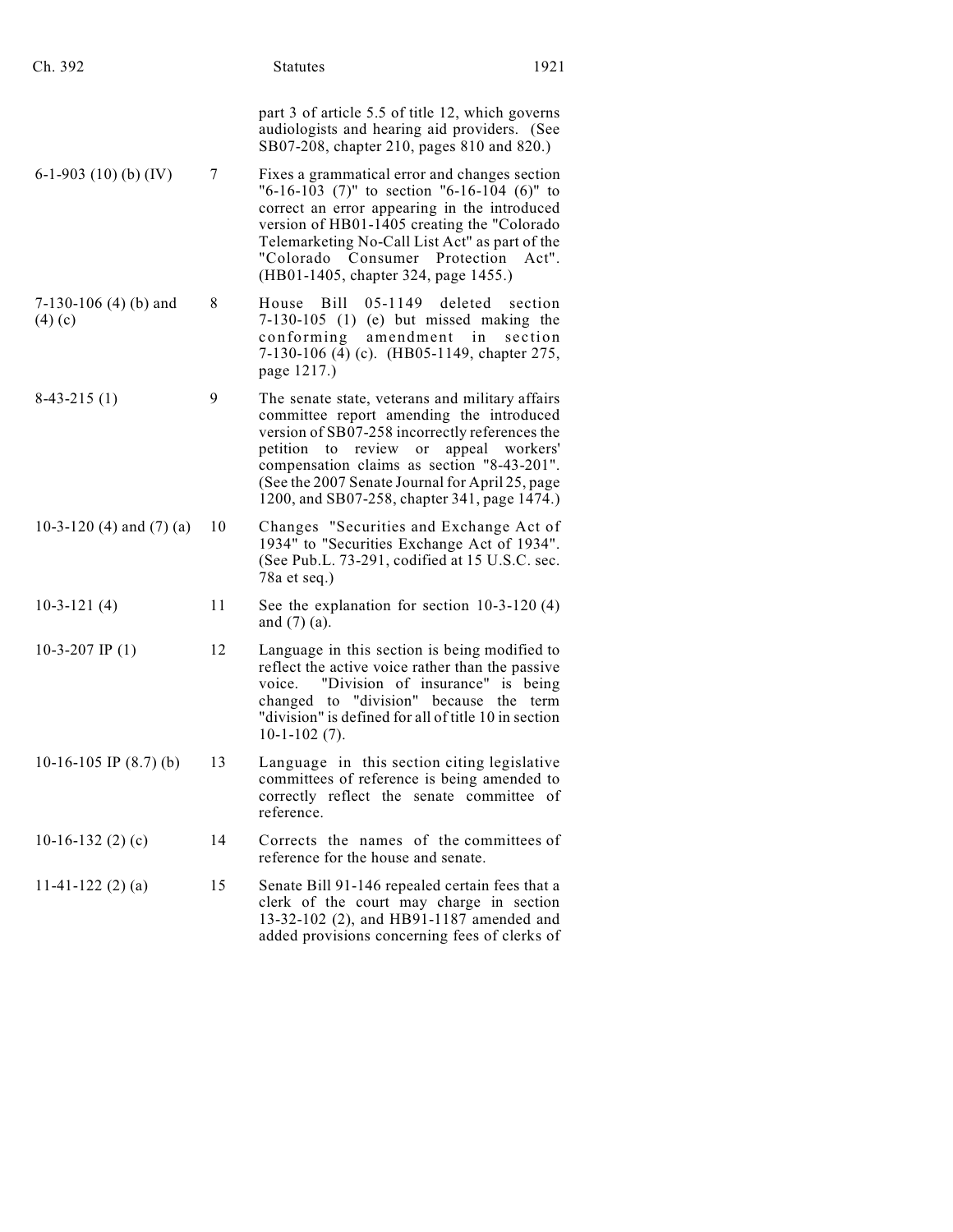|                                                                       |    | courts in section 13-32-104, thereby making<br>this reference incorrect. (SB91-146, chapter<br>252, page 1443, and HB91-1187, chapter 64,<br>page 380.)                                                                                                                                                                                                                                                                                                                                                                                                                                                                                                                                                                                                                                                                                    |
|-----------------------------------------------------------------------|----|--------------------------------------------------------------------------------------------------------------------------------------------------------------------------------------------------------------------------------------------------------------------------------------------------------------------------------------------------------------------------------------------------------------------------------------------------------------------------------------------------------------------------------------------------------------------------------------------------------------------------------------------------------------------------------------------------------------------------------------------------------------------------------------------------------------------------------------------|
| 12-43-211 (1) (g) (I),<br>$(1)$ (g) (III), (1) (g) (IV),<br>and $(6)$ | 16 | Upon the repeal of article 60 of title 22 on July<br>1, 1999, the Colorado department of education<br>no longer certified school psychologists.<br>Accordingly, on and after July 1, 1999,<br>licensure of school psychologists pursuant to<br>section 22-60.5-210, C.R.S., became the<br>exclusive means by which the Colorado<br>department of education recognized<br>competency of school psychologists.<br>The<br>"certified<br>cross-references to<br>school<br>psychologists" in this section, however, were<br>not conformed at the time of the repeal of<br>article 60 of title 22, in 1999. However, in<br>order not to exclude school psychologists<br>whose Colorado certifications may still be valid<br>or who may be properly certified in another<br>state or nationally, the references to "certified"<br>were preserved. |
| 12-43-214 (1) (c)                                                     | 17 | See the explanation for section $12-43-211(1)$<br>$(g)$ (I), (1) (g) (III), (1) (g) (IV), and (6).                                                                                                                                                                                                                                                                                                                                                                                                                                                                                                                                                                                                                                                                                                                                         |
| $12 - 58 - 110$ IP $(1)(q)$                                           | 18 | Modifies language to conform this paragraph to<br>the other paragraphs following the introductory<br>portion.                                                                                                                                                                                                                                                                                                                                                                                                                                                                                                                                                                                                                                                                                                                              |
| $13-71-119.5(2)(e)$                                                   | 19 | house judiciary committee report<br>The<br>amending the introduced version<br>οf<br>HB04-1159 struck everything below the<br>enacting clause and renumbered this section<br>differently from the introduced version. The<br>language that originally appeared in subsection<br>$(4)$ was relocated to subsection $(2)$ in the<br>amendment; however an internal reference<br>within subsection (2) (e) was inadvertently<br>missed. (See the 2004 House Journal for<br>February 6, page 365 and HB04-1159, chapter<br>86, page 277.)                                                                                                                                                                                                                                                                                                       |
| $16 - 3 - 402(2.5)$                                                   | 20 | In the introduced version of HB94-1253<br>"Caller I.D." was not a defined term; therefore,<br>"Caller I.D." is being changed to "caller<br>(HB94-1253, chapter 327,<br>identification".<br>page 2035.)                                                                                                                                                                                                                                                                                                                                                                                                                                                                                                                                                                                                                                     |
| $16-3-503(3)(n)$                                                      | 21 | In the house appropriations committee report<br>amending the introduced version of                                                                                                                                                                                                                                                                                                                                                                                                                                                                                                                                                                                                                                                                                                                                                         |

1922 Statutes Ch. 392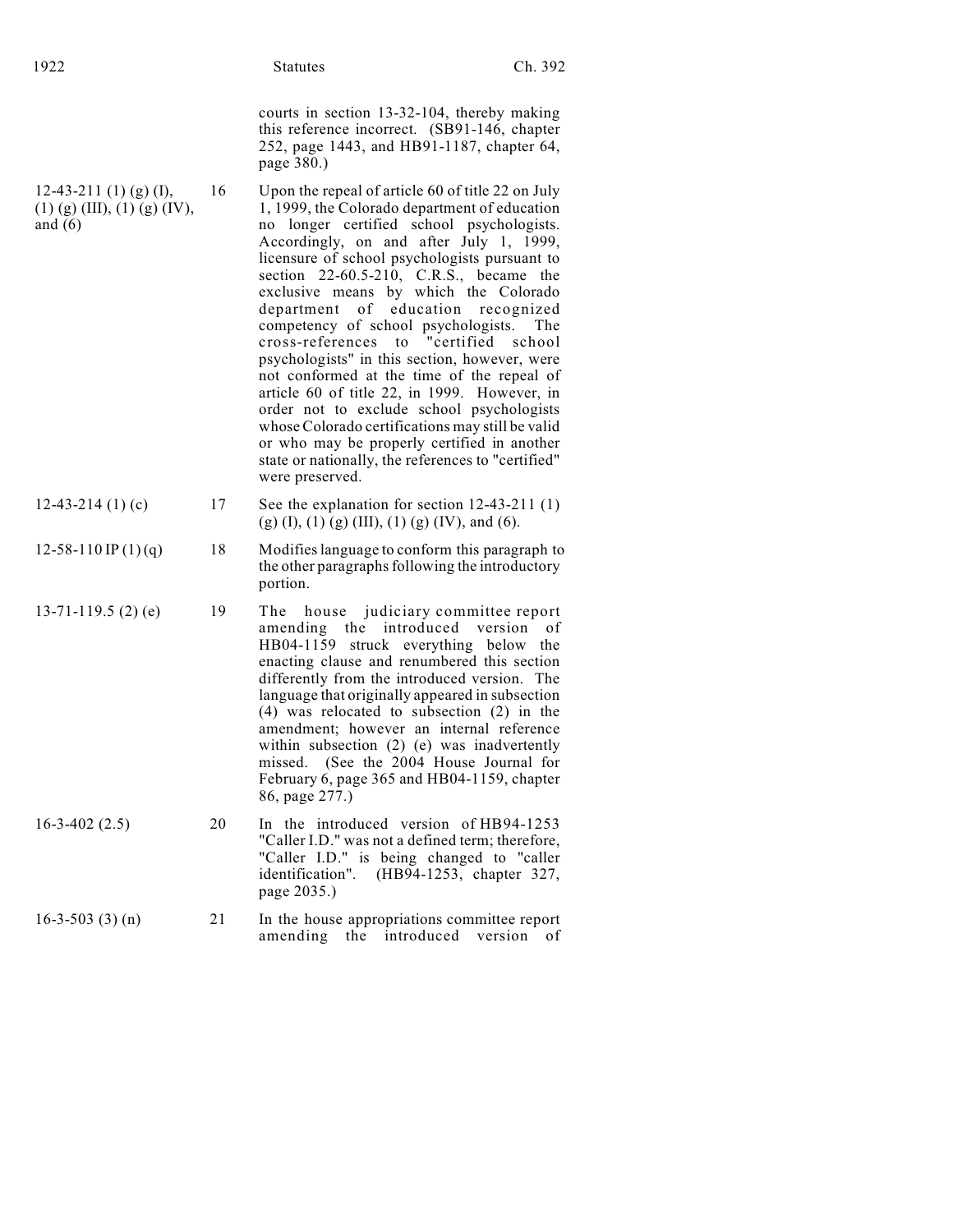| Ch. 392                                   |    | <b>Statutes</b>                                                                                                                                                                                                                                                                                                                                                                                                                                                 | 1923     |
|-------------------------------------------|----|-----------------------------------------------------------------------------------------------------------------------------------------------------------------------------------------------------------------------------------------------------------------------------------------------------------------------------------------------------------------------------------------------------------------------------------------------------------------|----------|
|                                           |    | HB07-1040, the federal employment<br>authorization form was incorrectly cited as<br>form I-688A. Federal form I-688A is used to<br>obtain an unexpired employment authorization<br>card. Federal form I-688B is used to obtain an<br>unexpired employment authorization document<br>issued by the department of human services<br>that contains a photograph. (See the 2007<br>House Journal for April 27, page 1535 and<br>HB07-1040, chapter 397, page 1771.) |          |
| 16-11.7-103 (4) (d) (II)<br>and $(4)$ (j) | 22 | The reports specified in these provisions were<br>to be completed before December 1, 2003, and<br>March 15, 2004; therefore, the language is<br>being deleted as obsolete.                                                                                                                                                                                                                                                                                      |          |
| $16-11.8-103(6)$                          | 23 | See the explanation for section 16-11.7-103<br>$(4)$ $(d)$ $(II)$ and $(4)$ $(j)$ . The report was due<br>January 15, 2003.                                                                                                                                                                                                                                                                                                                                     |          |
| 16-18.5-110 $(1)$ $(a)$                   | 24 | House Bill 00-1169 incorrectly references the<br>crime victim compensation fund created in<br>section $24-4.1-117(1)$ ; therefore, to correct the<br>reference, "crime victims compensation fund"<br>being changed to "crime victim<br>is<br>compensation fund". (HB00-1169, chapter<br>232, page 1041.)                                                                                                                                                        |          |
| 16-22-106 $(3)$ $(c)$                     | 25 | Changes "paragraph (b) of this subsection (2)"<br>to "paragraph $(b)$ of this subsection $(3)$ " to<br>correct an internal reference in subsection (3)<br>(c) appearing in the introduced version of<br>SB02-010, concerning sex<br>(SB02-010, chapter 297, page<br>registration.<br>1164.)                                                                                                                                                                     | offender |
| $17 - 1 - 115.5(3)$                       | 26 | Changes "federal bureau of justice" to "federal<br>bureau of justice statistics" to correct the house<br>judiciary committee report amending the<br>introduced version of HB07-1093, which<br>incorrectly cites the name of the federal bureau.<br>(See the 2007 House Journal for February 8,<br>page 287, and HB07-1093, chapter 358, page<br>1545.)                                                                                                          |          |
| 17-1-118 and 17-1-120<br>to 17-1-145      | 27 | Section 2-2-703 requires any bill that results in<br>a net increase in periods of imprisonment in<br>state correctional facilities to include an<br>appropriation sufficient to cover any increased<br>capital construction costs and any increased<br>operating costs that are the result of the bill in<br>each of the first five years in which there is a                                                                                                   |          |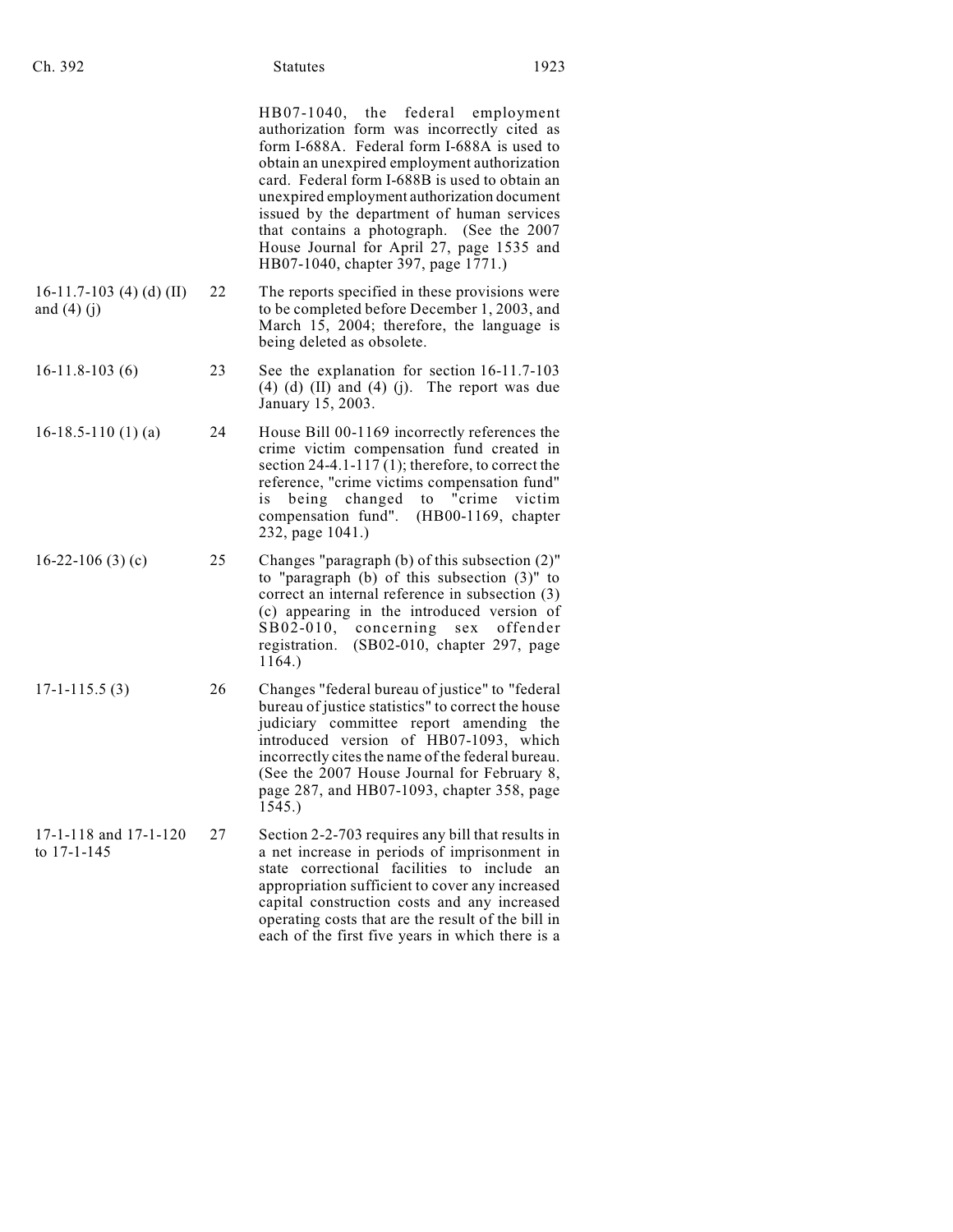| fiscal impact as a result of the bill. The funding<br>required to implement the legislation falling<br>under the guidelines of section 2-2-703 has |
|----------------------------------------------------------------------------------------------------------------------------------------------------|
| been accounted for in specified sections within                                                                                                    |
| title 17. Many of these sections are older than                                                                                                    |
| five years, which means the five-year funding                                                                                                      |

ons are older than five-year funding requirement has elapsed; therefore, they are being repealed as obsolete. In addition, a provision is being added to each five-year appropriation section that is less than five years old to repeal that section when it becomes obsolete.

- 17-1-146 to 17-1-165 28-47 See the explanation for sections 17-1-118 and 17-1-120 to 17-1-145.
- 17-2-103.5 (1) (a) (II) (C), (1) (a) (II) (D), and  $(1)$  (a) (II) (E) 48 House Bill 00-1107 made substantive changes to the criminal laws. Among the changes was the renaming of third degree sexual assault to unlawful sexual contact in section 18-3-404. Subsection  $(1)$  (a)  $(II)$  (D) currently references sexual assault in the third degree as defined in section 18-3-404. This reference is being changed to "18-3-404 (2), as it existed prior to July 1, 2000," to conform this section with similar language throughout the statutes and a reference is being added to include persons convicted of unlawful sexual assault. (HB00-1107, chapter 171, page 700.)
- 17-2-201 (5.5) (c) (II) 49 Senate Bill 08-172, enacted at the second regular session of the sixty-sixth general assembly, changed the term "parole officer" to "community parole officer". Senate Bill 08-171, also enacted at the second regular session of the sixty-sixth general assembly, added new language referencing a "parole officer". As a conforming amendment to SB08-172, SB08-171 is being amended to change "parole officer" to "community parole officer".
- 17-2-217 (2) 50 See the explanation for section 16-11.7-103  $(4)$   $(d)$   $(II)$  and  $(4)$   $(j)$ . The report was due on November 1, 2002.
- 18-1.3-106 (5) (d) 51 See the explanation for section 16-18.5-110 (1) (a).
- 18-1.3-204 (2) (c) (III) and (2.5) (e) 52 • Changes "domestic violence treatment board" to "domestic violence offender management board" as a conforming
- - -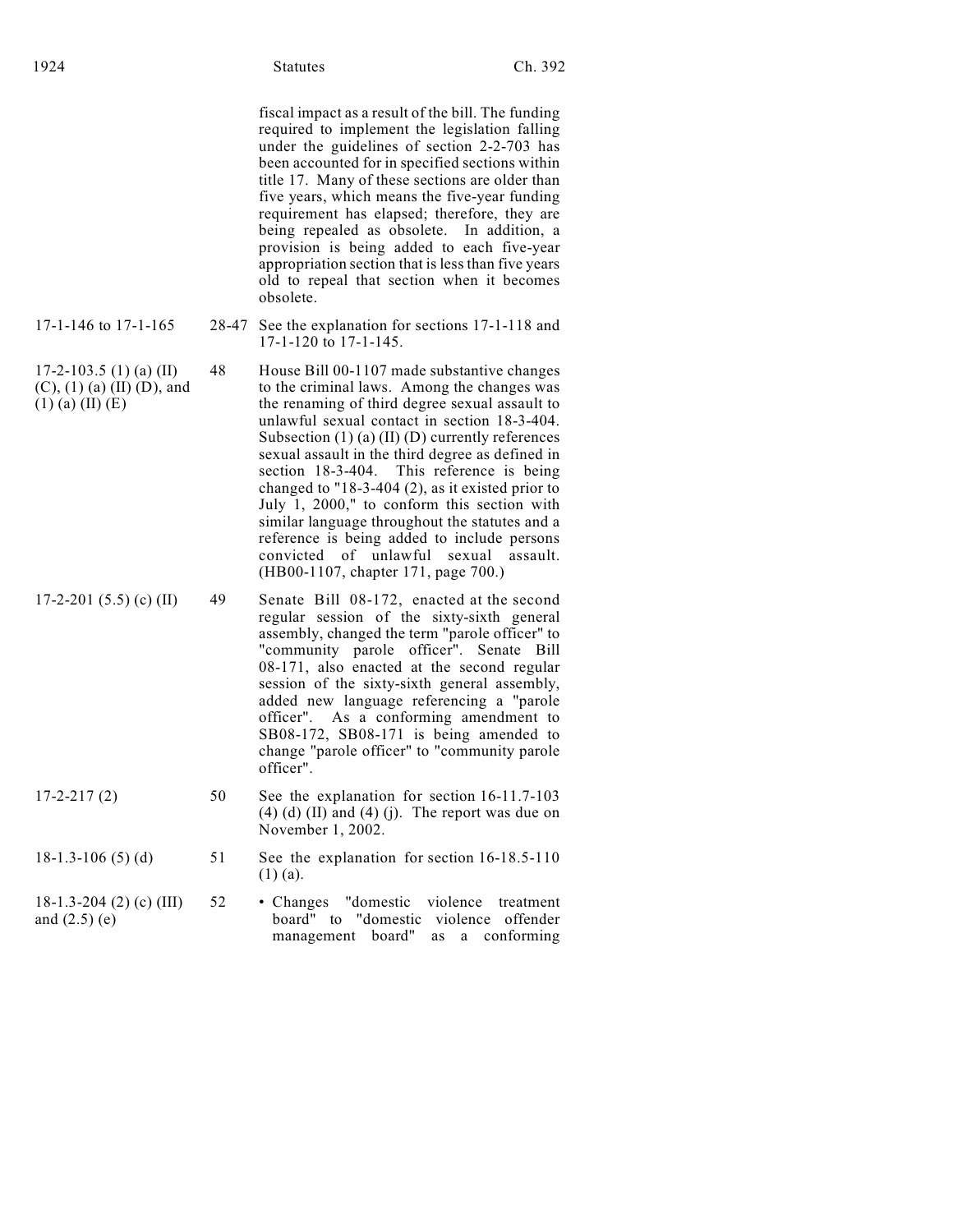| Ch. 392                           |    | 1925<br><b>Statutes</b>                                                                                                                                                                                                                                                                                                                                                                                                                                                                                                                                                                                                                                                                                      |
|-----------------------------------|----|--------------------------------------------------------------------------------------------------------------------------------------------------------------------------------------------------------------------------------------------------------------------------------------------------------------------------------------------------------------------------------------------------------------------------------------------------------------------------------------------------------------------------------------------------------------------------------------------------------------------------------------------------------------------------------------------------------------|
|                                   |    | amendment to HB00-1263.<br>$(HB00-1263,$<br>chapter 215, page 908.)<br>• See the explanation for section 16-18.5-110<br>$(1)$ (a).                                                                                                                                                                                                                                                                                                                                                                                                                                                                                                                                                                           |
| 18-1.3-207 $(2)$ $(e)$            | 53 | See the explanation for section 16-18.5-110<br>$(1)$ (a).                                                                                                                                                                                                                                                                                                                                                                                                                                                                                                                                                                                                                                                    |
| 18-1.3-401 (1) (a) (III)<br>(A.5) | 54 | See the explanation for section 16-18.5-110<br>$(1)$ (a).                                                                                                                                                                                                                                                                                                                                                                                                                                                                                                                                                                                                                                                    |
| 18-1.3-501 $(1.7)$ (b) and<br>(4) | 55 | • Section 16-8-206 provided for the repeal of<br>part 2 of article 8 of title 16, effective July 1,<br>Because section 16-8-202 (6) had<br>2007.<br>defined mental health professional to mean a<br>person licensed to practice medicine pursuant<br>to part 1 of article 36 of title 12 or a person<br>licensed as a mental health professional<br>pursuant to article 43 of title 12, that same<br>language is being transferred to subsection<br>$(1.7)$ to correctly reflect the meaning of<br>mental health professional, since that term is<br>no longer defined in title 18.<br>• For the explanation of the change being<br>made in<br>subsection $(4)$ ,<br>see<br>section<br>$16-18.5-110(1)$ (a). |
| $18-1.3-903(5)$                   | 56 | House Bill 00-1107 made substantive changes<br>to the criminal laws. Among the changes was<br>the renaming of third degree sexual assault to<br>unlawful sexual contact in section 18-3-404.<br>Subsection (5) currently references sexual<br>assault in the third degree in part 4 of article 3<br>of title 18. This reference is being changed to<br>cite the specific reference $18-3-404$ (2), as it<br>existed prior to July 1, 2000, to conform this<br>section with similar language throughout the<br>statutes and a reference to misdemeanor<br>unlawful sexual contact is being<br>added.<br>(HB00-1107, chapter 171, page 700.)                                                                   |
| $18-3-205(4)(g)$                  | 57 | Senate Bill 02-057 recodified provisions of the<br>motor vehicle statutes relating to chemical and<br>alcohol abuse. During the recodification, an<br>internal reference to the section regulating how<br>and which tests should be used to determine the<br>alcoholic content in the driver's blood, saliva,<br>breath, or urine, was incorrectly cited as section<br>The testing provisions<br>$42 - 2 - 1301.1$ .<br>are<br>located in section 42-4-1301.1, and the internal<br>reference has been changed.<br>$(SB02-057,$<br>chapter 342, page 1915.)                                                                                                                                                   |
|                                   |    |                                                                                                                                                                                                                                                                                                                                                                                                                                                                                                                                                                                                                                                                                                              |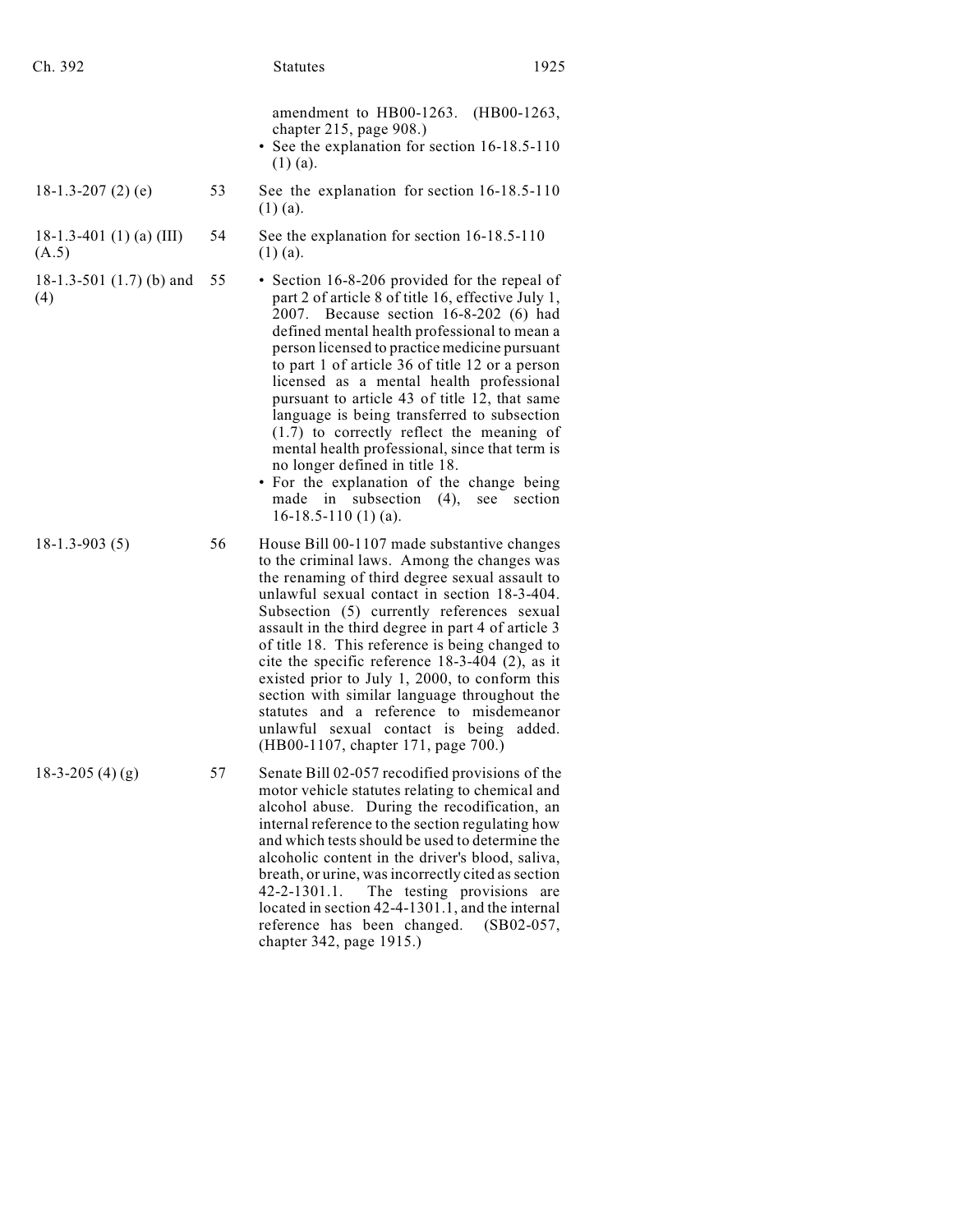| 1926                                      |    | <b>Statutes</b>                                                                                                                                                                                                                                                                                                                                                                                                                                                                                                                                                                                                                                                                  | Ch. 392   |
|-------------------------------------------|----|----------------------------------------------------------------------------------------------------------------------------------------------------------------------------------------------------------------------------------------------------------------------------------------------------------------------------------------------------------------------------------------------------------------------------------------------------------------------------------------------------------------------------------------------------------------------------------------------------------------------------------------------------------------------------------|-----------|
| $18-19-104(2)$                            | 58 | Changes "18-19-104 (2) (a)" to "16-11.5-102<br>$(7)$ (a)" to correct an error made when a house<br>second reading floor amendment amended a<br>house judiciary committee report to SB03-318<br>in which language appearing in section<br>$18-19-104$ (2) (a) in the reengrossed bill was<br>relocated to section $16-11.5-102$ (7) (a) in the<br>revised bill, subsequently resulting in this<br>missed conforming amendment within the<br>revised bill. (See the 2003 House Journal for<br>May 1, page 2227, and May 5, page 2313, and<br>SB03-318, chapter 424, page 2686.)                                                                                                    |           |
| $19-1-104(1)$ (1)                         | 59 | The house<br>health<br>and human services<br>committee report amending the reengrossed<br>version of SB07-033<br>repealed section<br>19-3-701 and enacted section 19-1-115 (8),<br>which contains similar language to the repealed<br>The committee report, however,<br>section.<br>making the conforming<br>overlooked<br>amendments. (See the 2007 House Journal for<br>March 13, page 784, and SB07-033, chapter<br>351, pages 1506 and 1509.)                                                                                                                                                                                                                                |           |
| $19-1-107(3)$                             | 60 | See the explanation for section $19-1-104(1)(1)$ .                                                                                                                                                                                                                                                                                                                                                                                                                                                                                                                                                                                                                               |           |
| 19-1-115 (3) (b), (4) (a),<br>and $(6.7)$ | 61 | See the explanation for section $19-1-104(1)(1)$ .                                                                                                                                                                                                                                                                                                                                                                                                                                                                                                                                                                                                                               |           |
| $19-1-307(2.5)$                           | 62 | Section 2 of HB03-1211 provided for the<br>repeal of section 19-3-313, effective July 1,<br>2004; therefore, language is being added to<br>clarify that the provision is referring to the<br>central registry fund as it existed prior its repeal<br>in 2004.<br>(HB03-1211, chapter 196, page<br>1398.)                                                                                                                                                                                                                                                                                                                                                                         |           |
| 19-2-214 (1) (e), (1) (h),<br>and $(3)$   | 63 | • Since an inmate is an adult who is convicted<br>as an adult and is sentenced to imprisonment<br>in a correctional facility and a juvenile<br>delinquent is a child under eighteen years of<br>age who has been found guilty of a<br>delinquent act requiring secure custody in a<br>physically restricting detention<br>amends the language from the house<br>judiciary committee report to the introduced<br>version of HB07-1093 paralleling language<br>used in referencing inmates to that of<br>juveniles to correctly reference juveniles in<br>the children's code. (See the 2007 House<br>Journal for February 8, page 287, and<br>HB07-1093, chapter 358, page 1546.) | facility. |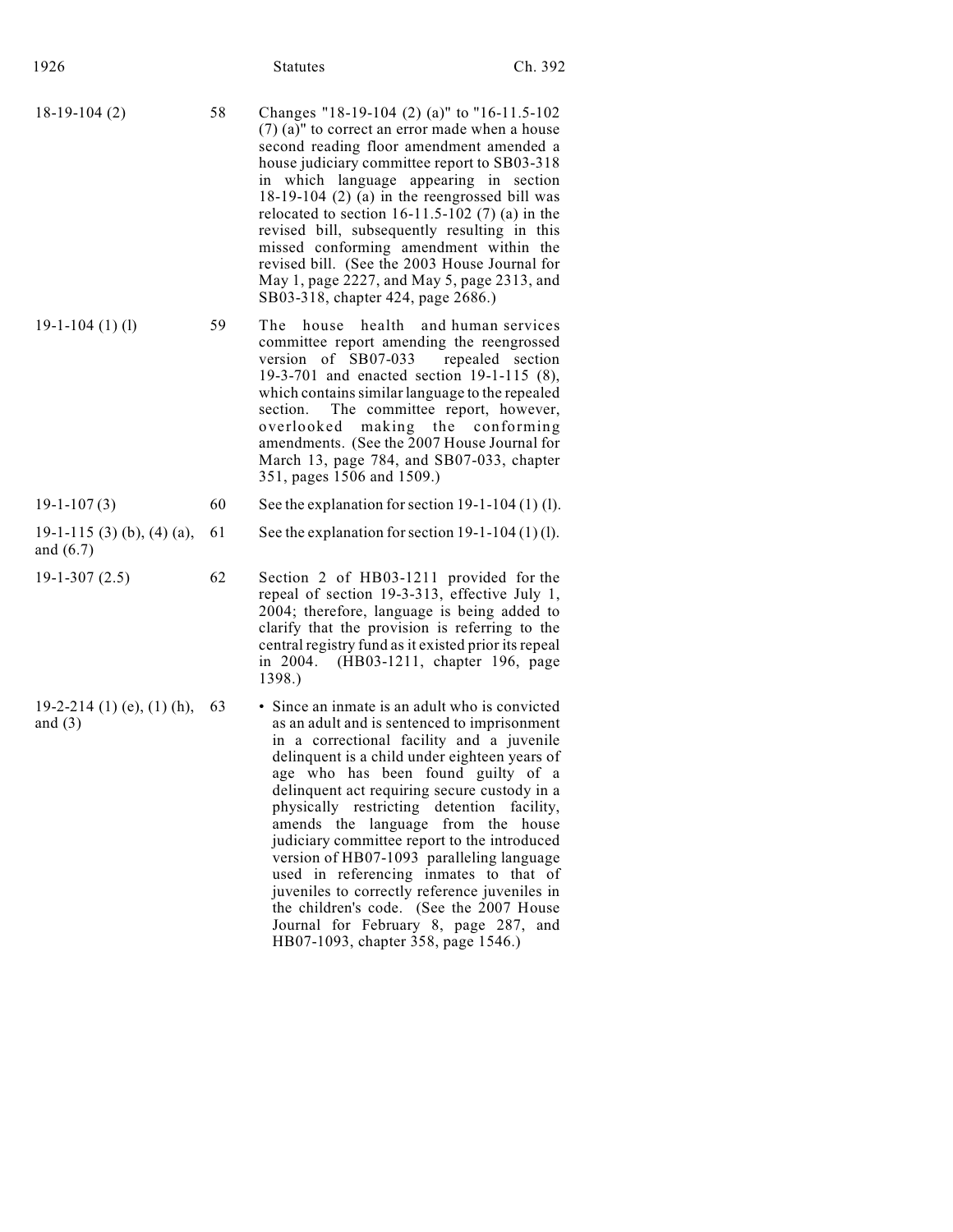| Ch. 392                |    | 1927<br><b>Statutes</b>                                                                                                                                                                                                                                                                                                                                                                                                                                                                                 |  |
|------------------------|----|---------------------------------------------------------------------------------------------------------------------------------------------------------------------------------------------------------------------------------------------------------------------------------------------------------------------------------------------------------------------------------------------------------------------------------------------------------------------------------------------------------|--|
|                        |    | • See the explanation for section 17-1-115.5<br>(3).                                                                                                                                                                                                                                                                                                                                                                                                                                                    |  |
| 19-2-907 $(5)(a)$      | 64 | See the explanation for section $19-1-104$ (1) (1).                                                                                                                                                                                                                                                                                                                                                                                                                                                     |  |
| $19-3-311(1)$          | 65 | See the explanation for section $12-43-211(1)$<br>$(g)$ (I), (1) (g) (III), (1) (g) (IV), and (6).                                                                                                                                                                                                                                                                                                                                                                                                      |  |
| $19-3-507(4)$          | 66 | See the explanation for section $19-1-104(1)(1)$ .                                                                                                                                                                                                                                                                                                                                                                                                                                                      |  |
| 19-3-604 $(1)(a)(I)$   | 67 | See the explanation for section $19-1-104$ (1) (1).                                                                                                                                                                                                                                                                                                                                                                                                                                                     |  |
| $22 - 2 - 103$         | 68 | Updates the list of entities located in the<br>department of education.                                                                                                                                                                                                                                                                                                                                                                                                                                 |  |
| 22-2-106 $(1)$ (a.5)   | 69 | Subsection $(1)$ $(a.5)$ $(II)$ , as enacted by<br>HB07-1118 was to become law only if<br>SB07-053 became law. Because SB07-053 did<br>not become law, $(1)$ (a.5) (II) was designated as<br>a "reserved" subsection for the purposes of<br>enrolling HB07-1118. Reserving this provision<br>is not necessary; therefore, the subsection is<br>being amended out of the section, and the<br>section is being renumbered to conform to<br>standard C.R.S. format. (HB07-1118, chapter<br>182, page 675.) |  |
| $22 - 7 - 905(4)$      | 70 | A house second reading floor amendment<br>amending the reengrossed version of SB07-192<br>incorrectly references section 22-7-906 $(1)$ (g)<br>in subsection (4) as the result of a paragraph<br>being deleted and the others relettered. (See<br>the 2007 House Journal for April 26, page<br>1476, and SB07-192, chapter 264, page 1032.)                                                                                                                                                             |  |
| $22 - 7 - 908(3)$      | 71 | A senate second reading amendment to the<br>introduced version of SB07-192 repealed<br>$22 - 7 - 506$ . The language<br>section<br>from<br>subsection (4) (b) (I) of that section was<br>relocated to subsection (3) of this section, but<br>the internal reference to "this paragraph (b)"<br>was inadvertently overlooked. (See the Senate<br>Journal for March 13, page 537,<br>and<br>SB07-192, chapter 264, page 1035.)                                                                            |  |
| 22-20-104 (1) (a) (XI) | 72 | The house appropriations committee report<br>the introduced<br>amending<br>version<br>- of<br>HB07-1244 unintentionally added language<br>referencing "gifted students". To make the<br>term congruous with "gifted children"<br>as<br>defined in section $22-20-103$ (13), conforms<br>subsection $(1)$ (a) $(XI)$ with this change. (See<br>the 2007 House Journal for April 16, page                                                                                                                 |  |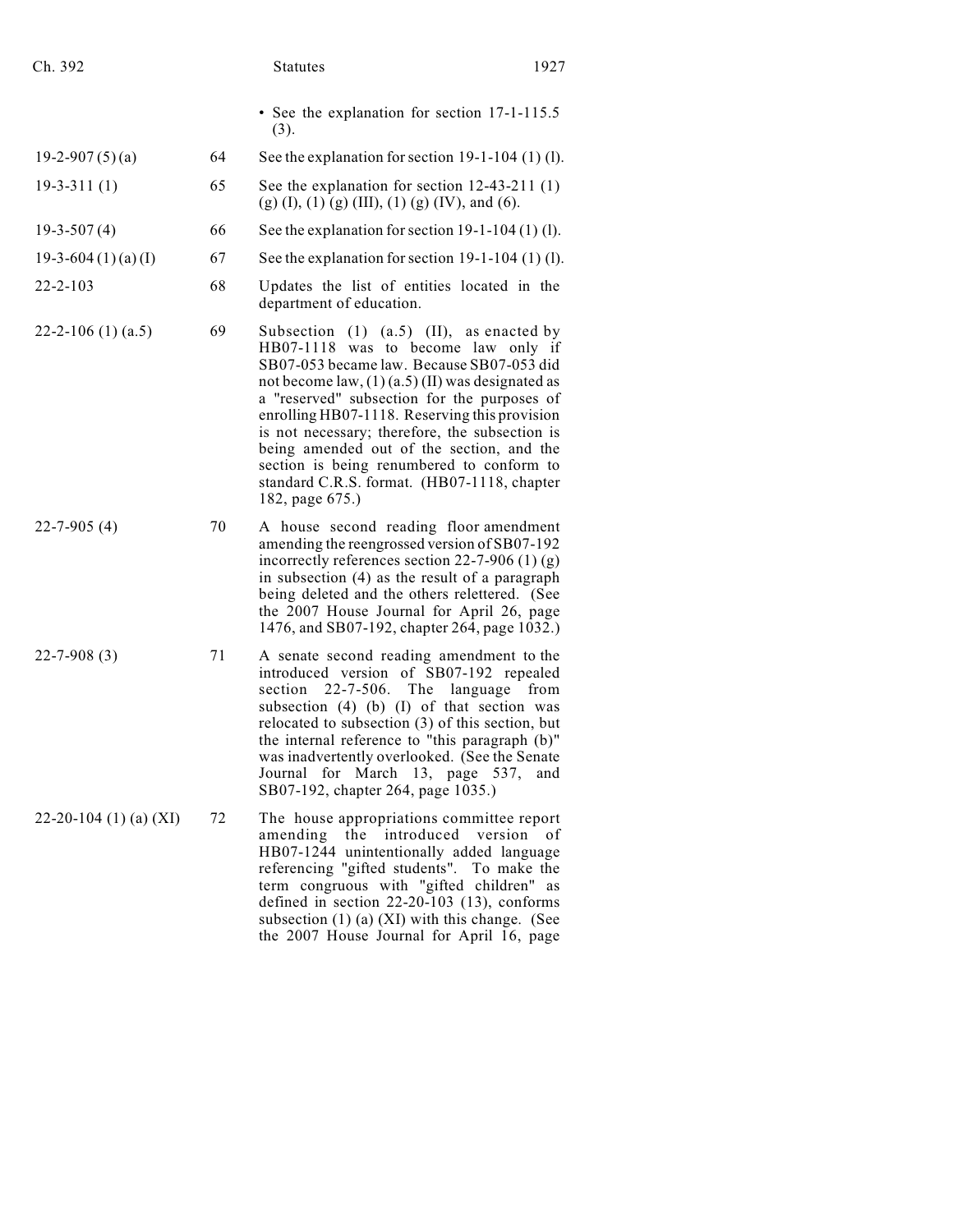| 1928                               |    | <b>Statutes</b>                                                                                                                                                                                                                                                                                                                                                                                                                                                                                                                                                | Ch. 392 |
|------------------------------------|----|----------------------------------------------------------------------------------------------------------------------------------------------------------------------------------------------------------------------------------------------------------------------------------------------------------------------------------------------------------------------------------------------------------------------------------------------------------------------------------------------------------------------------------------------------------------|---------|
|                                    |    | 1213, and HB07-1244, chapter 395, page<br>1764.)                                                                                                                                                                                                                                                                                                                                                                                                                                                                                                               |         |
| $22 - 28 - 105(2)$                 | 73 | Paragraphs within subsection (2) are being<br>relettered to follow standard drafting practices.                                                                                                                                                                                                                                                                                                                                                                                                                                                                |         |
| $22-30.5-112$ (2) (a) (III)<br>(A) | 74 | The reference to section $22-30.5-513$ (7) is<br>being repealed because the section concerning<br>technical revisions affecting funding for certain<br>charter schools was repealed by SB06-042.<br>(SB06-042, chapter 155, page 574.)                                                                                                                                                                                                                                                                                                                         |         |
| 22-30.7-109 IP $(1)$ (a)           | 75 | The house education committee report to the<br>reengrossed version of SB07-215 expanded<br>subsection $(1)$ of this section. Subsection $(1)$<br>(b) was subsequently relettered as subsection<br>$(1)$ (d), and the conforming amendment to this<br>introductory portion was inadvertently missed.<br>(See the 2007 House Journal for May 1, page<br>1606, and SB07-215, chapter 270, page 1079.)                                                                                                                                                             |         |
| $22-30.7-111(6)$ (b)               | 76 | Since a memorandum of understanding is<br>entered into by a school district and a<br>multi-district program and subsection (6) (a)<br>specifically addresses the appeal process of the<br>school district's decision to refuse to enter into<br>a memorandum of understanding, corrects the<br>oversight in the senate second reading floor<br>amendment to the introduced version of<br>SB07-215, and conforms the language with the<br>intent of the bill. (See the 2007 Senate Journal<br>for April 26, page 1212 and SB07-215, chapter<br>270, page 1080.) |         |
| 22-40-102 $(5)(c)$                 | 77 | Article 43.5 of title 22 was repealed on April<br>SB00-186; however,<br>2000,<br>by<br>10,<br>conforming amendment in this provision was<br>missed. (SB00-186, chapter 107, page 373.)                                                                                                                                                                                                                                                                                                                                                                         | the     |
| $22-42-101(1.5)$                   | 78 | See the explanation for section $22-40-102(5)$<br>(c).                                                                                                                                                                                                                                                                                                                                                                                                                                                                                                         |         |
| $22-42-102$ (2) (d)                | 79 | See the explanation for section $22-40-102(5)$<br>(c).                                                                                                                                                                                                                                                                                                                                                                                                                                                                                                         |         |
| $22 - 42 - 122(5)$                 | 80 | See the explanation for section $22-40-102(5)$<br>(c).                                                                                                                                                                                                                                                                                                                                                                                                                                                                                                         |         |
| $22-43.7-101(3)$                   | 81 | Reference to "this article" is being changed to<br>"this part 1" because SB07-041 created a new<br>part 2 in article 43.7, but overlooked this<br>conforming amendment. (SB07-041, chapter<br>306, page 1303.)                                                                                                                                                                                                                                                                                                                                                 |         |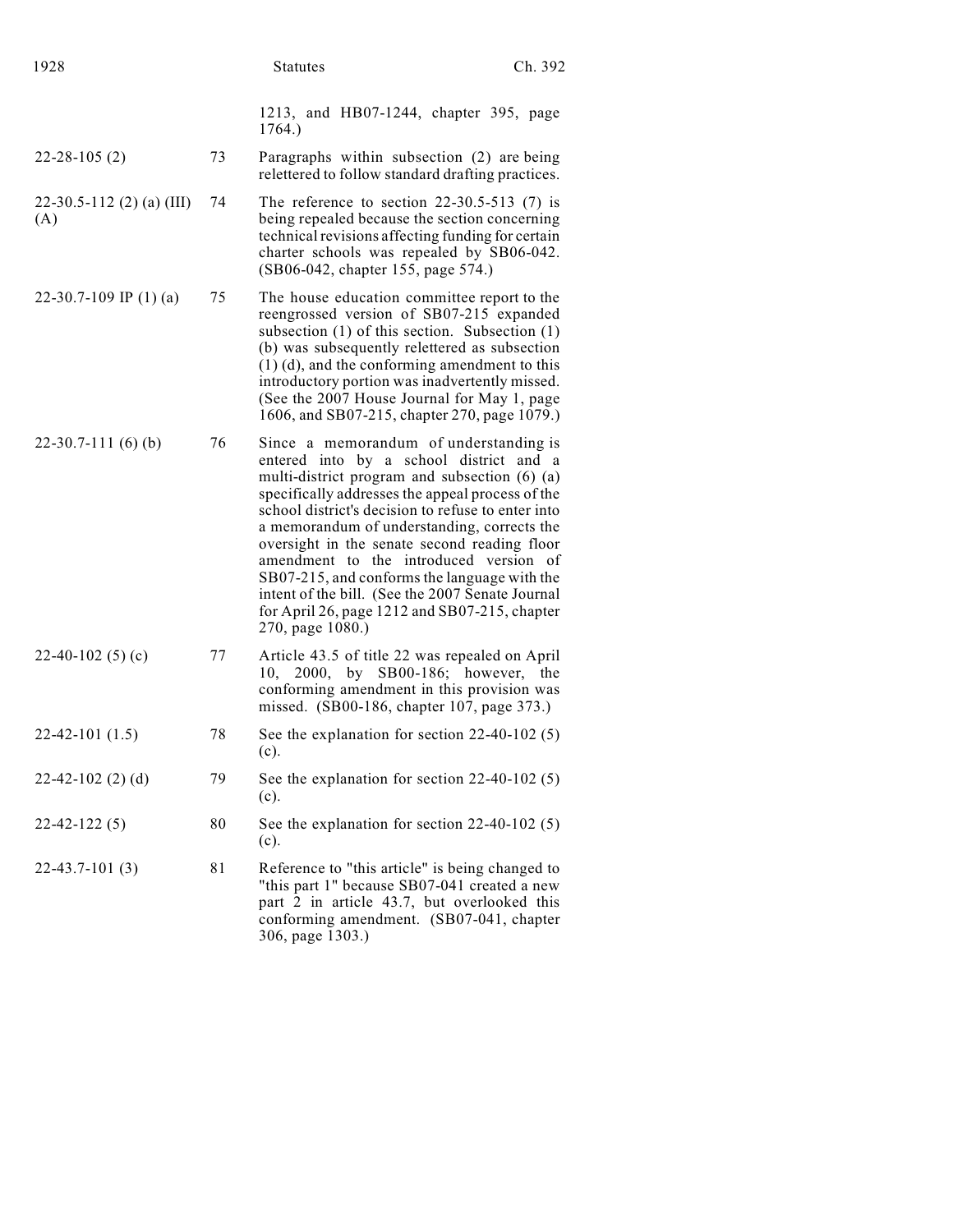| Ch. 392                 |    | <b>Statutes</b>                                                                                                                                                                                                                                                                                                                                                                                                                                                                                                                                                                                                                  | 1929            |
|-------------------------|----|----------------------------------------------------------------------------------------------------------------------------------------------------------------------------------------------------------------------------------------------------------------------------------------------------------------------------------------------------------------------------------------------------------------------------------------------------------------------------------------------------------------------------------------------------------------------------------------------------------------------------------|-----------------|
| 22-43.7-102 IP and (2)  | 82 | See the explanation for section 22-43.7-101<br>(1).                                                                                                                                                                                                                                                                                                                                                                                                                                                                                                                                                                              |                 |
| 22-44-105 (1) (c) (V)   | 83 | See the explanation for section $22-40-102(5)$<br>(c).                                                                                                                                                                                                                                                                                                                                                                                                                                                                                                                                                                           |                 |
| $22 - 54 - 103(10)$ (f) | 84 | Corrects a publication error in HB06-1375. The<br>amendment in section 42 of the act eliminating<br>the reference to a full-day kindergarten was not<br>included in the Colorado Revised Statutes.<br>(HB06-1375, chapter 171, page 697.)                                                                                                                                                                                                                                                                                                                                                                                        |                 |
| $23-1-108.5(3)(e)$      | 85 | In section $2-3-1203$ , there is a schedule for the<br>sunset review of advisory bodies. Section<br>2-3-1203 (2) provides for a review by a<br>legislative committee of reference designated<br>pursuant to section 2-3-1201, which shall<br>consider whether to continue or to continue<br>with modification any advisory body scheduled<br>to have its statutory authorization repealed.<br>Since the date set for review in section<br>2-3-1203 for the council of higher education<br>representatives is July 1, 2011, conforms this<br>section to the provisions of section 2-3-1203<br>requiring a review prior to sunset. |                 |
| $23 - 1 - 124$ (1) (a)  | 86 | See the explanation for section 16-11.7-103<br>$(4)$ $(d)$ $(II)$ and $(4)$ $(j)$ . The report in this<br>section was due December 15, 2000.                                                                                                                                                                                                                                                                                                                                                                                                                                                                                     |                 |
| 23-30-101 (1) (e) (II)  | 87 | Clarifies<br>language added by the house<br>education committee report amending the<br>reengrossed version of SB07-052<br>subsection $(1)$ $(e)$ $(II)$ is not referring to<br>of congress but<br>members<br>to<br>appointed by the governor to the board of<br>governors of the Colorado state university<br>(See the 2007 House Journal for<br>system.<br>February 27, page 583, and SB07-052, chapter<br>122, page 462.)                                                                                                                                                                                                      | that<br>members |
| $24-1-115(6)$           | 88 | Senate<br>Bill<br>81-462 eliminated the<br>bilingual-bicultural education program in the<br>public schools with the repeal and reenactment<br>of article 24 of title 22 the English Language<br>Proficiency Act; therefore, repeals the language<br>in subsection (6) as obsolete. (SB81-462,<br>chapter 243, page 1058.)                                                                                                                                                                                                                                                                                                        |                 |
| $24-46.6-102(1)$        | 89 | See the explanation for section 16-11.7-103<br>$(4)$ $(d)$ $(II)$ and $(4)$ $(j)$ . The study was to be<br>computed and a report submitted by January 1,                                                                                                                                                                                                                                                                                                                                                                                                                                                                         |                 |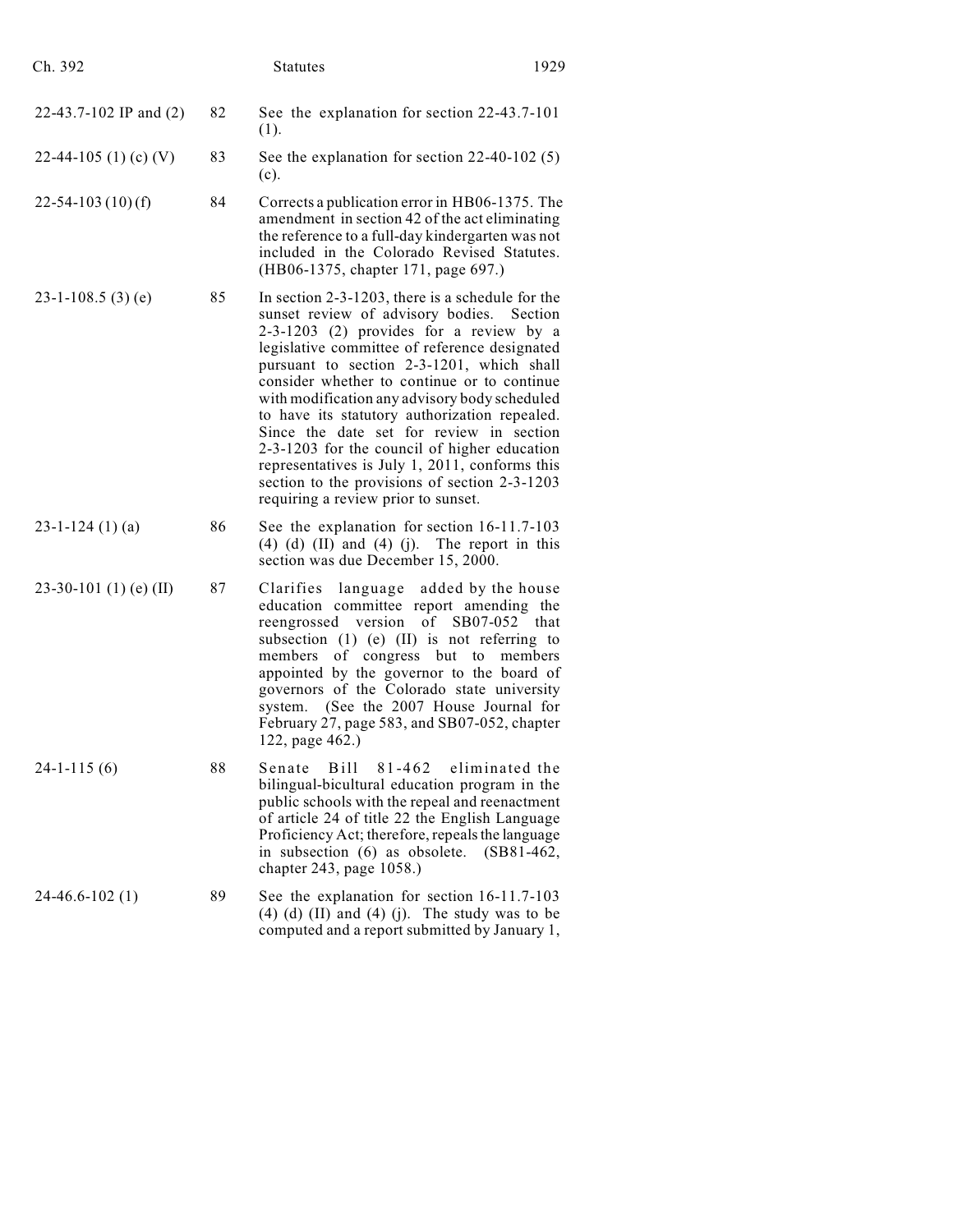|                                                                                                            |    | 1997.                                                                                                                                                                                                                                                                                                                                                                                                                                                                                                      |
|------------------------------------------------------------------------------------------------------------|----|------------------------------------------------------------------------------------------------------------------------------------------------------------------------------------------------------------------------------------------------------------------------------------------------------------------------------------------------------------------------------------------------------------------------------------------------------------------------------------------------------------|
| $24-48.5-106(4)$                                                                                           | 90 | See the explanation for section 16-11.7-103<br>$(4)$ $(d)$ $(II)$ and $(4)$ $(j)$ . The report in this<br>section was due January 1, 2004.                                                                                                                                                                                                                                                                                                                                                                 |
| $24-52.5-102(1)$ and $(5)$                                                                                 | 91 | See the explanation for section 16-11.7-103<br>$(4)$ $(d)$ $(II)$ and $(4)$ $(j)$ . The report in this<br>section was due December 1, 2004.                                                                                                                                                                                                                                                                                                                                                                |
| 24-72-101.1                                                                                                | 92 | Establishes a short title for article 72 of title 24<br>of the Colorado Revised Statutes.                                                                                                                                                                                                                                                                                                                                                                                                                  |
| 24-75-303 IP $(3)$ (a)                                                                                     | 93 | House Bill 08-1205, enacted at the second<br>regular session of the sixty-sixth general<br>increased the<br>assembly,<br>dollar-amount<br>thresholds<br>for<br>exceptions<br>from<br>the<br>requirements for program and physical<br>planning from less than five-hundred thousand<br>dollars to two million dollars of state money.<br>Due to an oversight originating in the<br>introduced bill, the conforming amendment in<br>section $24-75-302$ IP (3) (a) was missed.                               |
| 24-75-1104.5 (3)                                                                                           | 94 | Senate Bill 07-192 recreated the<br>read-to-achieve grant program within the<br>department of education. Because this bill<br>repealed 22-7-506 and relocated the provisions<br>of the read-to-achieve cash fund formerly<br>contained in section $22-7-506$ (4) to section<br>$22-7-908$ (3) in this bill, amends the reference<br>in section 24-75-1104.5 (3) from HB07-1359<br>to conform the language to<br>SB07-192.<br>(SB07-192, chapter 264, page 1035, and<br>HB07-1359, chapter 423, page 1998.) |
| 24-80-1402 (1) (a),<br>$(2)$ (b), and $(4)$                                                                | 95 | The senate appropriations committee report<br>amending the introduced version of SB07-086<br>incorrectly referenced the department of<br>personnel as the department of personnel and<br>administration.<br>References within these<br>provisions are being amended to accurately<br>reflect the name of the department created in<br>(See the 2007 Senate<br>section $24-1-128$ .<br>Journal for April 16, page 996, and SB07-086,<br>chapter 309, page 1316.)                                            |
| $24-80.5-101(1)(b), (3)$<br>(b), (3) (c), (3) (d), (4.5),<br>IP $(5)$ (a), $(5)$ (a) (V),<br>and $(6)$ (a) | 96 | Changes "Colorado council on the arts" to<br>"state council on the arts" to accurately reflect<br>the name of the council as created in section<br>$24-48.8-103$ (1) (a).                                                                                                                                                                                                                                                                                                                                  |
| $24 - 80.5 - 102(1)$ and                                                                                   | 97 | See the explanation for section 24-80.5-101 (1)                                                                                                                                                                                                                                                                                                                                                                                                                                                            |
|                                                                                                            |    |                                                                                                                                                                                                                                                                                                                                                                                                                                                                                                            |

1930 **Statutes** Ch. 392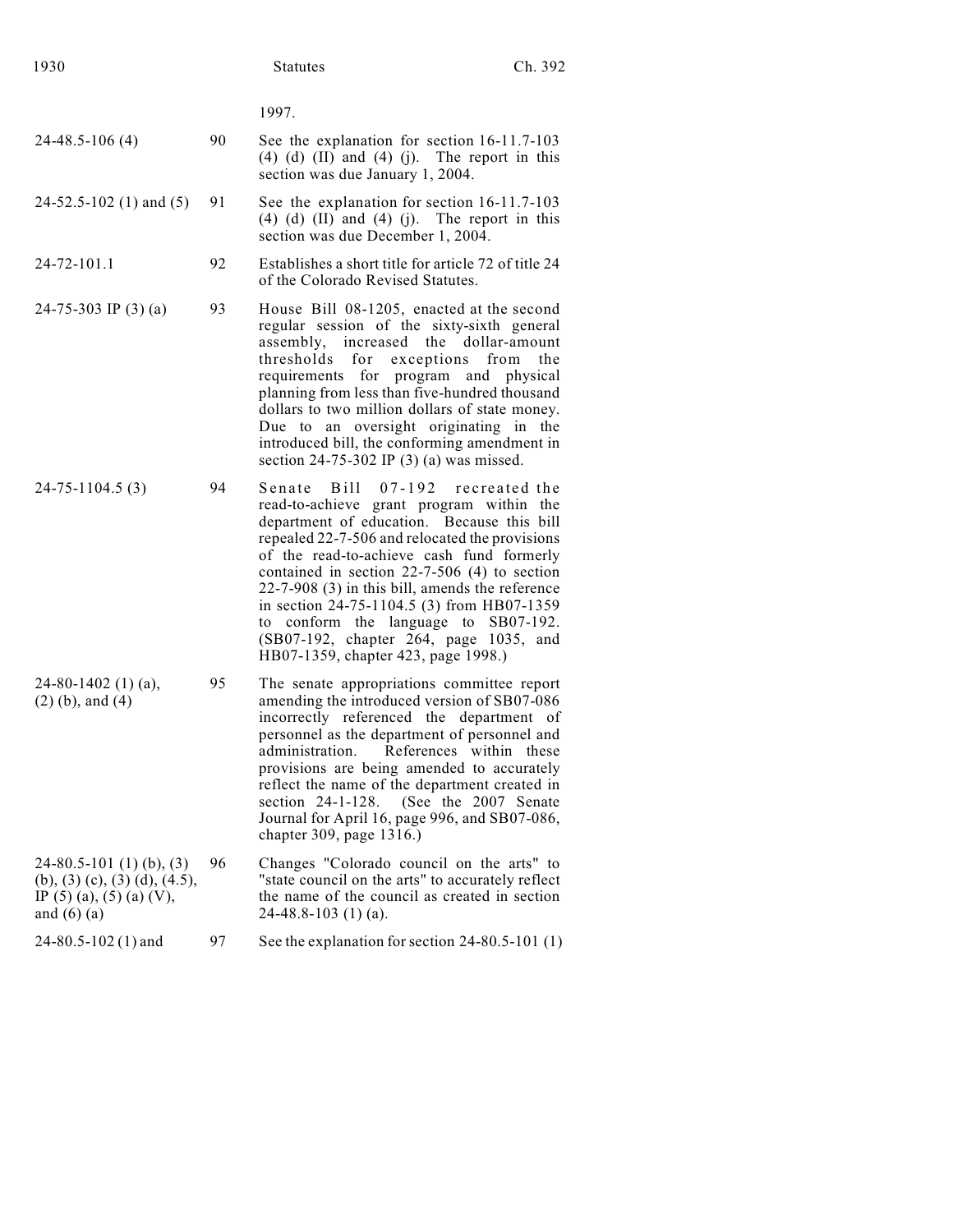| Ch. 392              |     | <b>Statutes</b>                                                                                                                                                                                                                                                                                                                                                                                                                                                                                                                                                                                                                                                                                                                                                                                                                                                                                                                                                       | 1931 |
|----------------------|-----|-----------------------------------------------------------------------------------------------------------------------------------------------------------------------------------------------------------------------------------------------------------------------------------------------------------------------------------------------------------------------------------------------------------------------------------------------------------------------------------------------------------------------------------------------------------------------------------------------------------------------------------------------------------------------------------------------------------------------------------------------------------------------------------------------------------------------------------------------------------------------------------------------------------------------------------------------------------------------|------|
| $(3)$ (a)            |     | (b), (3) (b), (3) (c), (3) (d), (4.5), IP (5) (a), (5)<br>(a) $(V)$ , and $(6)$ (a).                                                                                                                                                                                                                                                                                                                                                                                                                                                                                                                                                                                                                                                                                                                                                                                                                                                                                  |      |
| $25 - 1 - 114.6(6)$  | 98  | See the explanation for section 16-11.7-103<br>$(4)$ $(d)$ $(II)$ and $(4)$ $(j)$ . The report in this<br>section was due July 1, 2003.                                                                                                                                                                                                                                                                                                                                                                                                                                                                                                                                                                                                                                                                                                                                                                                                                               |      |
| $25-4-500.3(13)$     | 99  | Section 1 of HB 08-1199 inadvertently omitted<br>the inclusion of the executive director of the<br>department of public health and environment<br>from the definition of "state chief medical<br>officer" in section 25-4-500.3, C.R.S. Section<br>25-1-105, C.R.S. makes it clear that the<br>executive director serves as the chief medical<br>officer if he or she meets the medical<br>educational or experience requirements set<br>forth in that section and only appoints a chief<br>medical officer if he or she does not meet those<br>requirements. Without this reference the<br>responsibilities established in HB 08-1199<br>could be meaningless in the event there were<br>no appointed chief medical officer. In order to<br>effect the intent of the General Assembly, the<br>missing reference to the executive director of<br>the department of public health<br>environment is being added to the definition of<br>"state chief medical officer". | and  |
| $25-4-1004.7(2)$ (b) | 100 | In section 2-3-1203, there is a schedule for the<br>sunset review of advisory bodies. Section<br>2-3-1203 (2) provides for a review by a<br>legislative committee of reference designated<br>pursuant to section 2-3-1201, which shall<br>consider whether to continue or to continue<br>with modification any advisory body scheduled<br>to have its statutory authorization repealed.<br>Since the date set for review in section<br>2-3-1203 for the committee on hearing in<br>newborn infants is July 1, 2013, conforms this<br>section to the provisions of section 2-3-1203<br>requiring a review prior to sunset.                                                                                                                                                                                                                                                                                                                                             |      |
| 25-5-1105            | 101 | See the explanation for section 16-11.7-103<br>$(4)$ $(d)$ $(II)$ and $(4)$ $(j)$ . The report in this<br>section was due October 1, 1998.                                                                                                                                                                                                                                                                                                                                                                                                                                                                                                                                                                                                                                                                                                                                                                                                                            |      |
| $25 - 7 - 413(5)$    | 102 | See the explanation for section 16-11.7-103<br>$(4)$ $(d)$ $(II)$ and $(4)$ $(j)$ . The report in this<br>section was due April 15, 1992.                                                                                                                                                                                                                                                                                                                                                                                                                                                                                                                                                                                                                                                                                                                                                                                                                             |      |
| $25 - 8 - 305$       | 103 | Over the years, the committees of reference in<br>the house and senate have sustained name                                                                                                                                                                                                                                                                                                                                                                                                                                                                                                                                                                                                                                                                                                                                                                                                                                                                            |      |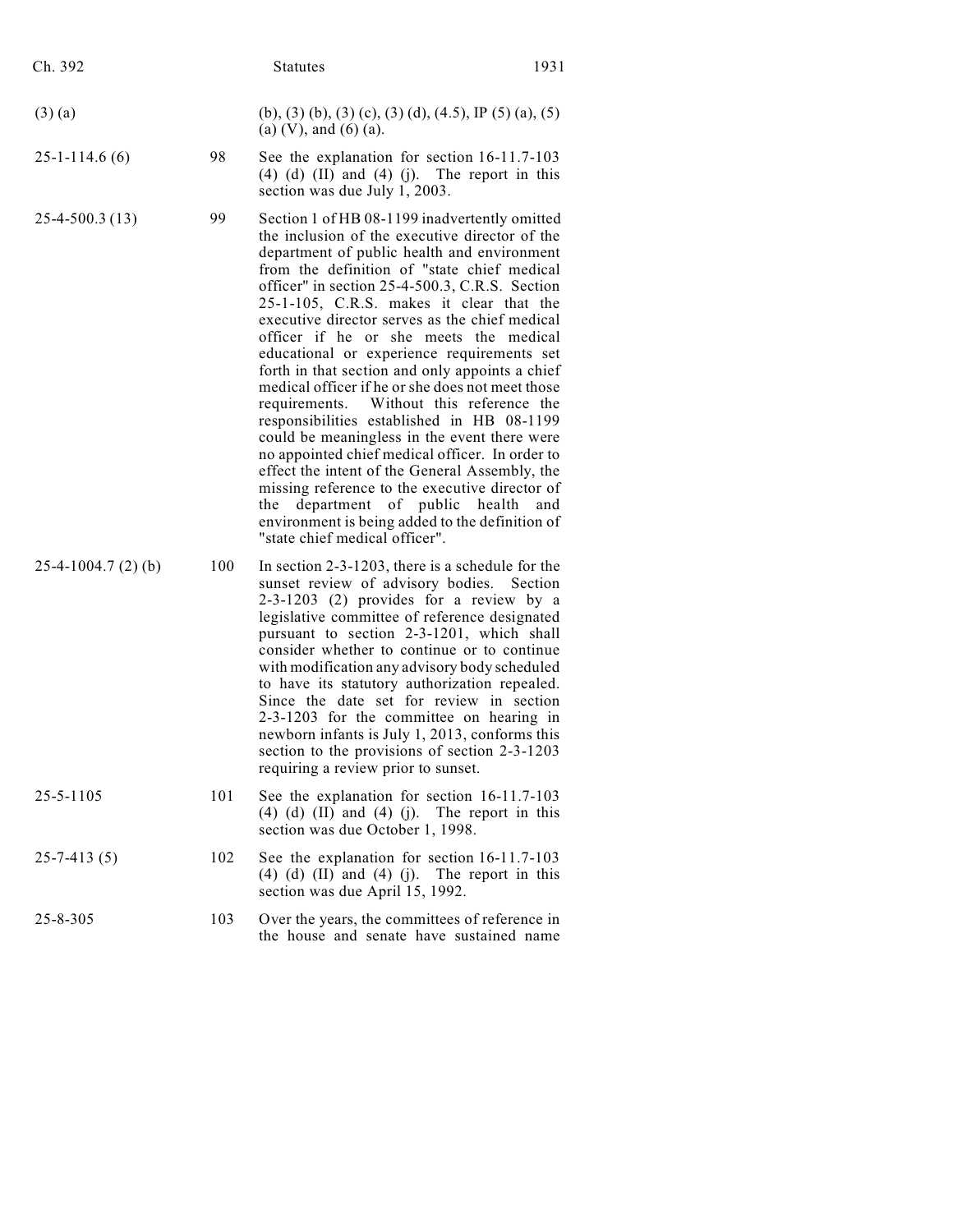changes. To avoid having to amend the statutes each time a committee experiences a name change, inserts "or any successor committees".

- $25-16-104.6$  (1) (a) 104 A house floor amendment to the introduced version of HB07-1357 deleted the language in subsection (2.7) requiring that moneys awarded to reimburse state general fund costs associated with certain litigation costs associated with the cleanup of hazardous waste sites under the federal "Comprehensive Environmental Response, Compensation, and Liability Act of 1980" be repaid first to the natural resource damage recovery fund up to a specified amount, then to the general fund; therefore, the reference is being repealed as obsolete. (See the 2007 House Journal for April 17, page 1268, and HB07-1357, chapter 350, page 1503.)
- $25-16-306$  (1) (b) (II) 105 Changes the internal reference from "subparagraph (I) of this paragraph (a)" to "subparagraph (I) of this paragraph (b)" to correct an error originating in the introduced version of HB94-1299, concerning enactment of the "Voluntary Cleanup and Redevelopment Act" for real property. (HB94-1299, chapter 314, page 1951.)
- 25-17-202 (3) (b) (III) 106 Corrects an error in the house education committee report amending the reengrossed version of SB07-182. The committee report incorrectly cites the statutory location of the advanced technology fund. (See the 2007 Senate Journal for April 30, page 1586, and SB07-182, chapter 370, page 1603.)
- 25-36-101 (3) 107 The senate appropriations committee report to the reengrossed version of HB07-1057 used decimals instead of fractions to express percentages. To conform to standard C.R.S. statutory format, changes the decimals to fractions. (See the 2007 Senate Journal for April 23, page 1143, and HB07-1057, chapter 325, page 1383.)
- 25.5-3-302 IP (1) and (3) 108 Changes section "24-22-117" to section "24-22-117 $(2)$  (b)" to provide a specific rather than a broad statutory reference to the provision that creates the primary care fund.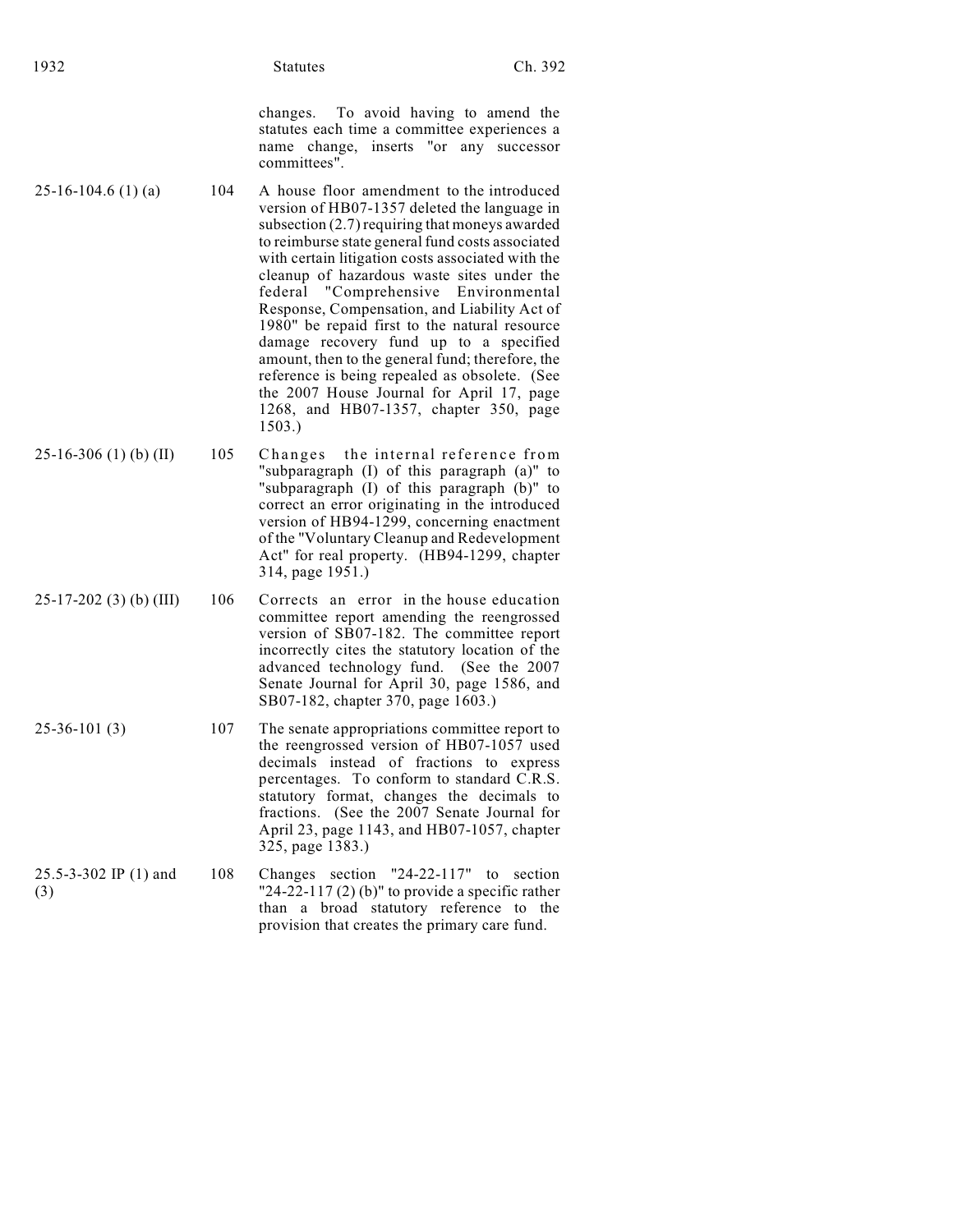| Ch. 392                       |     | <b>Statutes</b>                                                                                                                                                                                                                                                                                                                                                                                                                                                                                                                                                                                                                                                                                              | 1933 |
|-------------------------------|-----|--------------------------------------------------------------------------------------------------------------------------------------------------------------------------------------------------------------------------------------------------------------------------------------------------------------------------------------------------------------------------------------------------------------------------------------------------------------------------------------------------------------------------------------------------------------------------------------------------------------------------------------------------------------------------------------------------------------|------|
| 25.5-5-407.7                  | 109 | The senate appropriations committee report to<br>reengrossed version<br>the<br>of HB07-1346<br>section<br>incorrectly references<br>$26 - 4 - 537$ .<br>Section 26-4-537, as enacted by SB06-128 and<br>harmonized with SB06-219, was renumbered<br>as and relocated to section 25.5-6-111. (See<br>the 2007 Senate Journal for April 30, page<br>1315, the editor's note following section<br>25.5-6-111 in the 2007 Colorado Revised<br>Statutes, and HB07-1346, chapter 319, page<br>1352.)                                                                                                                                                                                                               |      |
| $25.5 - 6 - 204$ (5) (a) (II) | 110 | See the explanation for section 16-11.7-103<br>$(4)$ (d) (II) and (4) (j). The report referred to in<br>this section was due November 15, 2002.                                                                                                                                                                                                                                                                                                                                                                                                                                                                                                                                                              |      |
| $26 - 2 - 102.5(1)$           | 111 | The senate health, environment, welfare, and<br>institutions committee amendment to the<br>introduced version of SB97-120 added this<br>section on page 990 of the senate journal for<br>April 24, 1997. Although this amendment<br>created a new part 7 in article 2 of title 26 and<br>defined "aid to families with dependent<br>children" or "AFDC" for purposes of part 7,<br>"AFDC" was never defined for article 2 of title<br>26 or part 1 of article 2 of title 26 or for this<br>section; therefore, the meaning of "AFDC" is<br>being spelled out and the cite to the defined<br>term included. (See the 1997 Senate Journal<br>for April 24, page 966, and SB97-120, chapter<br>234, page 1228.) |      |
| $26-2-108(1)$ (b)             | 112 | The senate health, environment, welfare, and<br>institutions committee amendment to the<br>introduced version of SB00-145 amended this<br>section on page 296 of the senate journal for<br>February 14, 2000. "Temporary assistance for<br>needy families" or "TANF" was never defined<br>for article 2 of title 26 or part 1 of article 2 of<br>title 26 or for this section; therefore, the<br>meaning of "TANF" is being spelled out and<br>the cite to the defined term included. (See the<br>2000 Senate Journal for February 14, page 295,<br>and SB00-145, chapter 350, page 1711.)                                                                                                                   |      |
| $26 - 2 - 111.6(2)$           | 113 | See the explanation for section 16-11.7-103<br>$(4)$ $(d)$ $(II)$ and $(4)$ $(j)$ . The report in this<br>section was due November 1, 1999.                                                                                                                                                                                                                                                                                                                                                                                                                                                                                                                                                                  |      |
| $26 - 2 - 803(1)$             | 114 | See the explanation for section 16-11.7-103<br>$(4)$ $(d)$ $(II)$ and $(4)$ $(j)$ . The report in this<br>section was due September 15, 1997.                                                                                                                                                                                                                                                                                                                                                                                                                                                                                                                                                                |      |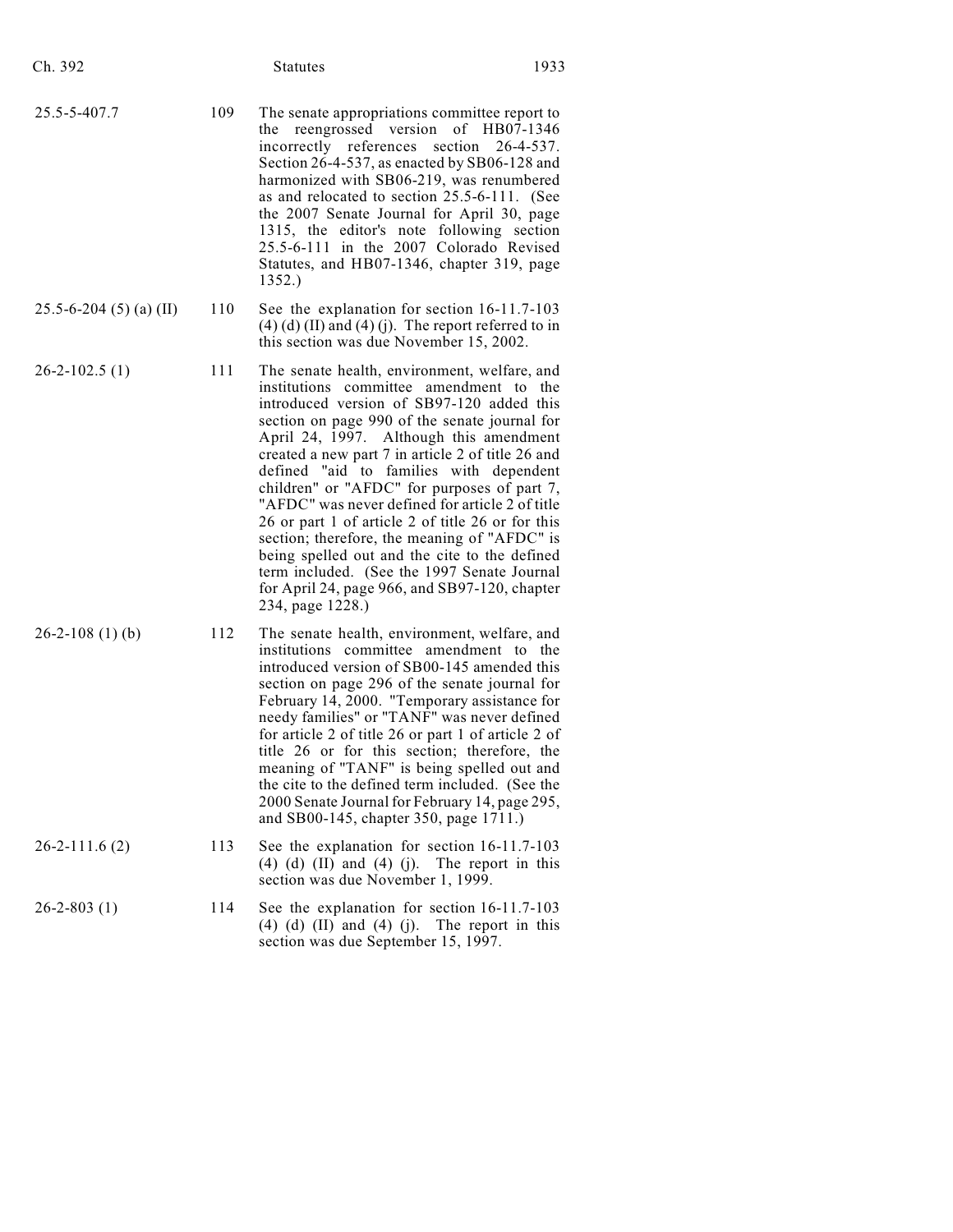| 1934                    |     | <b>Statutes</b>                                                                                                                                                                                                                                                                                                                                                                                                                                                                                                                         | Ch. 392   |
|-------------------------|-----|-----------------------------------------------------------------------------------------------------------------------------------------------------------------------------------------------------------------------------------------------------------------------------------------------------------------------------------------------------------------------------------------------------------------------------------------------------------------------------------------------------------------------------------------|-----------|
| $26 - 6 - 103(4)$       | 115 | See the explanation for section 16-11.7-103<br>$(4)$ $(d)$ $(II)$ and $(4)$ $(j)$ . The report in this<br>section was due October 1, 2002.                                                                                                                                                                                                                                                                                                                                                                                              |           |
| $26 - 13 - 124$         | 116 | See the explanation for section 16-11.7-103<br>$(4)$ $(d)$ $(II)$ and $(4)$ $(i)$ . The report in this<br>section was due January 1, 1998.                                                                                                                                                                                                                                                                                                                                                                                              |           |
| $27 - 1 - 305(2)$       | 117 | Changes "this subsection $(3)$ " to "this<br>subsection (2)" to correct an error in the<br>introduced version of SB07-146. (SB07-146,<br>chapter 432, page 2080.)                                                                                                                                                                                                                                                                                                                                                                       |           |
| $27-10-103(3.3)(a)$     | 118 | See the explanation for section 19-1-104 (1) (1).                                                                                                                                                                                                                                                                                                                                                                                                                                                                                       |           |
| $27-10.5-140(4)$        | 119 | A house floor amendment to the reengrossed<br>version of SB07-255 adding this language<br>"Health<br>incorrectly cited the<br>Portability and Accountability Act of 1996".<br>(See the 2007 House Journal for May 2, page<br>1702, and SB07-255, chapter 360, page 1565.)                                                                                                                                                                                                                                                               | Insurance |
| $28-1-105(3)$           | 120 | Corrects a drafting error that originated in the<br>introduced version of the bill that makes an<br>incorrect reference to a person's public position<br>in subsection $(3)$ of section 28-1-105 Private<br>employees - leave of absence, C.R.S., when it<br>is evident from the context that the section<br>addresses private employees. The preceding<br>section of the bill includes the same provision,<br>applicable to public employees. The correction<br>is being made to effect the obvious intent of the<br>General Assembly. |           |
| $31-25-107(1)$ (b)      | 121 | Repeals "is located" from language added by<br>the senate local government committee report<br>to the introduced version of SB07-157 to<br>parallel existing language for determining<br>whether the area in which the owner owns<br>property is a slum. (See the 2007 Senate<br>Journal for February 23, page 361, and<br>SB07-157, chapter 257, page 1004.)                                                                                                                                                                           |           |
| 34-60-106 (11) (a) (II) | 122 | Changes the internal reference from section<br>"34-60-127 (3) (d)" to section "34-60-128 (3)<br>$(d)$ " because section 34-60-127, as created by<br>HB07-1298, was renumbered by correction<br>schedule in the enrolling process to section<br>34-60-128. (HB07-1298, chapter 312, page<br>1329.)                                                                                                                                                                                                                                       |           |
| $35 - 5.5 - 108.7(5)$   | 123 | In section $2-3-1203$ , there is a schedule for the<br>sunset review of advisory bodies.                                                                                                                                                                                                                                                                                                                                                                                                                                                | Section   |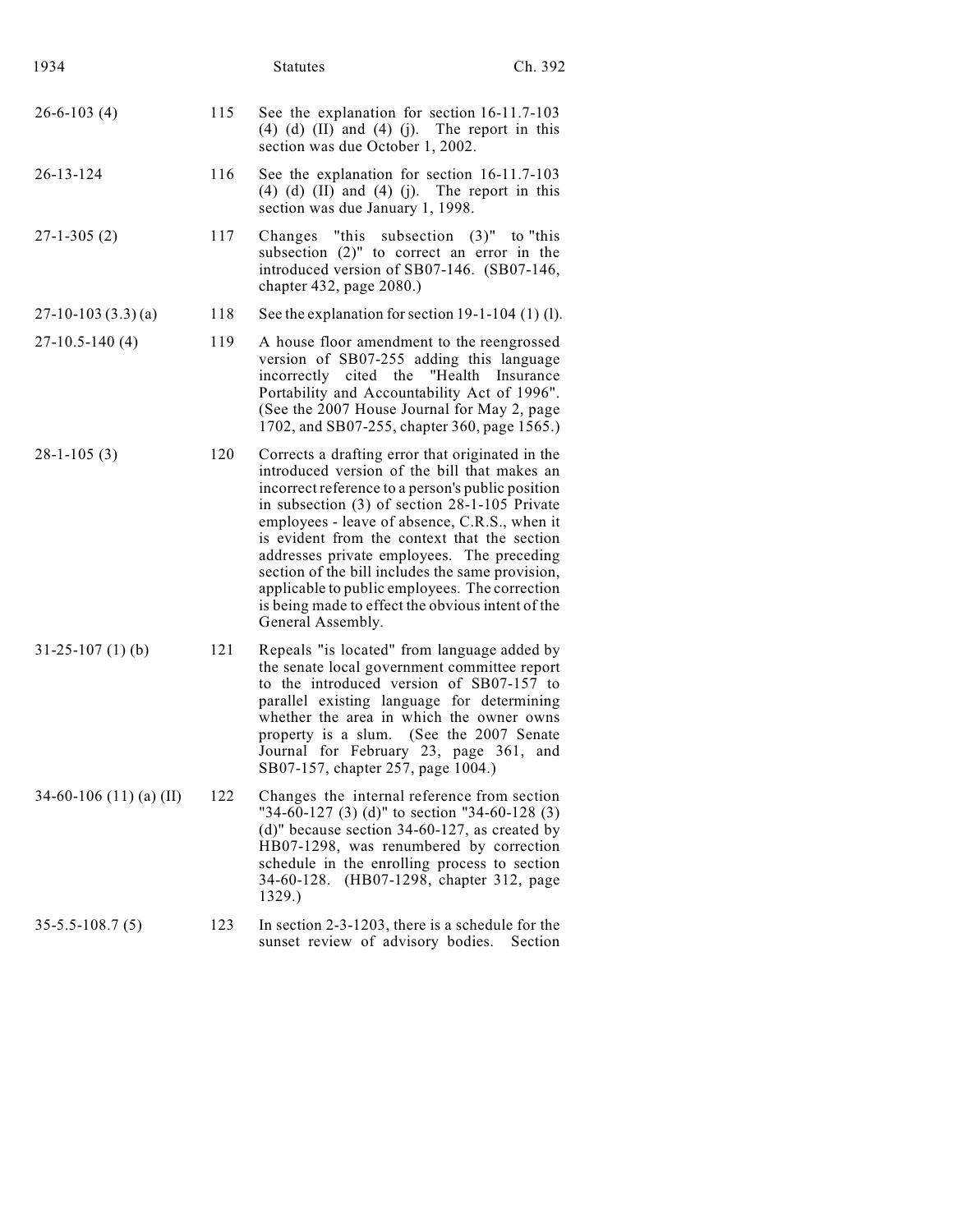| Ch. 392           |     | <b>Statutes</b>                                                                                                                                                                                                                                                                                                                                                                                                                                                                                                        | 1935 |
|-------------------|-----|------------------------------------------------------------------------------------------------------------------------------------------------------------------------------------------------------------------------------------------------------------------------------------------------------------------------------------------------------------------------------------------------------------------------------------------------------------------------------------------------------------------------|------|
|                   |     | 2-3-1203 (2) provides for a review by a<br>legislative committee of reference designated<br>pursuant to section 2-3-1201, which shall<br>consider whether to continue or to continue<br>with modification any advisory body scheduled<br>to have its statutory authorization repealed.<br>Since the date set for review in section<br>2-3-1203 for the state noxious weed advisory<br>committee is July 1, 2013, conforms this<br>section to the provisions of section 2-3-1203<br>requiring a review prior to sunset. |      |
| $37-46-137(9)$    | 124 | See the explanation for section $1-8-103.3$ (1),<br>IP (2) (a), (2) (a) (III) (A), (2) (a) (III) (D), (2)<br>(c), and $(3)$ and section 1-8-305 $(3)$ .                                                                                                                                                                                                                                                                                                                                                                |      |
| $37-47-137(9)$    | 125 | See the explanation for section $1-8-103.3$ (1),<br>IP (2) (a), (2) (a) (III) (A), (2) (a) (III) (D), (2)<br>(c), and $(3)$ and section 1-8-305 $(3)$ .                                                                                                                                                                                                                                                                                                                                                                |      |
| $37-48-179(9)$    | 126 | See the explanation for section $1-8-103.3$ (1),<br>IP (2) (a), (2) (a) (III) (A), (2) (a) (III) (D), (2)<br>(c), and $(3)$ and section 1-8-305 $(3)$ .                                                                                                                                                                                                                                                                                                                                                                |      |
| $37-50-128(9)$    | 127 | See the explanation for section $1-8-103.3$ (1),<br>IP (2) (a), (2) (a) (III) (A), (2) (a) (III) (D), (2)<br>(c), and $(3)$ and section 1-8-305 $(3)$ .                                                                                                                                                                                                                                                                                                                                                                |      |
| $37-92-308(3)(g)$ | 128 | See the explanation for section 16-11.7-103<br>$(4)$ $(d)$ $(II)$ and $(4)$ $(j)$ . The report in this<br>section was due December 1, 2003.                                                                                                                                                                                                                                                                                                                                                                            |      |
| $39-1-102(14.3)$  | 129 | The internal reference to section $38-29-102(8)$<br>is being amended out of subsection (14.3)<br>because section $38-29-102(8)$ was repealed by<br>SB89-023, concerning the manufactured<br>housing industry. (SB89-023, chapter 122,<br>page 731.)                                                                                                                                                                                                                                                                    |      |
| 39-29-109 (7) (a) | 130 | House Bill 07-1254 revised and relocated<br>several statutory sections pertaining to the<br>Colorado state university system, including the<br>relocation of the Colorado water research<br>institute from article 35 of title 23 to part 8 of<br>article 1 of title 23. (HB07-1254, chapter 141,<br>page 545.)                                                                                                                                                                                                        |      |
| 39-32-106         | 131 | See the explanation for section 16-11.7-103<br>$(4)$ (d) (II) and (4) (j).<br>The report in this<br>section was due September 1, 2003.                                                                                                                                                                                                                                                                                                                                                                                 |      |
| 39-32-107         | 132 | The internal reference to section 39-32-106 is<br>being amended out of this section as a                                                                                                                                                                                                                                                                                                                                                                                                                               |      |